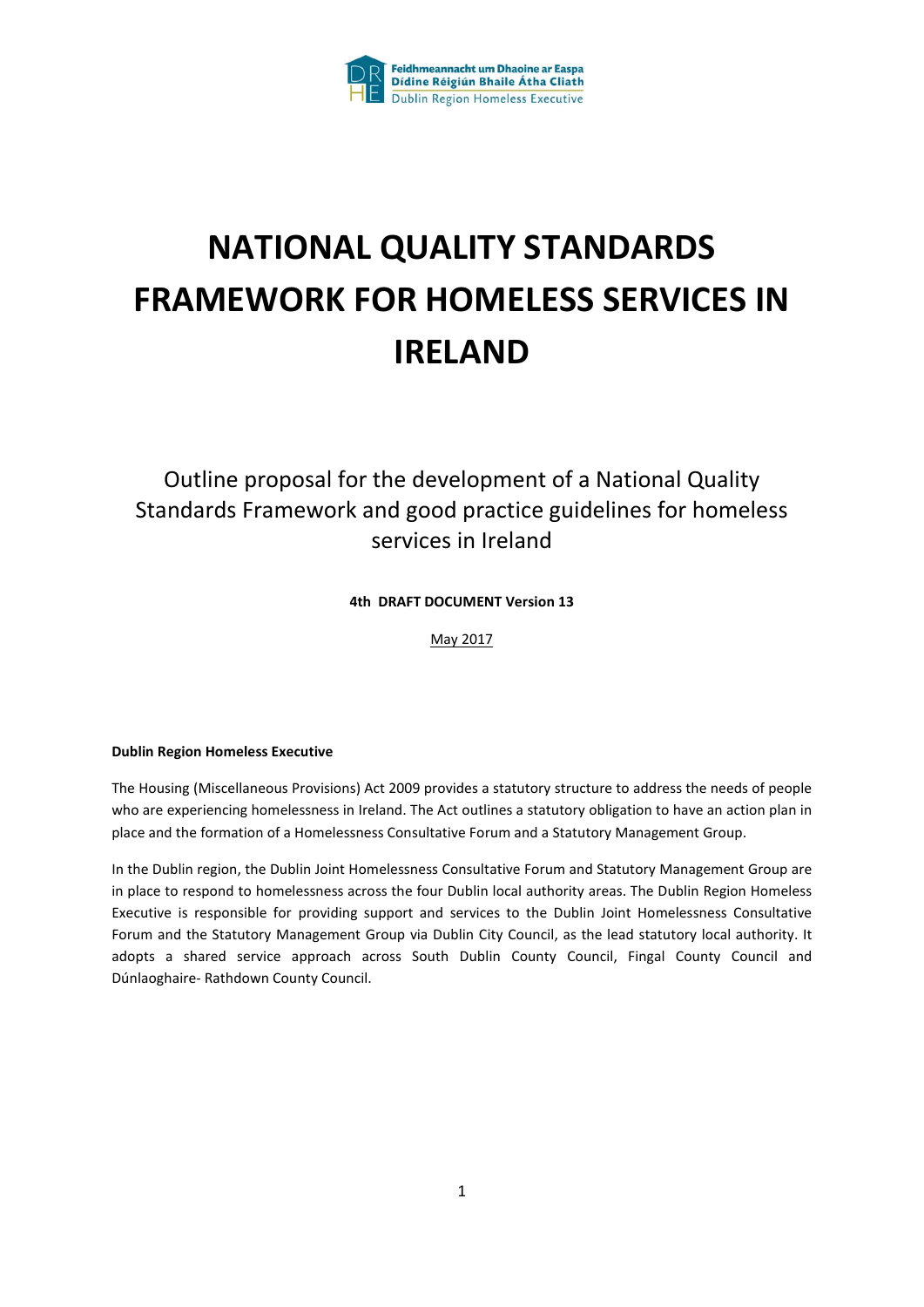

#### **CONTENTS**

| <b>INTRODUCTION</b>              |                                                                                                                                                                                                                 | Page 4 |
|----------------------------------|-----------------------------------------------------------------------------------------------------------------------------------------------------------------------------------------------------------------|--------|
| <b>GLOSSARY</b>                  |                                                                                                                                                                                                                 | 13     |
| THEME 1: PERSON-CENTRED SERVICES |                                                                                                                                                                                                                 | 17     |
| Standard 1.1:                    | The rights and diversity of each service user are respected and<br>promoted                                                                                                                                     | 18     |
| Standard 1.2:                    | A culture of service user involvement is evident in practice, and the<br>service users' needs and views are sought and responded to at all<br>levels of planning and delivery                                   | 19     |
| Standard 1.3:                    | Service users' complaints and concerns are listened to and acted<br>upon in a timely, supportive and effective manner                                                                                           | 20     |
| Standard 1.4:                    | Service users exercise choice and autonomy in their daily lives and in<br>accordance with their preferences                                                                                                     | 21     |
| THEME 2: EFFECTIVE SERVICES      |                                                                                                                                                                                                                 | 22     |
| Standard 2.1                     | Homeless services offer effective and early interventions at the point<br>of entry to prevent or reduce the experience of homelessness                                                                          | 23     |
| Standard 2.2                     | Services offer effective assessment of housing and support needs and<br>offer effective support planning to persons at-risk-of or experiencing<br>homelessness                                                  | 24     |
| Standard 2.3                     | Services work together to deliver integrated support and care to<br>persons at-risk-of or experiencing homelessness                                                                                             | 27     |
| Standard 2.4                     | Services users receive consistency and continuity of support to<br>achieve and sustain exit from homeless services                                                                                              | 28     |
| <b>THEME 3: SAFE SERVICES</b>    |                                                                                                                                                                                                                 | 29     |
| Standard 3.1                     | Service Users are safeguarded and protected from abuse and their<br>safety and welfare is promoted                                                                                                              | 30     |
| Standard 3.2                     | Services assess and manage risk to promote the safety of service<br>users, staff and the wider community                                                                                                        | 32     |
| Standard 3.3                     | Services to persons at-risk-of or experiencing homelessness are<br>compliant with relevant legislation regarding the security, health and<br>safety of service users, staff, volunteers and the wider community | 33     |
| Standard 3.4                     | The physical environment promotes the safety, health and well-being<br>of service users                                                                                                                         | 34     |
|                                  | THEME 4: HEALTH, WELL-BEING AND PERSONAL DEVELOPMENT                                                                                                                                                            | 35     |
| Standard 4.1                     | Services promote positive health and well-being                                                                                                                                                                 | 36     |
| Standard 4.2                     | Service users are supported to reduce harm caused by alcohol and/or<br>substance misuse                                                                                                                         | 37     |
| Standard 4.3                     | Services engage with other agencies to provide access to a range of<br>services for service users to promote their welfare, training and<br>employment opportunities                                            | 38     |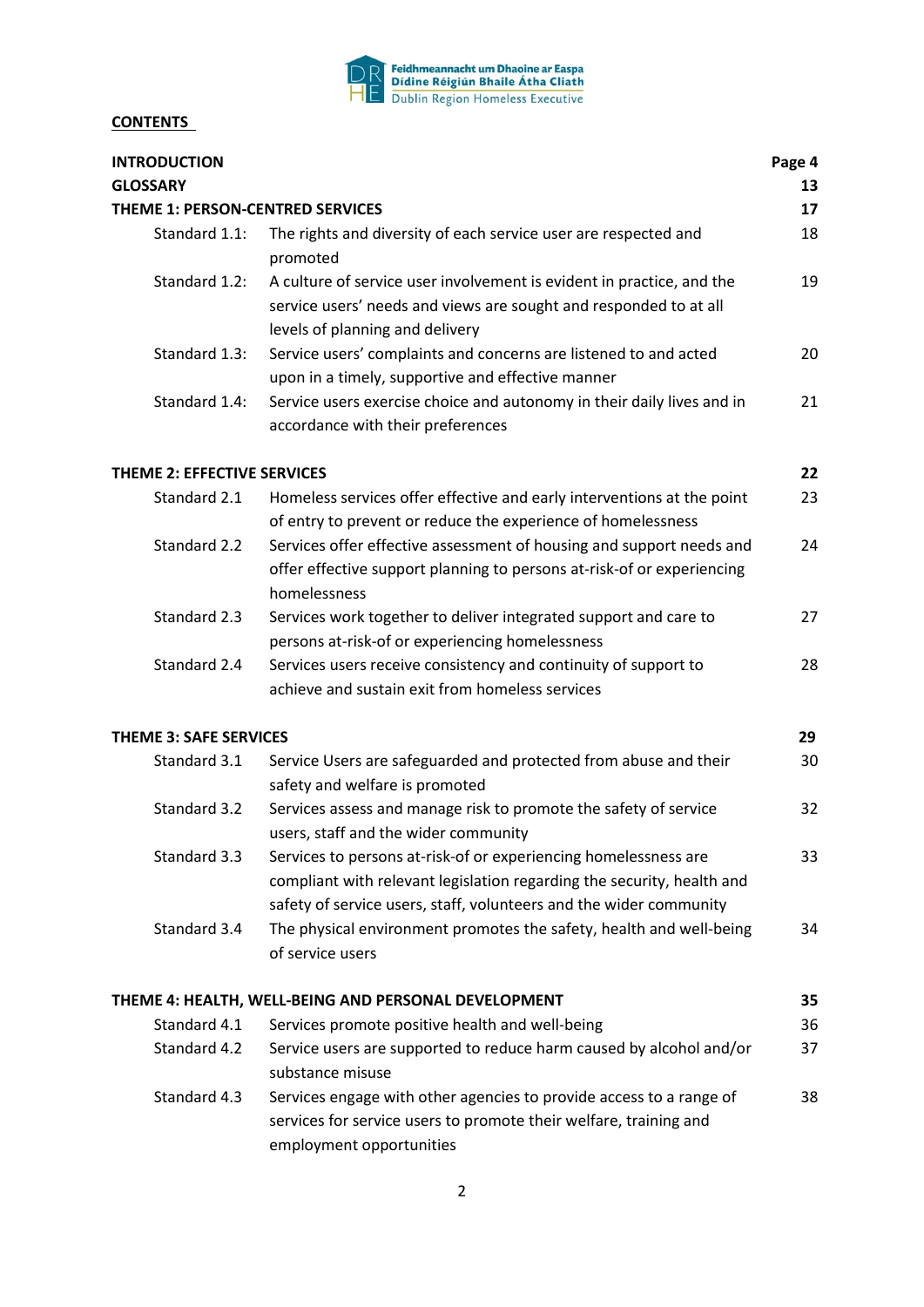

|                                      | THEME 5: LEADERSHIP, GOVERNANCE AND MANAGEMENT                                                                                       | 39 |
|--------------------------------------|--------------------------------------------------------------------------------------------------------------------------------------|----|
| Standard 5.1                         | Services have effective leadership, governance and management<br>arrangements to deliver effective services to persons at-risk-of or | 40 |
|                                      | experiencing homelessness                                                                                                            |    |
| Standard 5.2                         | Services perform their functions in accordance with relevant                                                                         | 41 |
|                                      | legislation, regulations, national policies and standards to prevent                                                                 |    |
|                                      | homelessness or minimize the service user's experience of                                                                            |    |
|                                      | homelessness                                                                                                                         |    |
| Standard 5.3                         | Services operate within a culture of continuous quality improvement                                                                  | 42 |
| THEME 6: USE OF RESOURCES            |                                                                                                                                      | 43 |
| Standard 6.1                         | Resources are used to prevent homelessness or reduce the time                                                                        | 44 |
|                                      | spent in homelessness                                                                                                                |    |
| <b>THEME 7: RESPONSIVE WORKFORCE</b> |                                                                                                                                      | 45 |
| Standard 7.1                         | Recruitment of staff is based on selection of staff with the                                                                         | 46 |
|                                      | knowledge, skills and experience to prevent and reduce                                                                               |    |
|                                      | homelessness                                                                                                                         |    |
| Standard 7.2                         | Staff demonstrate competency in safe and effective service delivery                                                                  | 47 |
|                                      | to persons at-risk-of or experiencing homelessness                                                                                   |    |
| Standard 7.3                         | Services develop and support staff, both paid and voluntary, to                                                                      | 48 |
|                                      | deliver safe and effective services                                                                                                  |    |
| Standard 7.4                         | Staff are responsive to service users and consistently adapt their                                                                   | 49 |
|                                      | practice to deliver safe and effective services to persons at-risk-of or                                                             |    |
|                                      | experiencing homelessness                                                                                                            |    |
| <b>THEME 8: USE OF INFORMATION</b>   |                                                                                                                                      | 50 |
| Standard 8.1                         | Information is used to plan and deliver person-centred, safe and                                                                     | 51 |
|                                      | effective services and supports                                                                                                      |    |
| Standard 8.2                         | Information governance arrangements ensure secure record-keeping                                                                     | 52 |
|                                      | and file management systems are in place to deliver a person-                                                                        |    |
|                                      | centred and effective service                                                                                                        |    |
| Standard 8.3                         | Homeless services provide clear, accessible information to service                                                                   | 53 |
|                                      | users, staff and others.                                                                                                             |    |
|                                      | APPENDIX 1: NATIONAL QUALITY STANDARDS FRAMEWORK ADVISORY GROUP                                                                      | 54 |
|                                      | APPENDIX 2: WRITTEN SUBMISSIONS RECEIVED FROM THE FOLLOWING SERVICE<br>PROVIDERS AND SERVICE USER GROUPS                             | 55 |
| <b>BIBLIOGRAPHY</b>                  |                                                                                                                                      | 56 |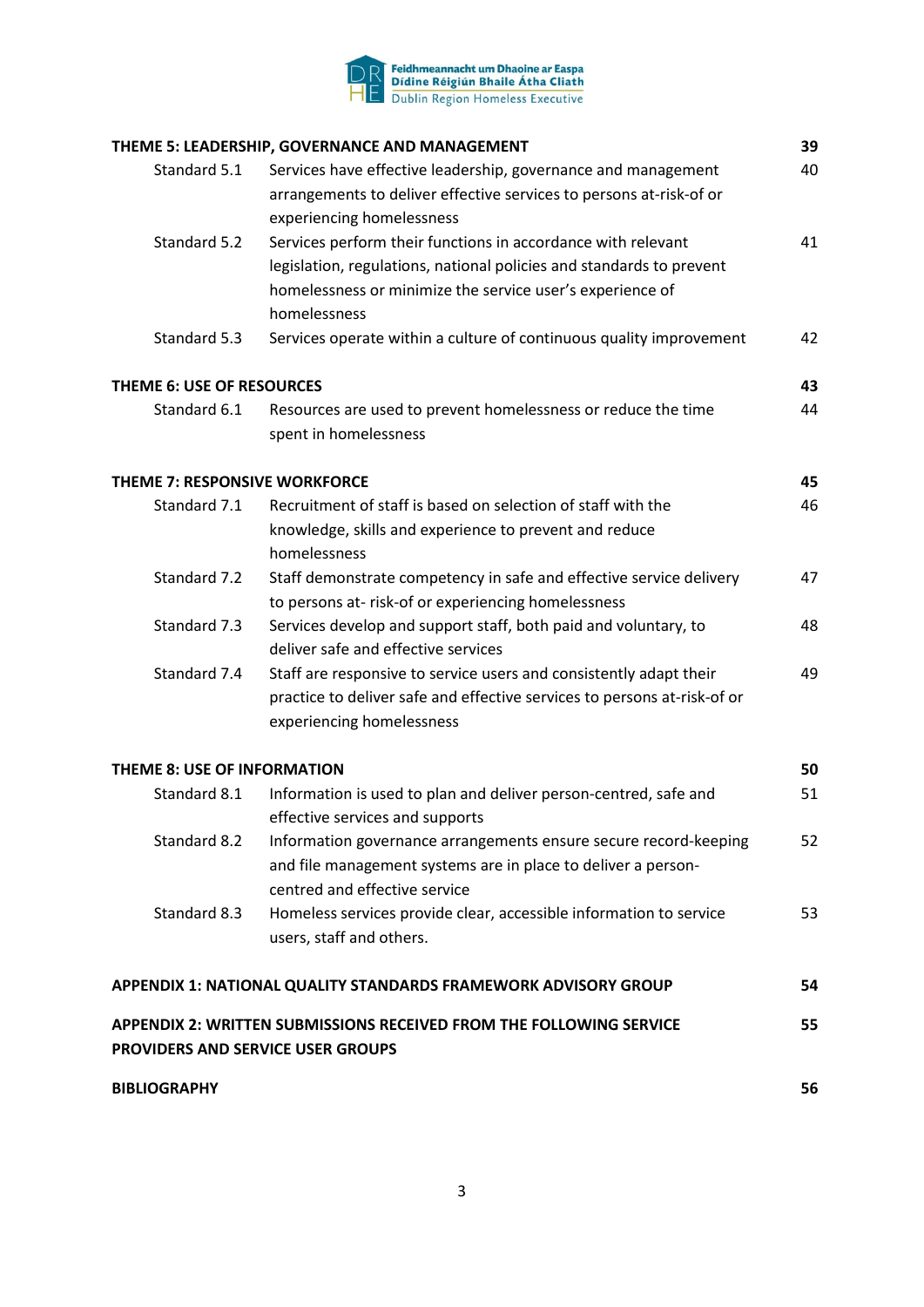

#### **INTRODUCTION**

The National Homeless Strategy, *The Way Home: A Strategy to Address Adult Homelessness 2008- 2013* provides a commitment to have in place national quality standards in respect of homeless services in Ireland.

The Dublin Region Homeless Executive (DRHE) is developing a set of standards for homeless services on behalf of the Department of Environment, Community and Local Government (DECLG), which will inform service users, as to what they can expect of services and provide services with a framework for continuous improvements in their services.

#### **The objectives of the standards are to:**

- $\triangleright$  Promote safe and effective service provision to persons experiencing homelessness
- $\triangleright$  Support the objectives of National Homelessness Policy, i.e. enabling people to move into and sustain housing with appropriate levels of support
- $\triangleright$  Establish consistency in how persons experiencing homelessness are responded to across different regions and models of service delivery.

#### **WHY DO WE NEED A NATIONAL QUALITY STANDARDS FRAMEWORK?**

*The Way Home: A strategy to Address Adult Homelessness 2008-2013* sets out, as one of its strategic aims the development and delivery of effective services for persons who are experiencing homelessness (strategic aim 5).

The policy aim is to achieve services for people experiencing homelessness that are well organised, co-ordinated and integrated and focused on moving people out of homelessness, as quickly as possible, into long-term, sustainable housing $^{1}$ .

#### **DEFINITION OF HOMELESSNESS, RELEVANT LEGISLATION:**

The main legislation dealing with homelessness includes the [Health Act 1953](http://www.irishstatutebook.ie/1953/en/act/pub/0026/index.html), the [Housing Act](http://www.irishstatutebook.ie/1988/en/act/pub/0028/index.html)  [1988](http://www.irishstatutebook.ie/1988/en/act/pub/0028/index.html) and the [Child Care Act 1991](http://www.irishstatutebook.ie/1991/en/act/pub/0017/index.html). [Section 2 of the Housing Act 1988](http://www.irishstatutebook.ie/1988/en/act/pub/0028/sec0002.html) states that you are considered homeless if:

- $\triangleright$  There is no accommodation available that, in the opinion of the local authority, you and any other person who normally lives with you or who might reasonably be expected to live with you, can reasonably occupy or remain in occupation of, or
- $\triangleright$  You are living in a hospital, county home, night shelter or other such institution, and you are living there because you have no suitable accommodation or
- $\triangleright$  You are, in the opinion of the local authority, unable to provide accommodation from your own resources

 <sup>1</sup> Department of Environment, Heritage and Local Government (2008) *The Way Home: A Strategy to Address Adult Homelessness 2008-2013*, Dublin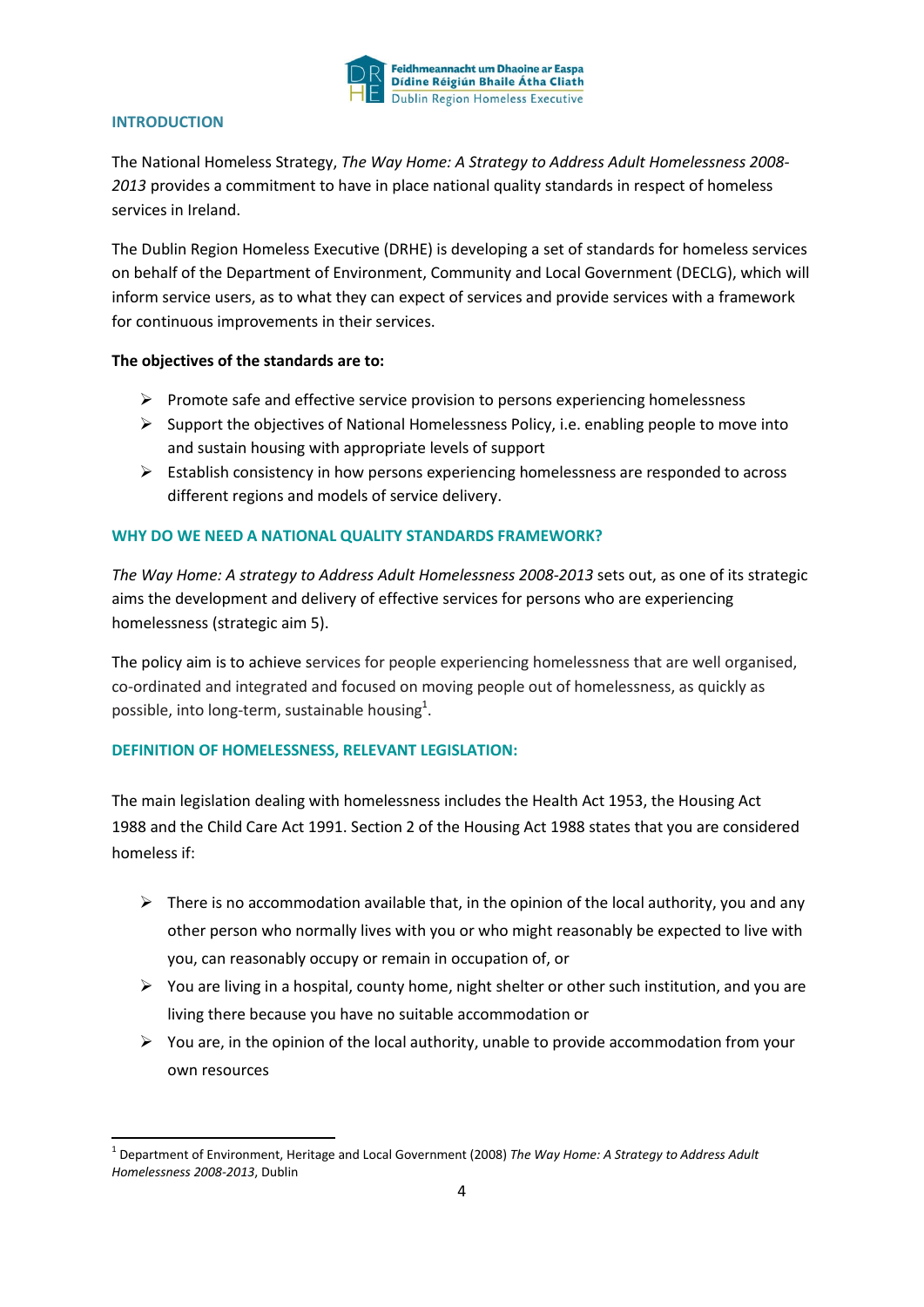

#### **HOUSING-LED STRATEGY AND THE HOUSING CONTEXT:**

In accordance with Government policy and its objectives of a housing-led approach, settlement and move on from temporary homeless accommodation have become the predominant key focus and measures of meeting Government strategy. In doing so, housing move-on will be sought from a mix of housing tenures spanning from social lettings and leasing by local authority and approved housing bodies to private rented accommodation and RAS. It is acknowledged that a number of assumptions exist underpin such exits from homelessness, that is:

- there is access to quality and affordable housing in the private rented sector
- there is flexibility and discretion on the part of CWO's in approving rent supplement payments
- the normal course of social housing allocations (LA and AHB) remain available to STA and TEA providers

#### **KEY STAKEHOLDERS**

**Service Users:** The primary aim of these Quality Standards is to promote effective responses and interventions with people who are at risk of or experience homelessness. As a key stakeholder group, service user participation has been integral to the development of these standards, guiding the future development of standards in service provision nationally.

**Local Authorities:** Local authorities do not have a statutory obligation to house people, under the Housing Acts of 1988 and 2009, they may assist with the provision of accommodation, either by providing housing directly or through arrangements with voluntary housing organisations and other voluntary bodies.

**[Health Service Executive](http://www.hse.ie/eng/)**: (HSE) has general responsibility for the health and in-house care needs of people who are homeless.

**Tusla Child and Family Agency:** The Child and Family Agency is the dedicated State agency responsible for improving wellbeing and outcomes for children.

**Voluntary Sector:** The Voluntary Sector is a key provider of a broad range of services to persons at risk of or experiencing homelessness. The DECLG and the HSE allocate funding via the local authorities to a range of statutory and voluntary homeless services. The DECLG is responsible for the allocation of funding (Section 10 funding) for accommodation and the operating costs of services, while the HSE is responsible for targeted healthcare and support costs (section 39 funding).

#### **WHAT ARE THE BENEFITS OF A NATIONAL QUALITY STANDARDS FRAMEWORK TO KEY STAKEHOLDERS?**

Quality standards support service providers in meeting their core objectives. Service users, providers and funders all require sustainable outcomes, which in the area of homelessness can be categorised as:

- $\triangleright$  Where possible, preventing homelessness
- $\triangleright$  Moving people who come into homelessness out of emergency provision as quickly as possible,
- $\triangleright$  Supporting persons, who were formerly homeless to sustain housing with levels of support appropriate to their needs.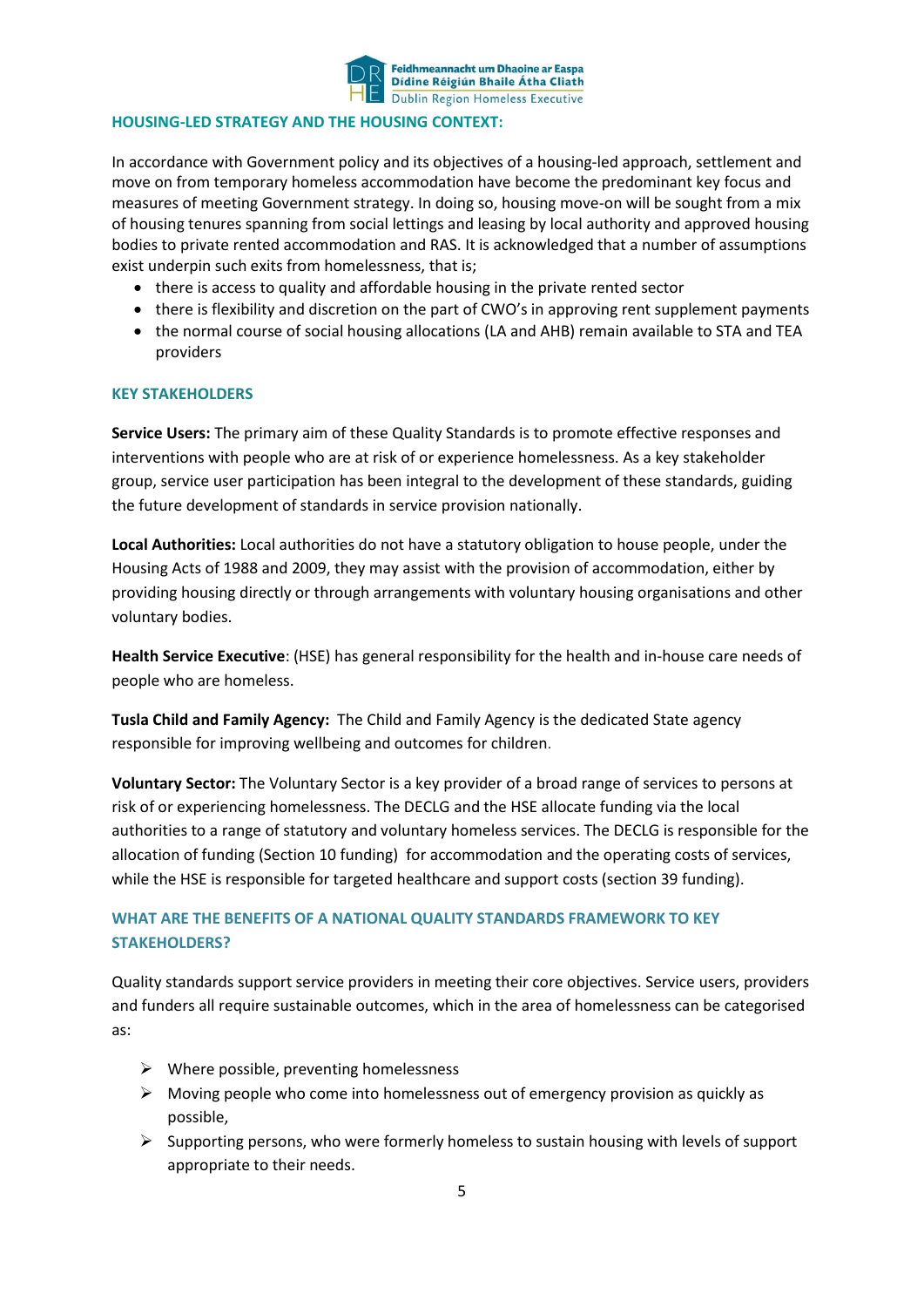

The Health Information and Quality Authority (HIQA) suggests that 'Quality involves meeting and exceeding an acceptable level of performance through the provision of a safe and effective service.<sup>' 2</sup>

Benefits for Service Users: a National Quality Standards Framework informs service users as to what they can expect from homeless services.

Benefits for Service Providers: Having an agreed National Quality Standards Framework assists organisations to ensure they are clear about their responsibilities to deliver safe and effective services and that services provided ultimately result in the prevention and/or the reduction of time spent in homeless services.

Benefits for Funders: Funding bodies or service commissioners are concerned with the benefits of the service relative to expenditure and its success at preventing and reducing homelessness.<sup>3</sup> Funders include national and local government through various departments but primarily the DECLG, local authorities and the HSE as well as donors to organisations providing homeless services.

#### **WHAT SERVICES ARE COVERED BY THE NATIONAL QUALITY STANDARDS FRAMEWORK?**

People at-risk-of or experiencing homelessness receive support from a broad range of specialist and mainstream organisations.

The National Quality Standards Framework will be applicable to all homeless service provision in receipt of Section 10 funding, whether the delivery mode is via a statutory, voluntary or private service provider.

The National Quality Standards Framework will apply to homeless services for single adults, for adult couples, and for adults with dependent children.

#### **HOW WILL THE NATIONAL QUALITY STANDARDS FRAMEWORK INTEGRATE WITH LEGISLATIVE AND OTHER SERVICE STANDARDS FRAMEWORKS***?*

It is proposed that the National Quality Standards Framework for Homeless Services adopts the overarching themes used by the Health, Information and Quality Authority (HIQA) - the independent authority responsible for driving quality, safety and accountability in health and personal social care services.

The draft standards have been developed drawing from, and informed by, a range of standards frameworks including:

- Better Safer Healthcare (2012) HIQA
- $\triangleright$  Quality in Alcohol and Drug Services (QuADS) and the National Drug Rehabilitation Implementation Committee (NDRIC) National Drugs Rehabilitation Framework, to ensure compatibility for services with a dual role in homelessness and addiction
- $\triangleright$  Quality Standards Frameworks currently in use by Voluntary Agencies
- $\triangleright$  Putting People First (1999) Homeless Agency Standards Framework for Homeless Services

 <sup>2</sup> Health Information and Quality Authority. *Guidance on Developing Key Performance Indicators and Minimum Data Sets to Monitor Healthcare Quality*: February 2013 *(Version 1.1).* Dublin: Health Information and Quality Authority; p.11 <sup>3</sup> Pleace, N (2013) Evaluating Homelessness services and strategies – A Review, Habitact, p.10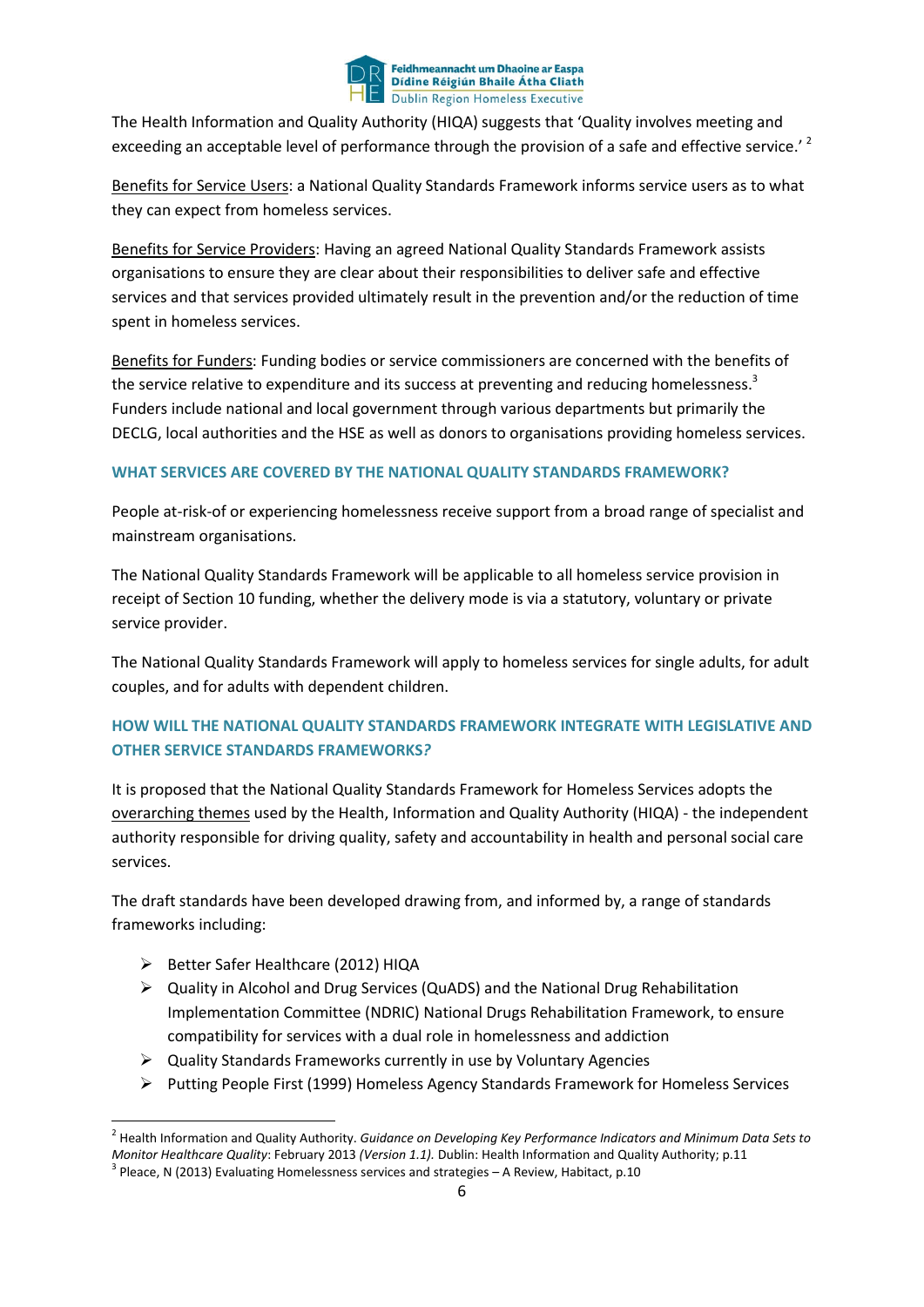

- $\triangleright$  Supporting People Quality Assessment Framework 2 (QAF2) Core Service Objectives, Northern Ireland Housing Executive
- $\triangleright$  National Standards for Residential Services for Children and Adults with Disabilities (2013) Health, Information and Quality Authority.

#### **THE PROPOSED MODEL FOR NATIONAL QUALITY STANDARDS FRAMEWORK FOR HOMELESS SERVICES**

There are 8 themes under which the draft standards are organised.

Themes 1-4: focus on the provision of **person-centred** services, which are safe and effective, and support the rights and equal treatment of persons at-risk-of or experiencing homelessness.

Themes 5-8: focus on the **organisational capability** and capacity to deliver high quality services.

Each theme consists of a number of standard statements, which describe the high level outcome required to deliver effective homeless services. The features under each standard statement give examples of what the service may consider to reach the standard statement and to achieve the required outcome. The list of features under each standard is not exhaustive and the requirements of the standard may be met in different ways.



**Figure 1. Thematic Areas**

#### **Theme 1: Person-Centred Services**:

This theme is concerned with service users' rights and autonomy, including the right to have a complaint heard and responded to. The standards under this theme support inclusive services that put persons at-risk-of or experiencing homelessness, at the centre of the decision-making process at the personal level and involve service users in the planning and delivery of services at organisational level.

#### **Theme 2: Effective Services**: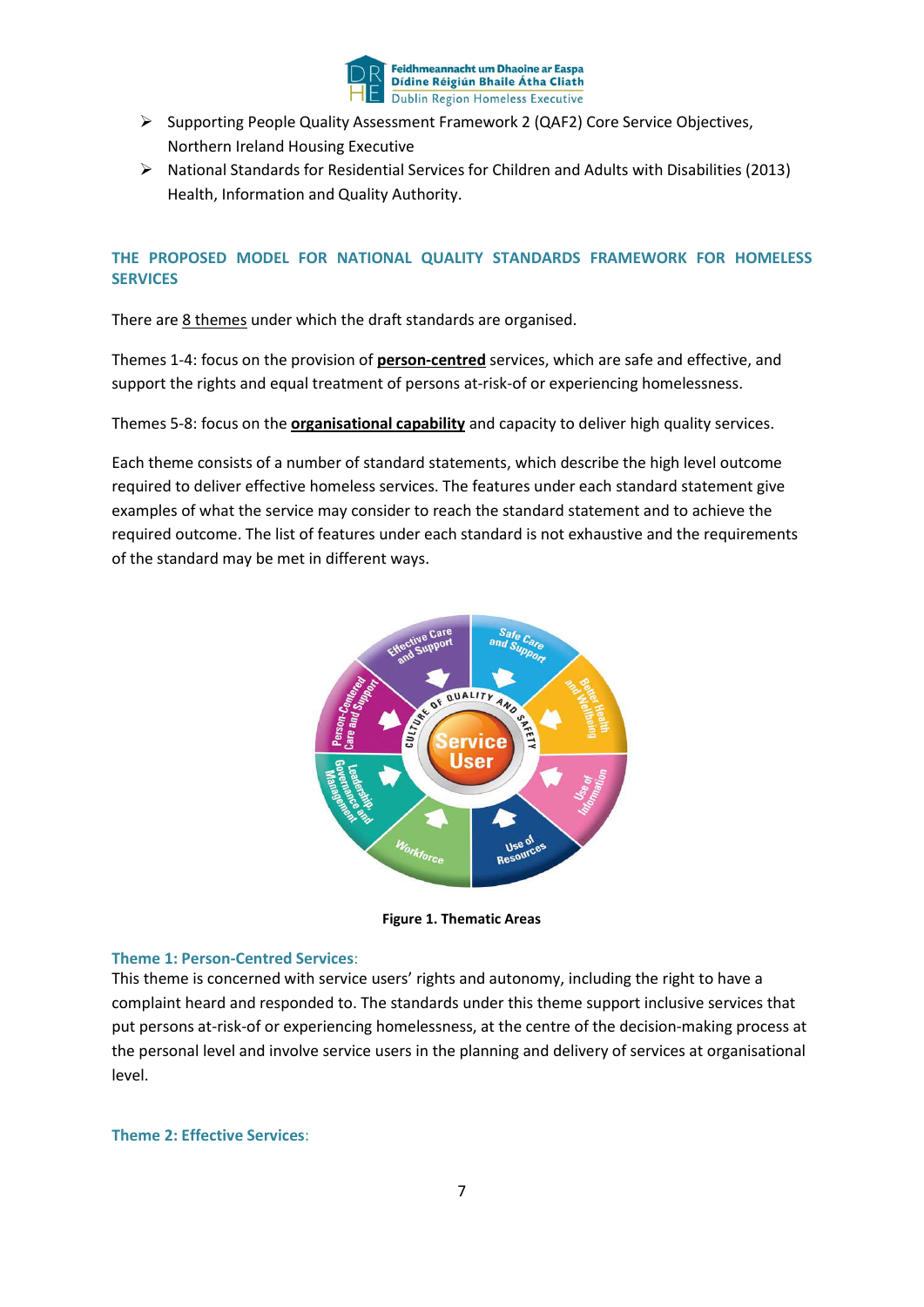

Effective services are built around responding to the individual service user's needs, and engage in good practice in relation to referrals, assessment, support planning and integrated working.

#### **Theme 3: Safe Services:**

The standards under this theme focus on the provision of a safe environment to reside and work in.

#### **Theme 4: Health, Well-Being and Personal Development:**

This theme seeks a consistent approach in responding to the broad range of health, well-being and developmental needs of persons at-risk-of or experiencing homelessness.

#### **Theme 5: Leadership, Governance and Management:**

This theme focuses on the service's organisational capacity in terms of governance, management and leadership.

#### **Theme 6: Use of Resources:**

This theme is concerned with the alignment of funding of services to the overall policy aim of reducing/preventing homelessness and the need for services to be accountable and transparent with regard to the use of public money.

#### **Theme 7: Responsive Workforce:**

Person-centred, effective and safe service provision is dependent on having trained, competent staff with the relevant skills, knowledge and experience. The standards under this theme are concerned with how staff and volunteers contribute to high quality service delivery.

#### **Theme 8: Use of Information:**

Effective information systems are in place to enable services to operate within statutory guidelines, to use information to support planning and research and to have a high level of information governance at individual and organisational levels.

#### **PRINCIPLES INFORMING THE NATIONAL QUALITY STANDARDS FRAMEWORK FOR HOMELESS SERVICES**

The National Quality Standards Framework for Homeless Services is informed by the quality principles of the **Voluntary European Quality Framework for Social Services** (Social Protection Committee/2010/10/8). The Voluntary European Quality Framework sets overarching quality principles for social service provision.

#### **Overarching quality principles for social service provision:**

**Accountability:** Being answerable to another person or organisation for decisions, behaviour and any consequences

**Available**: Access to a wide range of social services should be offered so as to provide users with an appropriate response to their needs as well as, when possible, with freedom of choice among services within the community, at a location which is most beneficial to the users and, where appropriate, to their families.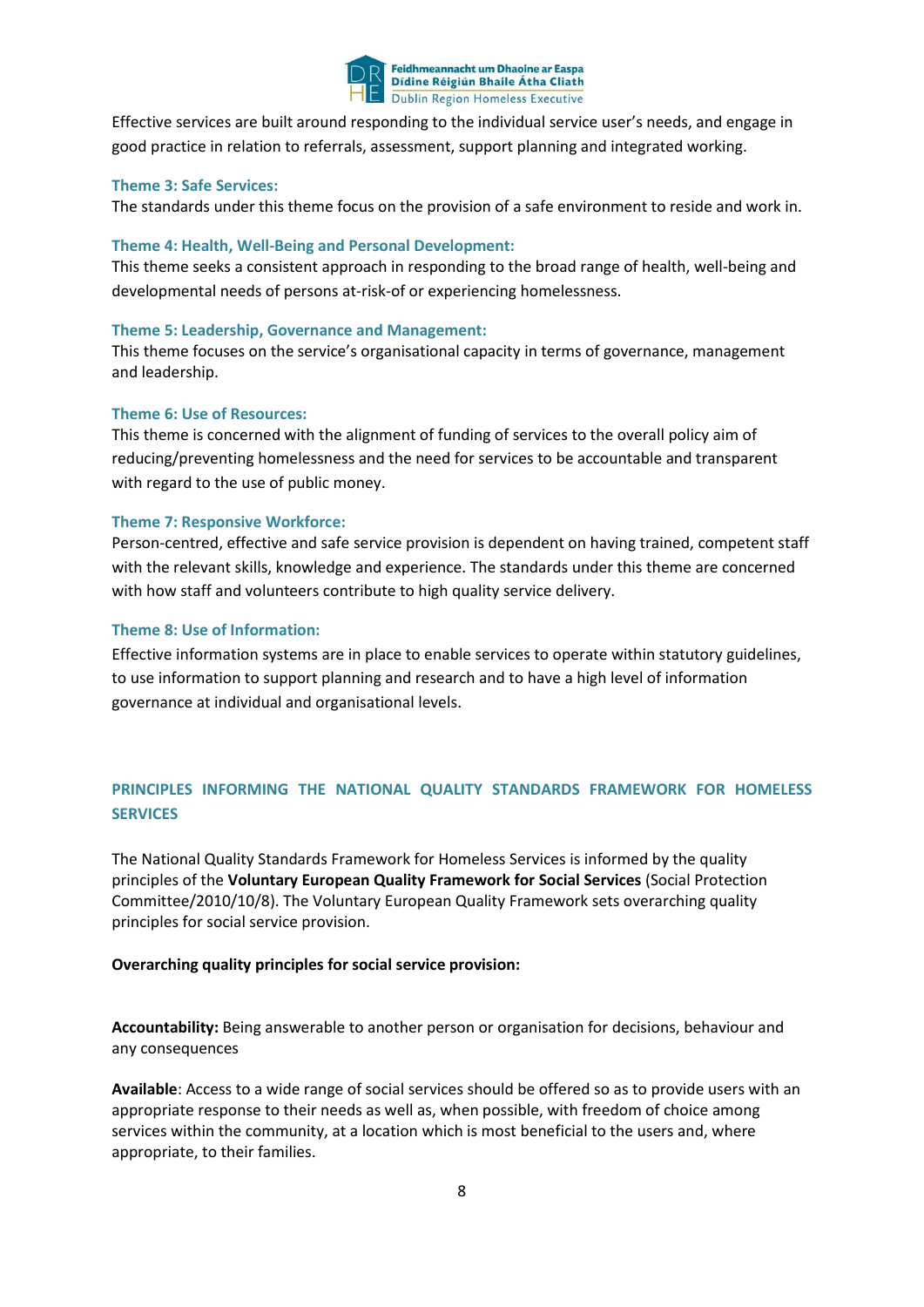

**Accessible**: Social services should be easy to access by all those who may require them. Information and impartial advice about the range of available services and providers should be accessible to all users. People with disabilities should be ensured access to the physical environment in which the service provision takes place, to adequate transport from and to the place of service provision, as well as to information and communication (including information and communication technologies).

**Affordable**: Social services should be provided to all the persons who need them (universal access) either free of charge or at a price, which is affordable to the individual.

**Person-centred:** Social services should address in a timely and flexible manner the changing needs of each individual, with the aim of improving their quality of life, as well as ensuring equal opportunities. Social services should take into account the physical, intellectual and social environment of the users and should be respectful of their cultural specificities. Furthermore, they should be driven by the needs of the users and, when appropriate, of the related beneficiaries of the service provided.

**Comprehensive:** Social services should be conceived and delivered in an integrated manner which reflects the multiple needs, capacities and preferences of the users and, when appropriate, their families and carers, with the aim of improving their well-being.

**Continuous**: Social services should be organised so as to ensure continuity of service delivery for the duration of the need and, particularly when responding to developmental and long-term needs, according to a life-cycle approach that enables the users to rely on a continuous, uninterrupted range of services, from early interventions to support and follow up, while avoiding the negative impact of disruption of service.

**Outcome-oriented:** Social services should be focused primarily on the benefits for the users, taking into account, when appropriate, the benefits for their families, informal carers and the community. Service delivery should be optimised on the basis of periodic evaluations, which should inter alia channel into the organisation feedback from users and stakeholders.<sup>4</sup>

#### **HOW WILL A NATIONAL QUALITY STANDARDS FRAMEWORK AND** *GOOD PRACTICE GUIDELINES*  **FOR HOMELESS SERVICES BE USED?**

Attaining and maintaining quality standards in service provision for homeless households is not a static process and requires that consideration be given to how to establish an effective monitoring and reporting mechanism. Monitoring and reporting should allow for a continuous review of standards by establishing learning and understanding from service user feedback, primary research, data collation and case studies of innovation in practice development (among other approaches).

A range of monitoring and evaluation tools can be developed to implement and continuously improve service delivery. These include:

 *Self-Assessment:* allows service providers to internally assess, monitor and improve the quality of service provision against the quality standards.

 <sup>4</sup> The Social Protection Committee (2010) A Voluntary European Quality Framework for Social Services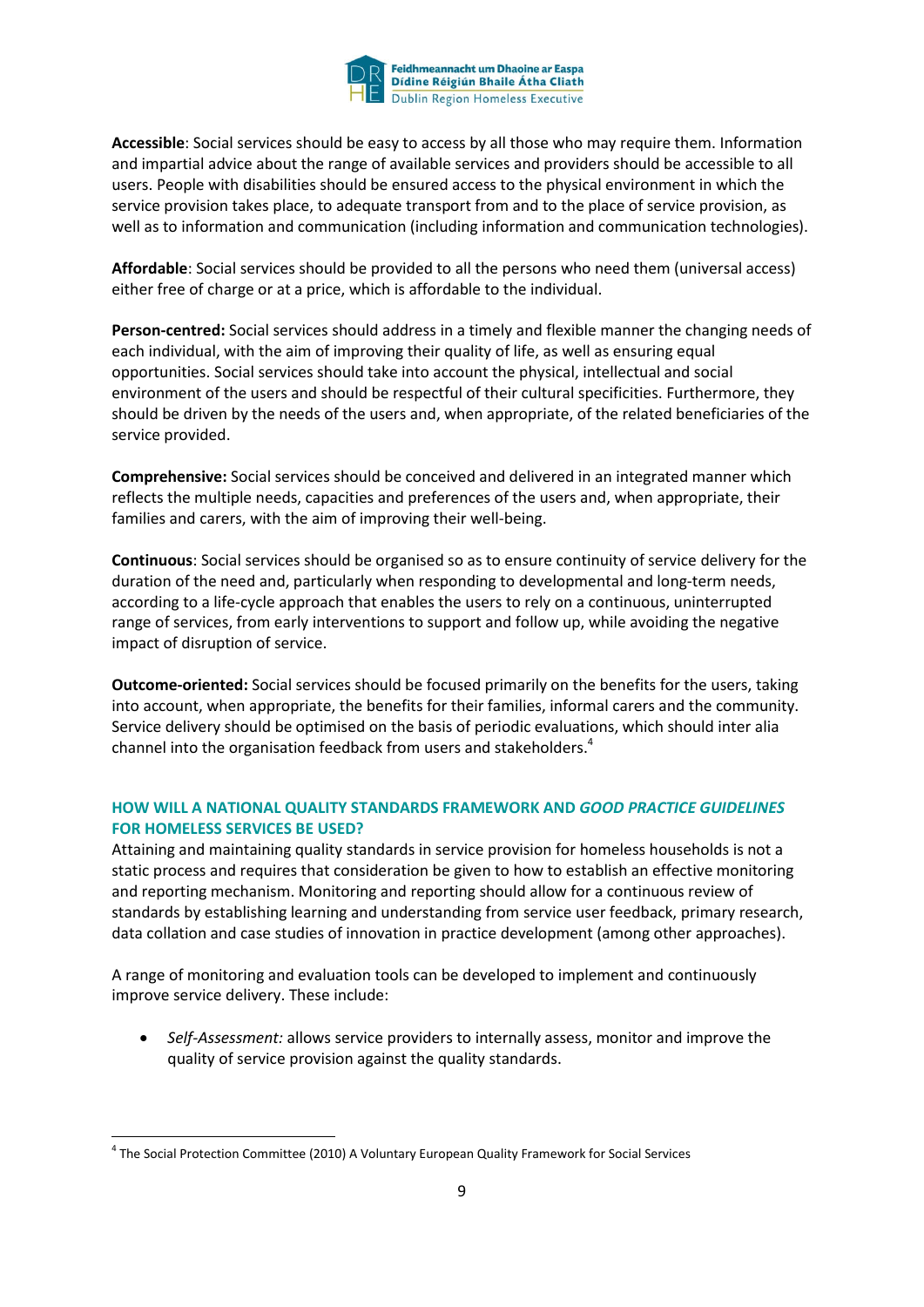

- *Client Participation*: an independently facilitated, mixed-method assessment of the service's performance from the consumer perspective.
- *Peer Review:* generally involves one organisation from within a network auditing and evaluating the work of another organisation against the quality standards.
- *Independent Monitoring and Assessment:* independent, external assessment of services helps to ensure a consistent approach is being taken.

Options and recommendations for monitoring and reporting to support continuous quality improvement will be explored and included as part of the final submission to the Department of the Environment, Community and Local Government of the draft National Quality Standards Framework.

#### **CONSULTATION PROCESS**

The draft National Quality Standards Framework has been developed through an extensive consultation process.

A review of international and national literature was undertaken and used to inform the development of the draft National Quality Standards Framework. The draft framework takes account of published research, other standards for social services in Ireland, standards used in other countries, government policy and legislation.

Expert opinion on the draft National Quality Standards Framework was provided by an Advisory Group. The DRHE would like to thank the members of the National Advisory Group for their contribution to this draft. Membership of the Group is included in Appendix 1.

Extensive feedback from focus groups held in locations nationwide informed the draft National Quality Standards Framework.

As a result of a National Consultation process with briefing sessions held across the country, extensive feedback on the National Quality Standards Framework was received. A list of written submissions is provided in Appendix 2. As a result of this project, the National Quality Standards Framework for Homeless Services, and implementation plan, will be presented to the Department of the Environment, Community and Local Government.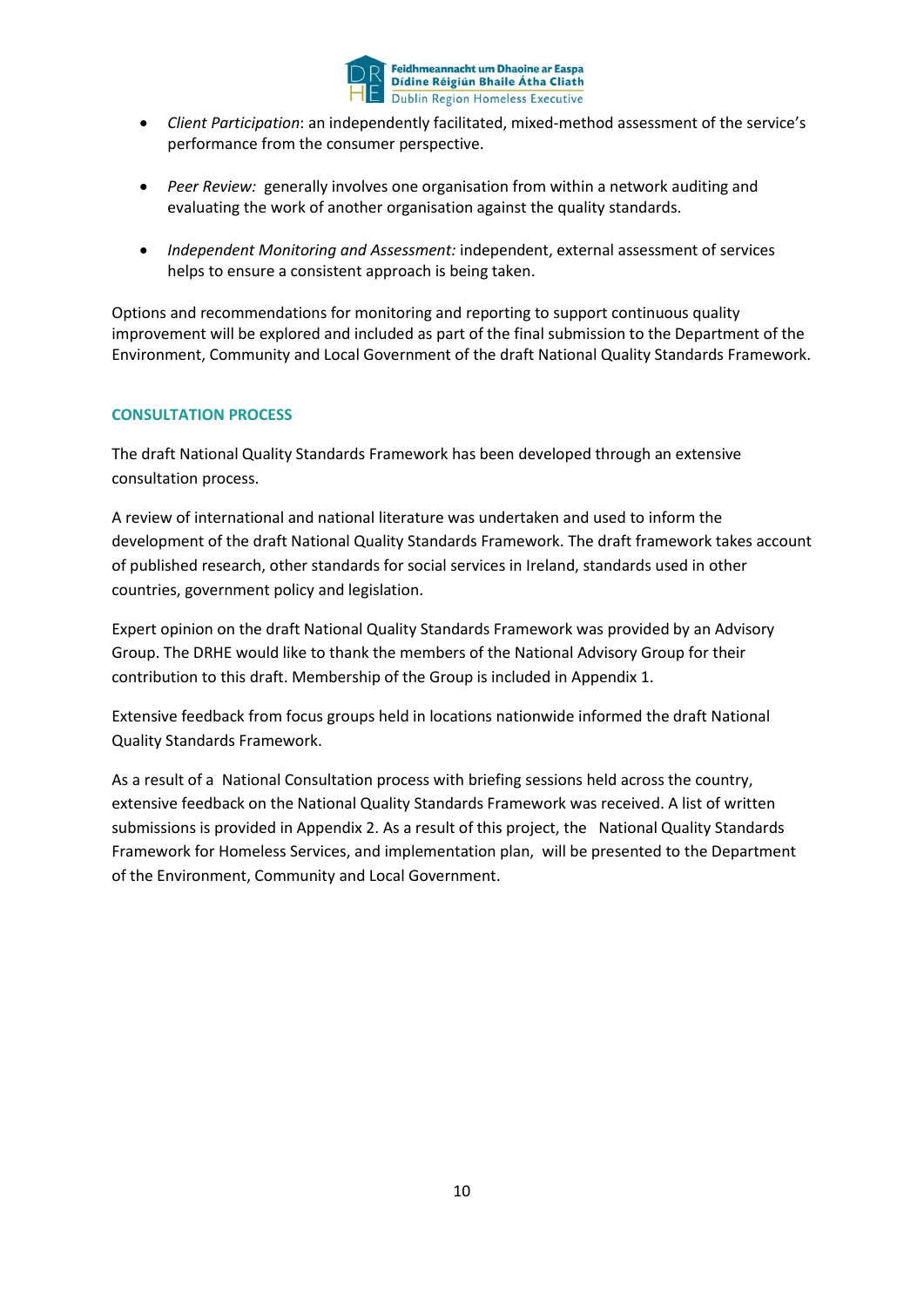

#### **KEY STAGES IN DEVELOPING A NATIONAL QUALITY STANDARDS FRAMEWORK:**

|     | <b>KEY STAGES</b>                                                                                                                                                                                                                                                                                                                                                                                                                               | <b>TIMEFRAME</b>     |
|-----|-------------------------------------------------------------------------------------------------------------------------------------------------------------------------------------------------------------------------------------------------------------------------------------------------------------------------------------------------------------------------------------------------------------------------------------------------|----------------------|
| 1.  | Establish Advisory Group, and initial meeting (13th<br>March 2014) to agree project parameters and phases.<br>Initial Quality Standards themes and drafts explored.<br>This Group includes membership from key<br>stakeholders: Local Authorities, NGOs, Service Users,<br>HIQA, Irish Council for Social Housing (ICSH), Housing<br>providers, Education Providers, Support Services, Tusla -<br>Child & Family Agency, The Probation Service. | January - March 2014 |
| 2.  | Regional focus groups for service users and service<br>providers, held in Galway, Cork and Dublin on the broad<br>quality standards themes and introducing the project to<br>key stakeholders.                                                                                                                                                                                                                                                  | February-March       |
| 3.  | Second meeting of Advisory Group (29th May) to<br>review draft documentation and prepare for full<br>national consultation.                                                                                                                                                                                                                                                                                                                     | May                  |
| 4.  | National consultation process to review draft<br>documentation with stakeholder groups: service users,<br>service providers and regional Homeless Fora. Written<br>submissions will be invited nationally.                                                                                                                                                                                                                                      | <b>July - August</b> |
| 5.  | Analysis of feedback and submissions                                                                                                                                                                                                                                                                                                                                                                                                            | Q4 2014              |
| 6.  | Development of performance indicators and<br>Implementation Plan for NQSF                                                                                                                                                                                                                                                                                                                                                                       | Q1-Q3 2015           |
| 7.  | Preparation of draft NQSF documentation and<br>Implementation Plan for Advisory Group review and<br>consideration.                                                                                                                                                                                                                                                                                                                              | <b>October</b>       |
| 8.  | Meeting of Advisory Group (12 <sup>th</sup> Nov), to review the<br>proposed content of the standards, performance<br>indicators and framework to be employed and making<br>recommendations for the implementation process.                                                                                                                                                                                                                      | November 12th        |
| 9.  | Circulate Invitation for Expressions of Interest for<br>inclusion in Phase 1 Implementation                                                                                                                                                                                                                                                                                                                                                     | Nov 13th             |
| 10. | Invitation for Expressions of Interest for inclusion in<br>Phase 1 Implementation                                                                                                                                                                                                                                                                                                                                                               | By Nov 27th          |
| 11. | Phase 1 Implementation : Dublin Region                                                                                                                                                                                                                                                                                                                                                                                                          | Jan -July 2016       |
| 12. | Analysis and refinement of NQSF and Implementation<br>guidance                                                                                                                                                                                                                                                                                                                                                                                  | Aug-Sept 2016        |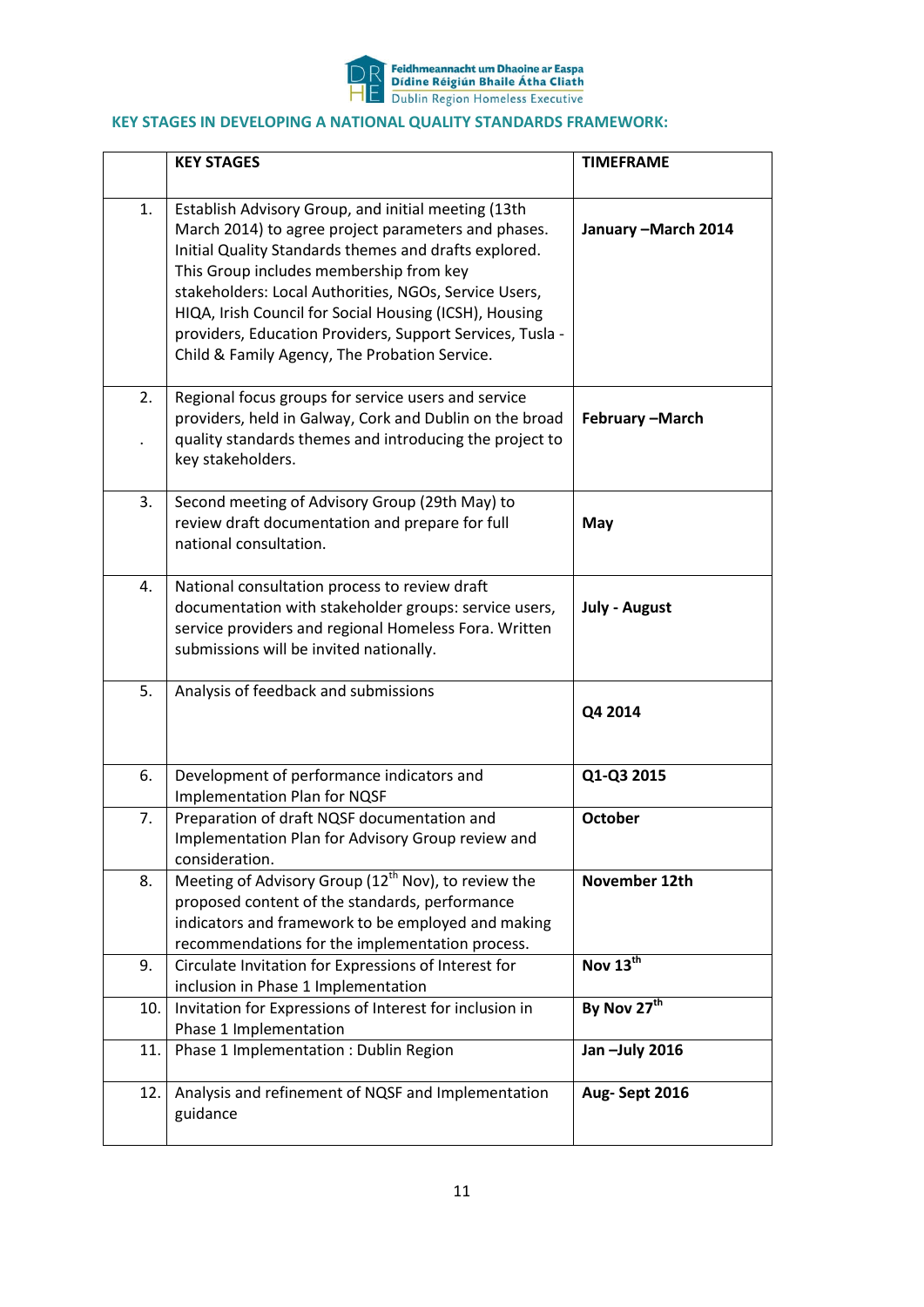

| 13.   | Phase 2 Implementation: nationally                                                                                                                                                                                                                                      | July-Dec 2016 |
|-------|-------------------------------------------------------------------------------------------------------------------------------------------------------------------------------------------------------------------------------------------------------------------------|---------------|
| 14. l | Preparation of full NQSF report for the consideration of<br>the National Advisory Group, in advance of submitting<br>to DECLG, regarding the proposed content and<br>framework to be employed and making<br>recommendations for the national implementation<br>process. | 2017          |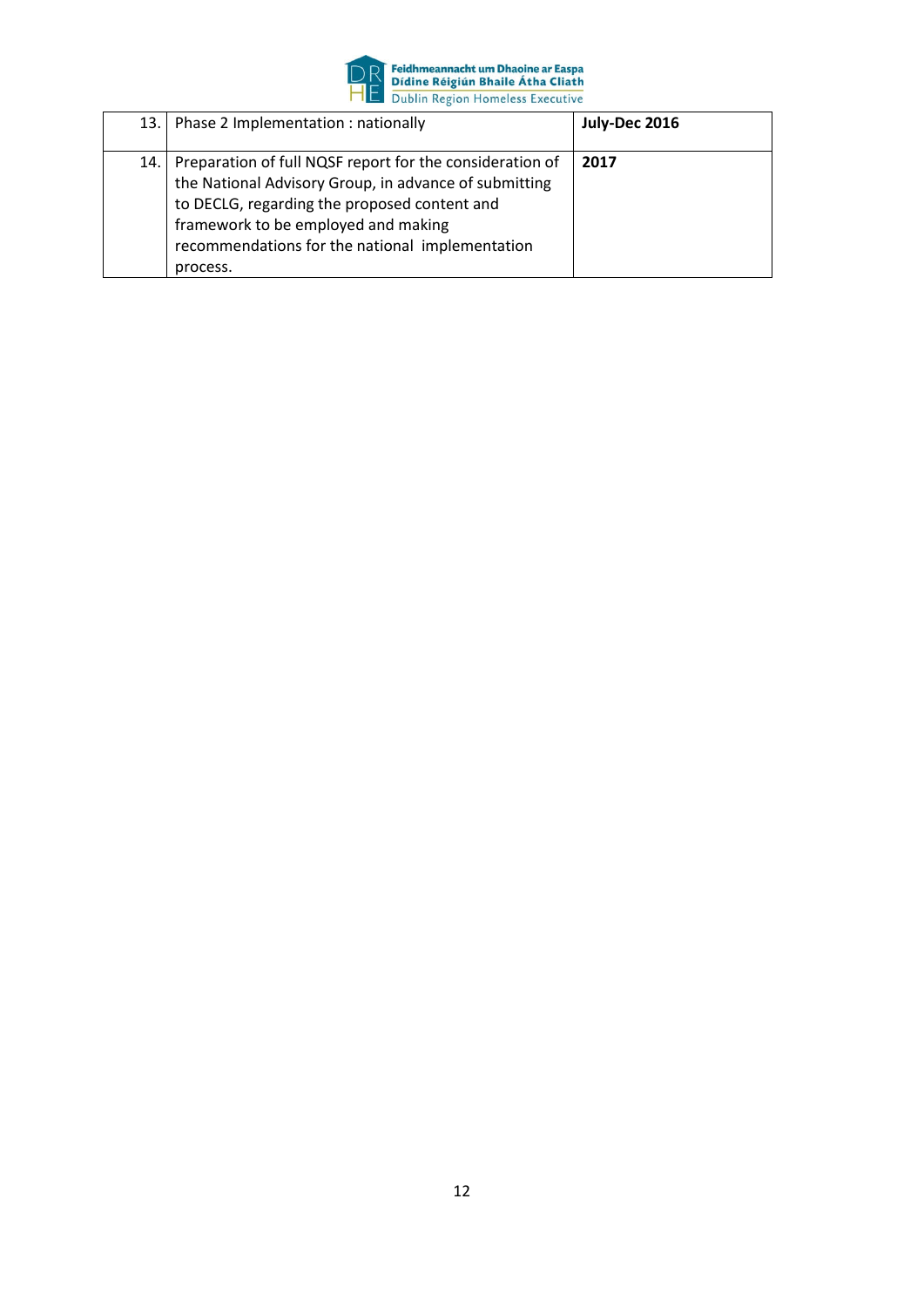

#### **GLOSSARY**

| Approved Housing Body        | Approved Housing Body which has approved status under Section 6(6) of          |
|------------------------------|--------------------------------------------------------------------------------|
| (AHB)                        | the Housing (Miscellaneous Provisions) Act 1992                                |
| Assessment                   | The systematic identification of service user need within the framework        |
|                              | set by the service, including eligibility criteria. It is expected that the    |
|                              | assessment process will actively include the service user. See also Holistic   |
|                              | Needs Assessment, Housing Needs Assessment and comprehensive                   |
|                              | assessment.                                                                    |
| Assessment of Housing        | Also referred to as the local authority Housing Needs Assessment, it is the    |
| <b>Needs</b>                 | process undertaken by the local authority to determine that an applicant       |
|                              | is in need of housing and unable to provide housing from their own             |
|                              | resources. It must be carried out in order to be put on a social housing list. |
| <b>Assessment Tool</b>       | This is a questionnaire used to gather information from service users in       |
|                              | order to work out what their needs are and in what priority these should       |
|                              | be addressed in the support plan.                                              |
| Care Manager                 | This strategic role focuses on structures and policies to support effective    |
|                              | case management, in particular any blocks and barriers that the case           |
|                              | manager experiences.                                                           |
| Care Plan                    | Please see the below section on 'Support Plan'.                                |
| Case Management              | Intensive engagement with a service user who has a broad range of needs        |
|                              | or intensive support needs, in order to ensure that multiple services are      |
|                              | effectively coordinated to respond to those needs. This role has               |
|                              | responsibility for brokering as well as coordinating services to meet all      |
|                              | support needs.                                                                 |
| Case Management              | Guidance for interagency working to sup[port effective case management         |
| <b>Interagency Protocols</b> | of persons who are homeless with complex or high support needs, such as        |
|                              | the Homeless Agency (2010) 'Case Management Interagency protocols for          |
|                              | Homeless and Drug Services.                                                    |
| Case Manager                 | The lead keyworker who coordinates services involved in an interagency         |
|                              | support plan and holds / has responsibility for the assessment and             |
|                              | support plan. This worker undertakes support plan reviews and generally        |
|                              | has the most contact with the service user.                                    |
| <b>Case Meeting</b>          | In general, the purpose of a case management meeting is to:                    |
|                              | Ensure service user involvement                                                |
|                              | Agree an interagency support plan with all involved agencies                   |
|                              | Assist in building relationships between all involved                          |
|                              | Case meetings or multi-agency meetings should always aim to include            |
|                              | attendance by the service user at these meetings. The tone and context of      |
|                              | the meeting should encourage service user participation.                       |
| Centre of Interest /         | A housing authority of application shall, in determining if a household has    |
| Local connection with        | a local connection with its functional area, have regard to whether:           |
| the functional are of a      | (a) a household member resided for a continuous five-year period at any        |
| housing authority            | time in the area concerned, or                                                 |
|                              | (b) the place of employment of a household member is in the area               |
|                              | concerned or is located within 15 kilometres of the area, or                   |
|                              | (c) a household member is in full-time education in any university,            |
|                              | college, school or other educational establishment in the area concerned,      |
|                              | or                                                                             |
|                              | (d) a household member with an enduring physical, sensory, mental              |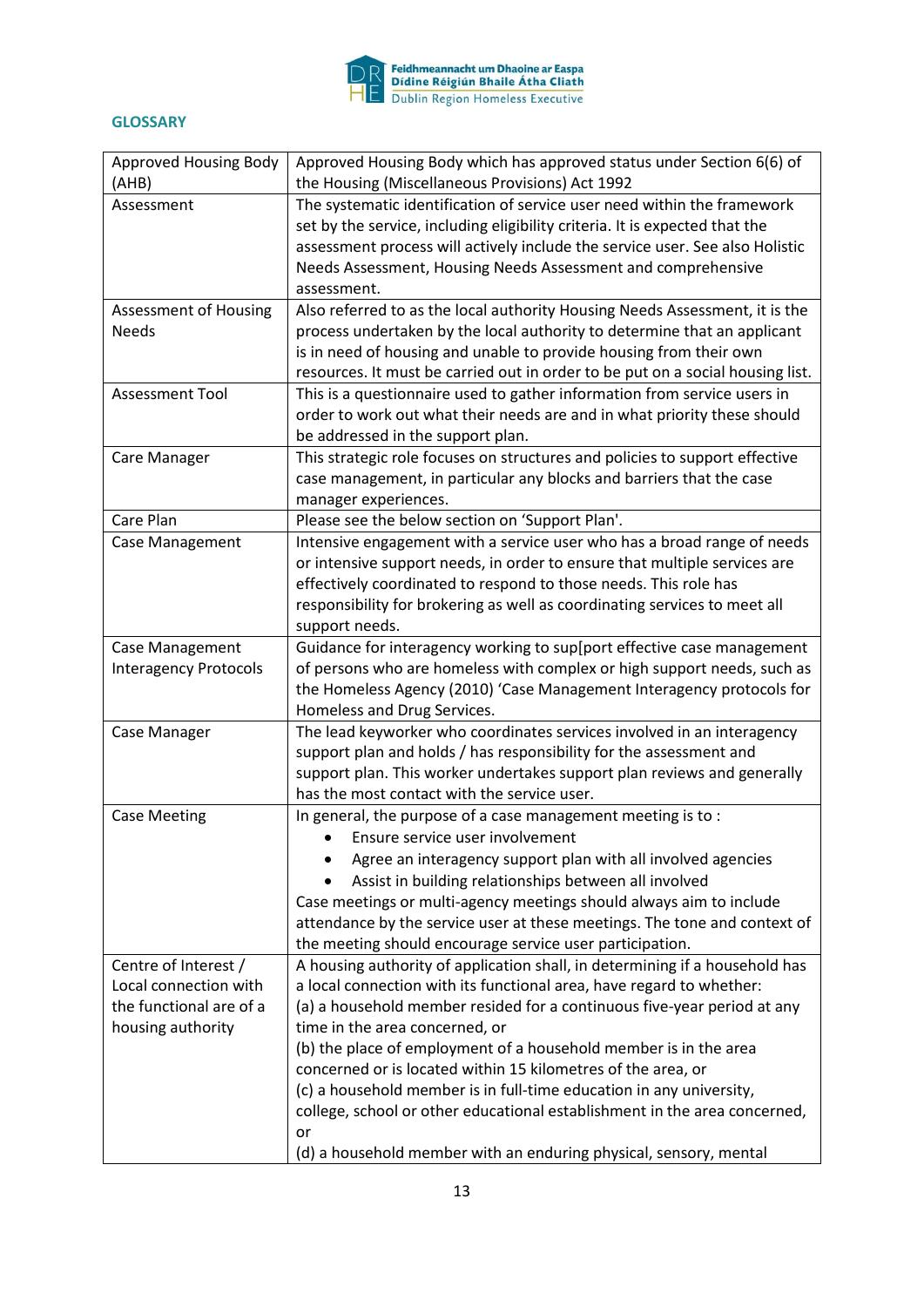

# **DR** Feidhmeannacht um Dhaoine ar Easpa<br>
HE Didine Réigiún Bhaile Átha Cliath<br>
HE Dublin Region Homeless Executive

|                             | health or intellectual impairment is attending a medical or residential       |
|-----------------------------|-------------------------------------------------------------------------------|
|                             | establishment in the area concerned that has facilities or services           |
|                             | specifically related to such impairment, or                                   |
|                             | (e) a relative of a household member resides in the area                      |
| <b>Continuous Quality</b>   | This is an approach that emphasises ongoing cyclical processes of             |
| Improvement                 | assessment and performance improvement and review.                            |
| <b>DECLG</b>                | Department of the Environment, Community and Local Government                 |
| <b>DCC</b>                  | Dublin City Council                                                           |
| Dublin Joint                | Please see further section on 'Regional Homelessness Consultative Fora'       |
| Homelessness                |                                                                               |
| <b>Consultative Forum</b>   |                                                                               |
| <b>DRHE</b>                 | Dublin Region Homeless Executive                                              |
| Emergency                   | This refers to any kind of temporary homeless accommodation such as:          |
| Accommodation               | supported temporary accommodation (STA)                                       |
|                             | private emergency accommodation (PEA)                                         |
|                             | temporary emergency accommodation (TEA)                                       |
| <b>Homeless Action Team</b> | Homeless Action Teams are local teams comprising the local decision           |
| (HAT)                       | making expertise available to people who are homeless in that particular      |
|                             | locality and sector and includes health, housing, temporary                   |
|                             | accommodation and addiction professionals as well as the professionals        |
|                             | providing the emergency, transitional or long term residential                |
|                             | accommodation.                                                                |
| <b>HIQA</b>                 | Health Information and Quality Authority                                      |
| <b>HSE</b>                  | <b>Health Service Executive</b>                                               |
| Holistic                    | The process of taking into account all factors relating to the service user's |
|                             | wellbeing.                                                                    |
| <b>Holistic Needs</b>       | The HNA is a voluntary single shared assessment system, which aims to         |
| Assessment (HNA)            | provide opportunities for any individual who experiences homelessness to      |
|                             | engage in a process of planning and action, which is person centred. The      |
|                             | HNA aims:                                                                     |
|                             | to reduce the number of times that a service user is assessed and             |
|                             | the number of assessments that staff undertake                                |
|                             | to ensure continuity of support for the service user                          |
|                             | to promote consistency of assessment practice between                         |
|                             | organisations                                                                 |
|                             | to improve information sharing between services                               |
|                             | The HNA is a sectorally agreed assessment in the Dublin region.               |
| Homelessness                | The legal definition of homelessness is given in Section 2 of the Housing     |
|                             | Act 1988: A person shall be regarded by a housing authority as being          |
| <b>Legal Definition</b>     | homeless for the purposes of this Act if:                                     |
|                             | there is no accommodation available which, in the opinion of the<br>a)        |
|                             | authority, he, together with any other person who normally                    |
|                             | resides with him or who might reasonably be expected to reside                |
|                             | with him, can reasonably occupy or remain in occupation of, or                |
|                             | he is living in a hospital, county home, night shelter or other such<br>b)    |
|                             | institution, and is so living because he has no accommodation of              |
|                             | the kind referred to in paragraph (a), and he is, in the opinion of           |
|                             | the authority, unable to provide accommodation form his own                   |
|                             | resources.                                                                    |
|                             | Every local authority has the right to determine the operational definition   |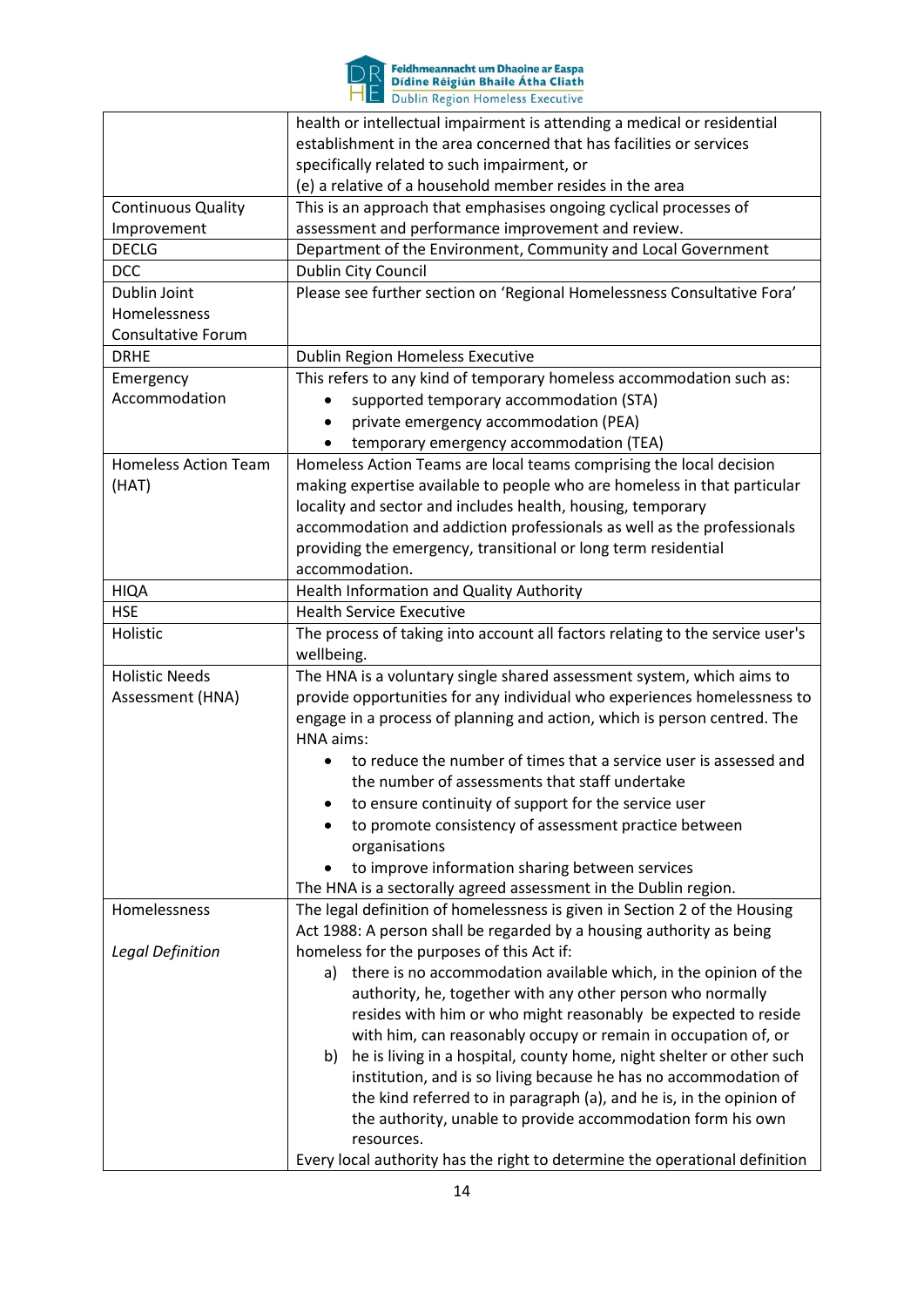

# **DR** Feidhmeannacht um Dhaoine ar Easpa<br>
HE Didine Réigiún Bhaile Átha Cliath<br>
HE Dublin Region Homeless Executive

|                              | of homelessness for their area regarding the operation of local housing /    |
|------------------------------|------------------------------------------------------------------------------|
|                              | homeless list (known as the schedule of letting priorities).                 |
| Key Worker                   | This role involves working with the service user to achieve the goals in the |
|                              | support plan, as they relate to the work of the key working service          |
| <b>Key Working</b>           | Key working is a process undertaken by the key worker to ensure the          |
|                              | delivery and ongoing review of the care plan. This usually involves regular  |
|                              | meetings between the key worker and the service user where progress          |
|                              | against the support plan would be discussed and goals revised as             |
|                              | appropriate. The key worker is usually a member of the multidisciplinary     |
|                              | team responsible for delivering most of the service user's care.             |
| Line Manager                 | This role involves supervising the case manager and providing managerial     |
|                              | support should there be questions around process and outcomes                |
| <b>National Drugs</b>        | Framework to enhance the provision of rehabilitation services to current     |
| Rehabilitation               | and former drug users by creating integrated care pathways (ICPs) with       |
| Framework                    | the co-operation of different service providers.                             |
| <b>Needs Assessment</b>      | This is the process used to gather information from service users in order   |
|                              | to work out what their needs are and in what priority these should be        |
|                              | addressed in the support plan.                                               |
| <b>NGO</b>                   | Non-Governmental Organisation                                                |
| <b>National Homelessness</b> | The NHCC monitors the implementation of the Government Strategy on           |
| Consultative                 | Homelessness.                                                                |
| Committee (NHCC)             |                                                                              |
| <b>NQSF</b>                  | <b>National Quality Standards Framework</b>                                  |
| Pathway                      | Pathway Accommodation and Support System is a shared homeless client         |
| Accommodation and            | database, as well as managing all emergency bed accommodation                |
| Support System (PASS)        | allocations.                                                                 |
|                              |                                                                              |
|                              |                                                                              |
| Performance Indicators       | HIQA defines Performance Indicators (PIs) as measures of performance         |
| (PI)                         | that are used by organisations to measure how well they are performing       |
|                              | against targets or expectations. PIs measure performance by showing          |
|                              | trends to demonstrate that improvements are being made over time.            |
|                              | PIs also measure performance by comparing results against standards or       |
|                              | other similar organisations.                                                 |
| Quality                      | HIQA suggests an understanding of quality as follows: Quality involves       |
|                              | meeting and exceeding an acceptable level of performance through the         |
|                              | provision of a safe and effective service.                                   |
| <b>QuADS Organisational</b>  | Quality in Alcohol and Drug Services it the national quality standards for   |
| <b>Standards</b>             | addiction services in Ireland.                                               |
| <b>Regional Homelessness</b> | Established in each region (9 regions nationally) under the auspices of      |
| Consultative Fora            | local authorities, they include representation of voluntary and statutory    |
|                              | homeless service providers, as well as the HSE, Justice Department and       |
|                              | Department of Social Protection. They provide a platform for the various     |
|                              | stakeholders to have input into the organisation of local services and the   |
|                              | development of regional homeless action plans.                               |
| Section 10                   | Section 10 of the Housing Act 1988 provides the legislative basis for the    |
|                              | provision of funding by the Minister for the Environment, Community and      |
|                              | Local Government (delegated to the Minister for Housing and Planning) to     |
|                              | local authorities for homeless accommodation and related services.           |
| Section 39                   | Relates to Non-Acute/Community Agencies being provided with funding          |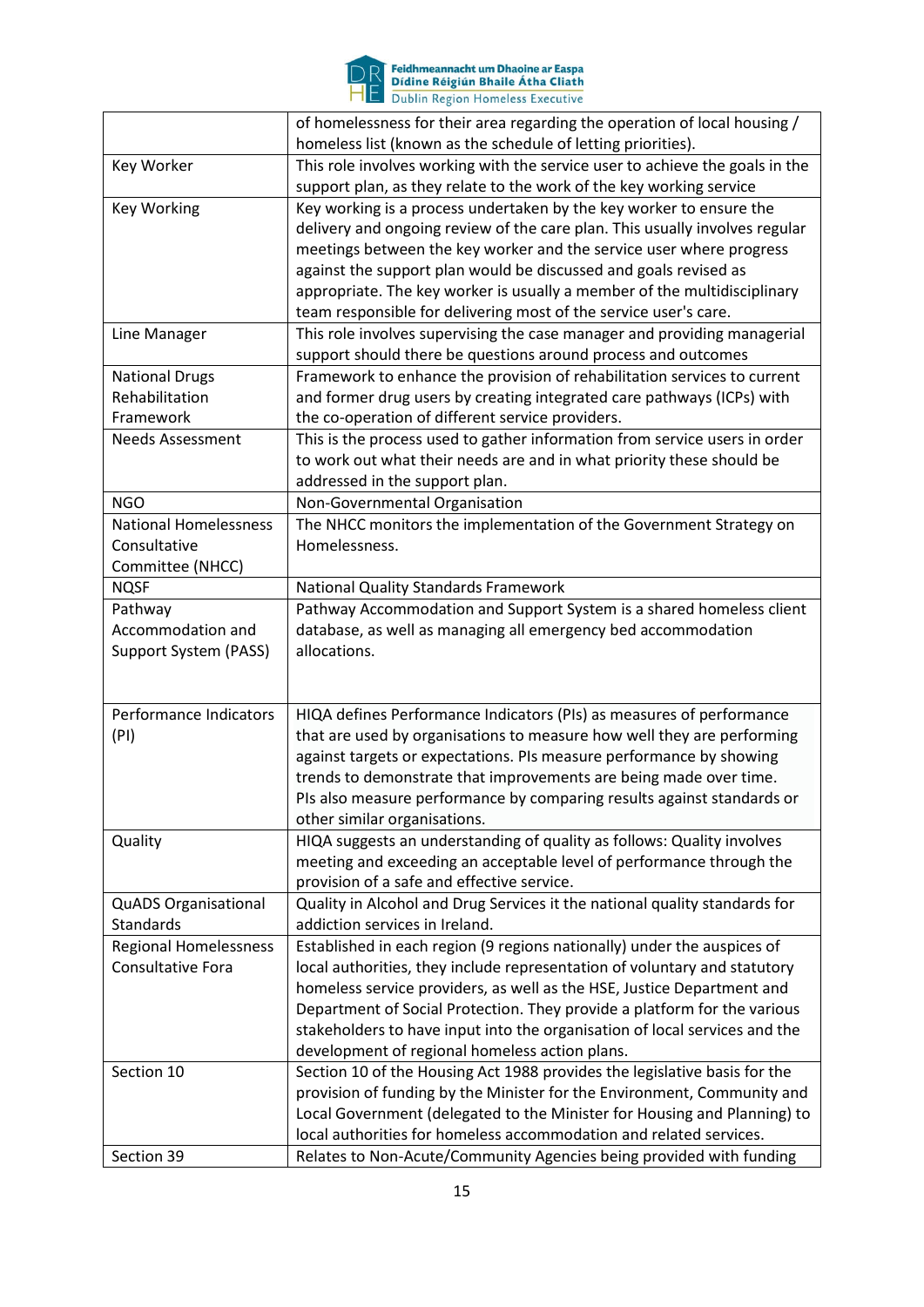

**DR** Feidhmeannacht um Dhaoine ar Easpa<br>
HE Didine Réigiún Bhaile Átha Cliath<br>
HE Dublin Region Homeless Executive

|                             | under Section 39 of the Health Act, 2004.                                      |
|-----------------------------|--------------------------------------------------------------------------------|
| Service Level               | A service level agreement is negotiated between two parties where one is       |
| Agreement                   | the funding organisation and the other is the service provider. It usually     |
|                             | includes a clear and detailed specification and formalised agreements in       |
|                             | relation to the service to be delivered and the measurable outputs and         |
|                             | outcomes expected.                                                             |
| Service Provider            | Any person, organisation, or part of an organisation delivering homeless       |
|                             | services.                                                                      |
| Service User                | Any person availing of or requiring a service and whom therefore requires      |
|                             | a key worker or case manager to assist them in achieving their support         |
|                             | plan goals. Service users include single men, single women, couples and        |
|                             | parents of dependent children.                                                 |
| <b>Staff</b>                | All personnel involved in the delivery of services, whether paid or unpaid     |
|                             | volunteers/ fulltime/part-time/ temporary or relief staff.                     |
| Standard                    | A statement which describes the high level outcome required to                 |
|                             | contribute to quality and safety.                                              |
| <b>Statutory Management</b> | Established in each region (9 regions nationally), Statutory Management        |
| Group (SMG)                 | Groups comprises statutory officials with primary responsibility for           |
|                             | drawing up the Homeless Action Plan for the region and for making              |
|                             | recommendations to relevant statutory bodies on homeless services,             |
|                             | including funding.                                                             |
| Support Plan                | The support plan is a course of actions agreed between the service user        |
|                             | and the service(s) that outline the service user's goals and how these will    |
|                             | be met. The support plan is developed on the basis of findings during the      |
|                             | assessment process. It sets out timelines for the completion of goals and      |
|                             | identifies clear areas of responsibility. The support plan is referred to as a |
|                             | 'care plan' within some services.                                              |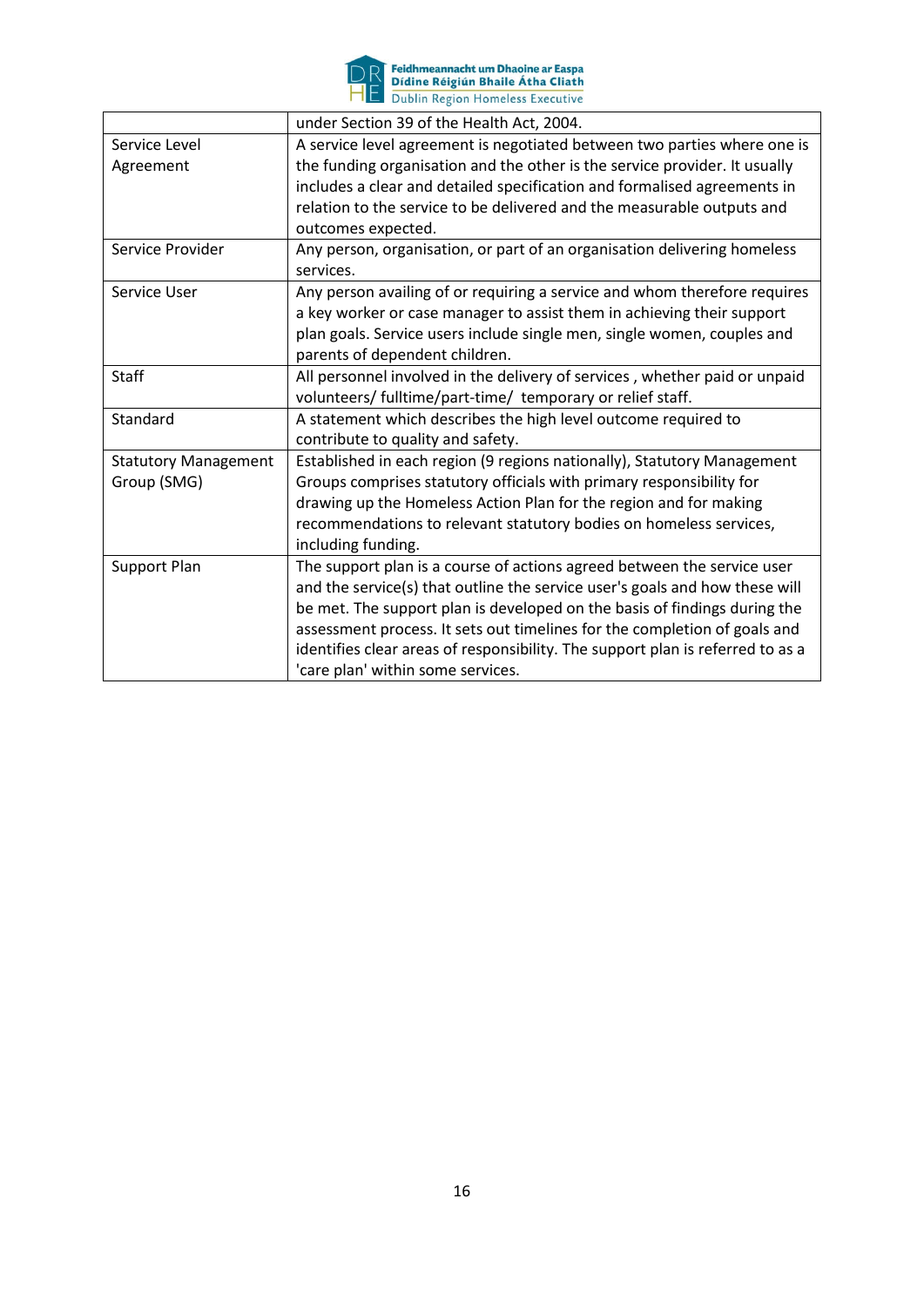

#### **THEME 1: PERSON-CENTRED SERVICES**

The theme of person-centred services is concerned with service users' rights and autonomy, including the right to have a complaint heard and responded to. The standards under this theme puts persons at-risk-of or experiencing homelessness, at the centre of the decision-making process at the personal level and involve service users in the planning, delivery and evaluation of services at organisational level. The standard statements recognise the right of each service user to determine their own lives and have their decisions and preferences respected.

#### **Outcomes under this theme:**

- $\triangleright$  Services are delivered within a framework of equal opportunities and anti-discriminatory practice.
- $\triangleright$  Service users have their choices and autonomy respected.
- $\triangleright$  There is fair access to services for people at-risk-of or experiencing homelessness.
- $\triangleright$  There is evidence of service user involvement at every level of planning and service delivery.
- $\triangleright$  There is service improvement through fair and transparent processing of complaints.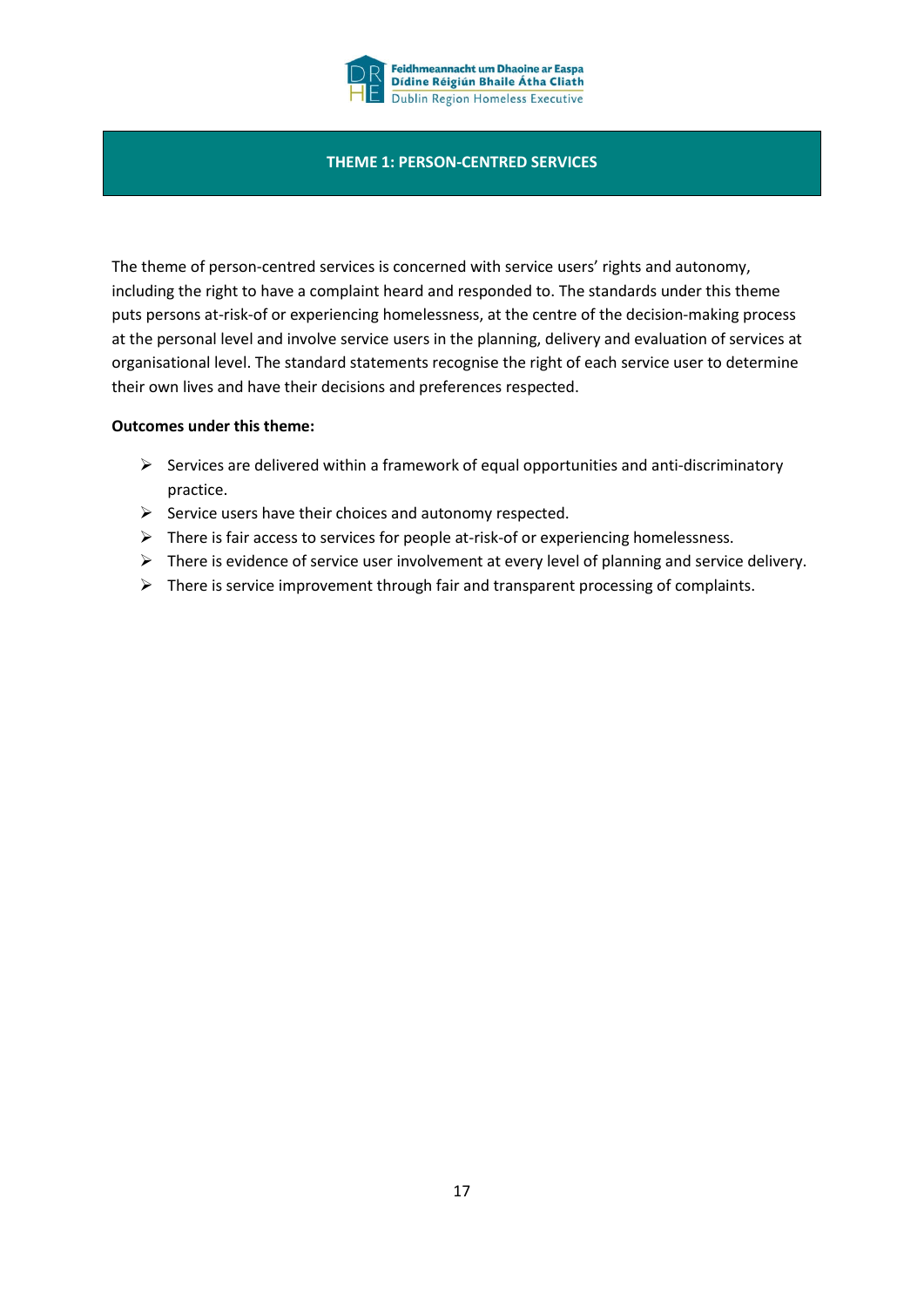

**Standard 1.1: The rights and diversity of each service user are respected and promoted**

#### **Key features:**

- 1. Service users are treated with dignity and respect, their equality is promoted and the service respects their age, gender, sexual orientation, disability, family status, civil status, race, religious beliefs or member of the travelling community.
- 2. Services demonstrate evidence of non-discriminatory and anti-bullying practice, policies and procedures.
- 3. Service users:
	- a. Are informed of their rights and responsibilities.
	- b. Understand their rights and responsibilities.
	- c. Are facilitated in exercising their rights and responsibilities.
- 4. For services that work with families:
	- a. Children are recognised as individual rights holders and are facilitated in exercising their rights.**<sup>1</sup>**
	- b. Children have their rights, and plans for them, explained to them in an ageappropriate way.
	- c. Children's needs and perspectives are heard and considered in relation to plans for their family.
- 5. Service users have a fair and equal opportunity to access homeless services:
	- a. Services have clear admissions policy and referral processes.
	- b. Services state clearly in writing any exclusionary criteria that apply to service provision.
	- c. Service users receive a written explanation communicating the grounds of any refusal of service and how they can appeal the decision.
	- d. Service users are advised of alternative services appropriate to their needs, which they may be able to avail of.
	- e. Services record the reason for any refusal of service and offer any person who has been excluded a reassessment if their circumstances change.
- 6. Services review and implement strategies to promote and improve inclusiveness under all the pillars of equality legislation (age, gender, sexual orientation, disability, family status, civil status, race, religious beliefs or member of the travelling community).
- 7. Referral criteria are reviewed regularly to ensure they are consistent with the vision, mission and objectives of the service.
- 8. All written communication is made available in accessible formats and appropriate to any special requirements to the service user's communication needs, as far as is practicable.
- 9. Service users' rights under current Data Protection, and Freedom of Information legislation are understood by management, staff, volunteers and service users.
- 10. Service users receive the support they may require:
	- a. To uphold their rights.
	- b. To recognition before the law.
	- c. To exercise their legal capacity.
- 11. Services facilitate access to advocacy services at the service user's request.

\_\_\_\_\_\_\_\_\_\_\_\_\_\_\_\_\_\_\_\_\_\_\_\_\_\_\_\_\_\_\_\_\_\_\_\_\_\_\_\_\_\_\_\_\_\_\_\_\_\_\_\_\_\_\_\_\_\_\_\_\_\_\_\_\_\_\_\_\_\_\_\_\_\_\_\_\_\_\_\_\_\_

**<sup>1</sup>** Ireland ratified the United Nations Convention on the Rights of the Child (UNCRC) in 1992.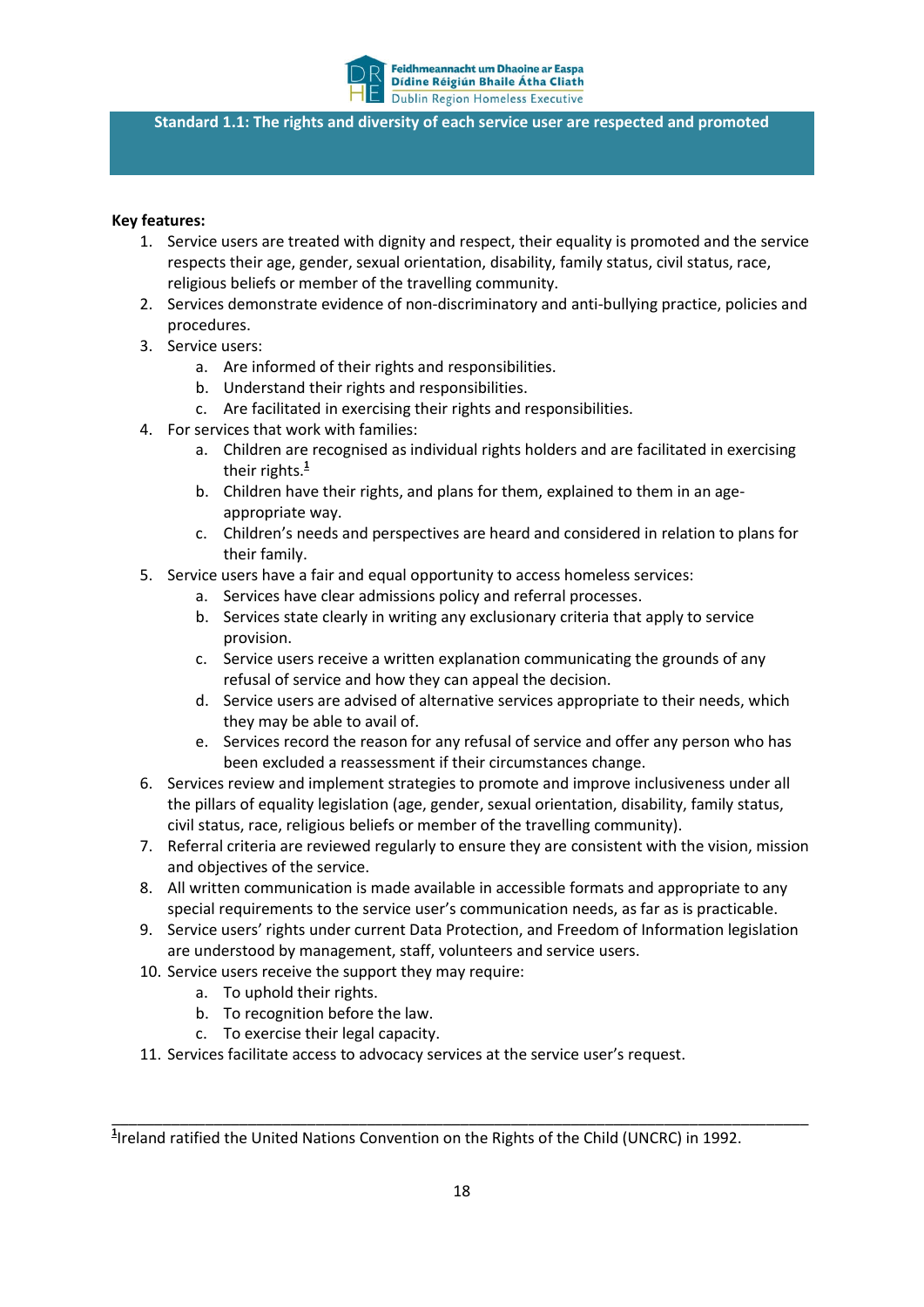

**Standard 1.2: A culture of service user involvement is evident in practice, and the service users' needs and views are sought and responded to at all levels of planning and delivery**

- 1. Services make accessible information available to each service user which sets out what the service does, how it works, how to use the service, all available supports, how the service is monitored and the complaints (and appeals) procedure.
- 2. Services prominently display, or provide to the service user, a written charter of rights and responsibilities, including detail of opportunities for service user involvement in service planning.
- 3. Services users are treated with care and respect by staff. The views and preferences of service users are evidenced in all decision-making that affects them.
- 4. Service users are consulted regularly about the range of services they may require and services they can access, and this information is used to inform service planning and delivery.
- 5. For services that work with families:
	- a. Information on the service is provided to children in an age-appropriate way.
	- b. Children's needs and perspectives are heard and considered in relation to plans for their family.
- 6. Service users' views are represented at individual and organisational levels and they are recognised as key stakeholders in evaluation and planning processes and new service development:
	- a. There is adequate support and training for service users to support participation.
	- b. There is training for staff on understanding and supporting service user participation.
	- c. There is service user participation at local/regional/national level planning and policy development.
	- d. Service users are given feedback on the impact of their participation/involvement on policies and practice.
- 7. Service users/ people with experience of homelessness, participate in local and regional homeless fora.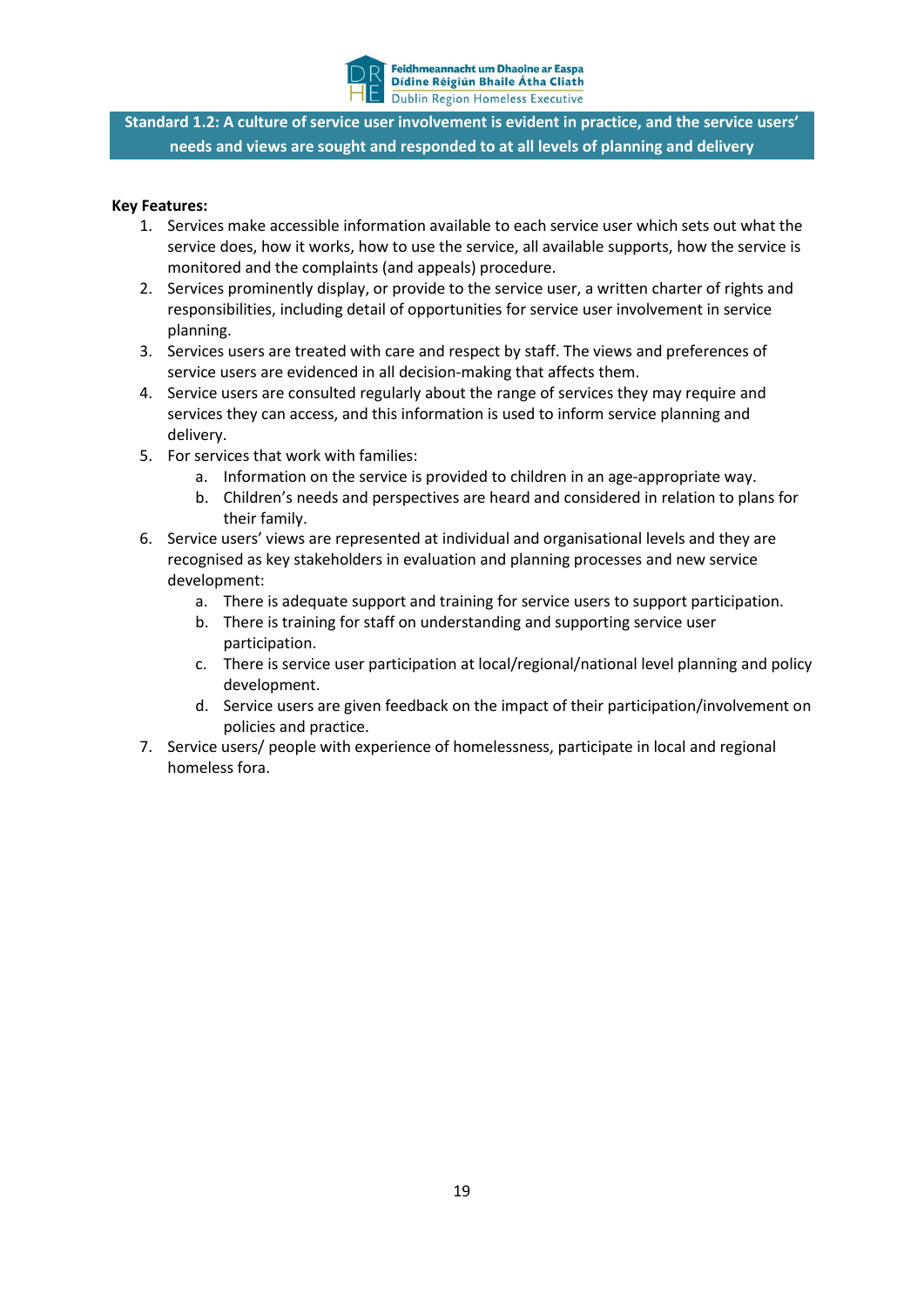

**Standard 1.3: Service users' complaints and concerns are listened to and acted upon in a timely, supportive and effective manner**

- 1. A complaints procedure is in place which outlines:
	- a. Process for recording formal/ informal complaints, actions and outcomes.
	- b. Designated complaints officer.
	- c. Stages and timeframes.
	- d. Appeals process.
- 2. Information on the complaints procedure is available and explained to service users in an accessible and appropriate format.
- 3. Service users are encouraged and supported to express concerns safely and are reassured that there are no adverse consequences to raising an issue of concern, whether informally or through the formal complaints procedure.
- 4. For services that work with families, a child's complaint is considered and responded to, with involvement of their parent/s, in line with Child Protection guidelines. A child friendly complaints system is in place.
- 5. Service users are facilitated to use an advocate or advocacy service of their choice, when making a complaint/raising a concern.
- 6. A culture of openness and transparency that welcomes feedback, the raising of concerns and the making of suggestions and complaints is in evidence. Feedback is used to inform changes and improvements in the service provided.
- 7. Service users have access to informal resolution of complaints, where concerns are addressed immediately at local level and, where appropriate, without recourse to the formal complaints procedure, unless the person wishes otherwise.
- 8. There is a procedure for making formal complaints. Decision-making on complaints is consistent with relevant legislation, procedures and policy and takes account of best practice guidelines.
- 9. There is an effective and objective independent appeals procedure for complaints and for decisions that affect people using the service.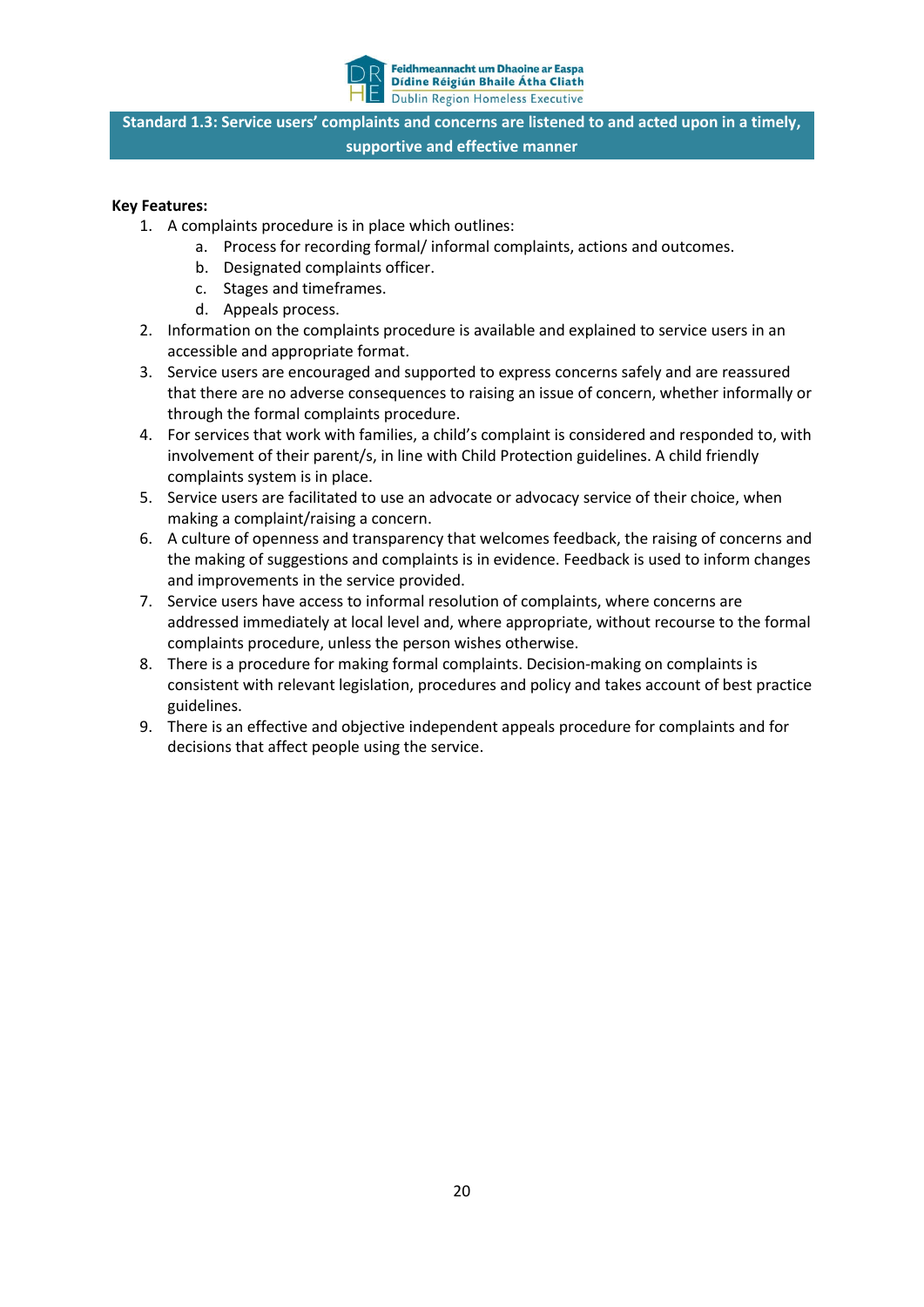

**Standard 1.4: Service users exercise choice and autonomy in their daily lives and in accordance with their preferences**

- 1. Service users' wishes and choices relating to their current circumstances and future plans are respected and implemented, where it is practicable to do so.
- 2. Service users are aware of their rights and responsibilities. This information is explained in person and made available in an accessible format.
- 3. Service users are at the centre of, and actively involved in decision-making that directly affects them.
- 4. Service users' risk assessments, needs assessments, support plans and records of case meetings uphold the views/preferences/decisions of each service user.
- 5. Service users understand the assessment and support planning processes. They are fully aware of and provide consent for:
	- a. The service's confidentiality policy.
	- b. How personal information is stored/used/shared.
	- c. Their support plan goals.
- 6. Service users with intellectual, physical, sensory disabilities and/or mental health support requirements exercise their autonomy of decision-making and have their views and preferences respected.
- 7. For services that work with families: Children are consulted regarding support planning in an age, and developmentally appropriate way. Services work in partnership with parents to compile a plan based on support needs identified. Parental consent is confirmed in relation to information storage for children.
- 8. Services do not act for users of the service in areas they are capable of, and motivated to manage for themselves.
- 9. All written communication is made available in accessible formats and appropriate to any special requirements to the service user's communication needs, as far as is practicable.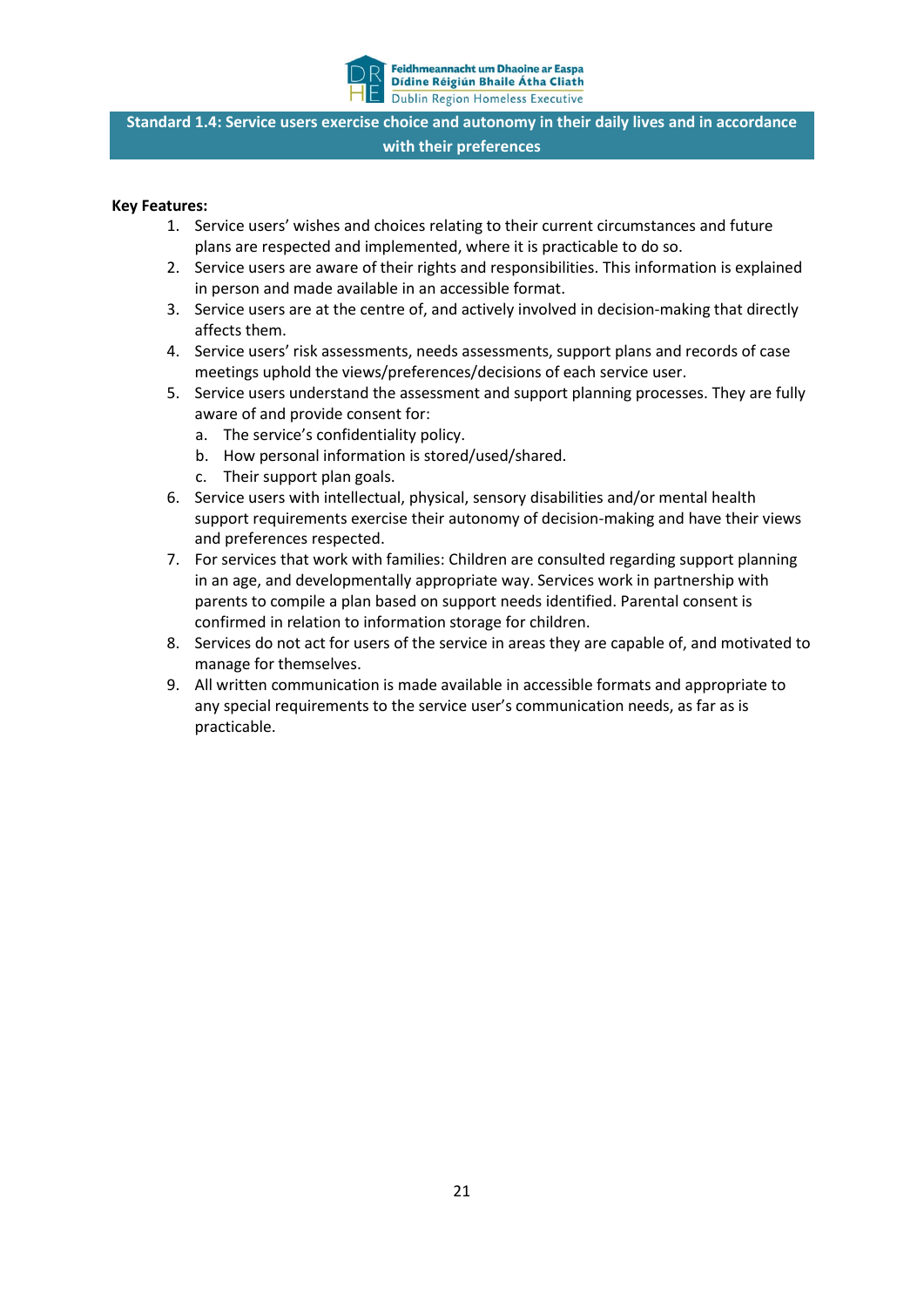

#### **THEME 2: EFFECTIVE SERVICES**

Effective services prioritise prevention and early exit from homelessness, as the most effective outcome for service users. The standards under the theme of effective services are concerned with the processes to support early and effective intervention and to respond to the individual service user's needs. The standards promote good practice in relation to advice and advocacy, referrals, assessment, support planning and integrated working. The standards support coherence, where there are health and social interventions from a number of different agencies.

#### **Outcomes under this theme:**

- $\triangleright$  Assistance to homeless persons is delivered in accordance with national legislation and policy.
- $\triangleright$  Housing and support advice/information/interventions are provided which prevent homelessness.
- $\triangleright$  Person-centred policies, procedures and processes are in place.
- $\triangleright$  Service users are referred to the most appropriate service.
- $\triangleright$  Service users experience continuity of service.
- $\triangleright$  There is effective assessment of needs and risks, and effective housing and support planning that prevents or reduces homelessness.
- $\triangleright$  Services are proportionate to the needs of service users.
- Integrated care and support are provided through effective inter-agency working.
- $\triangleright$  The barriers to ending homelessness are addressed.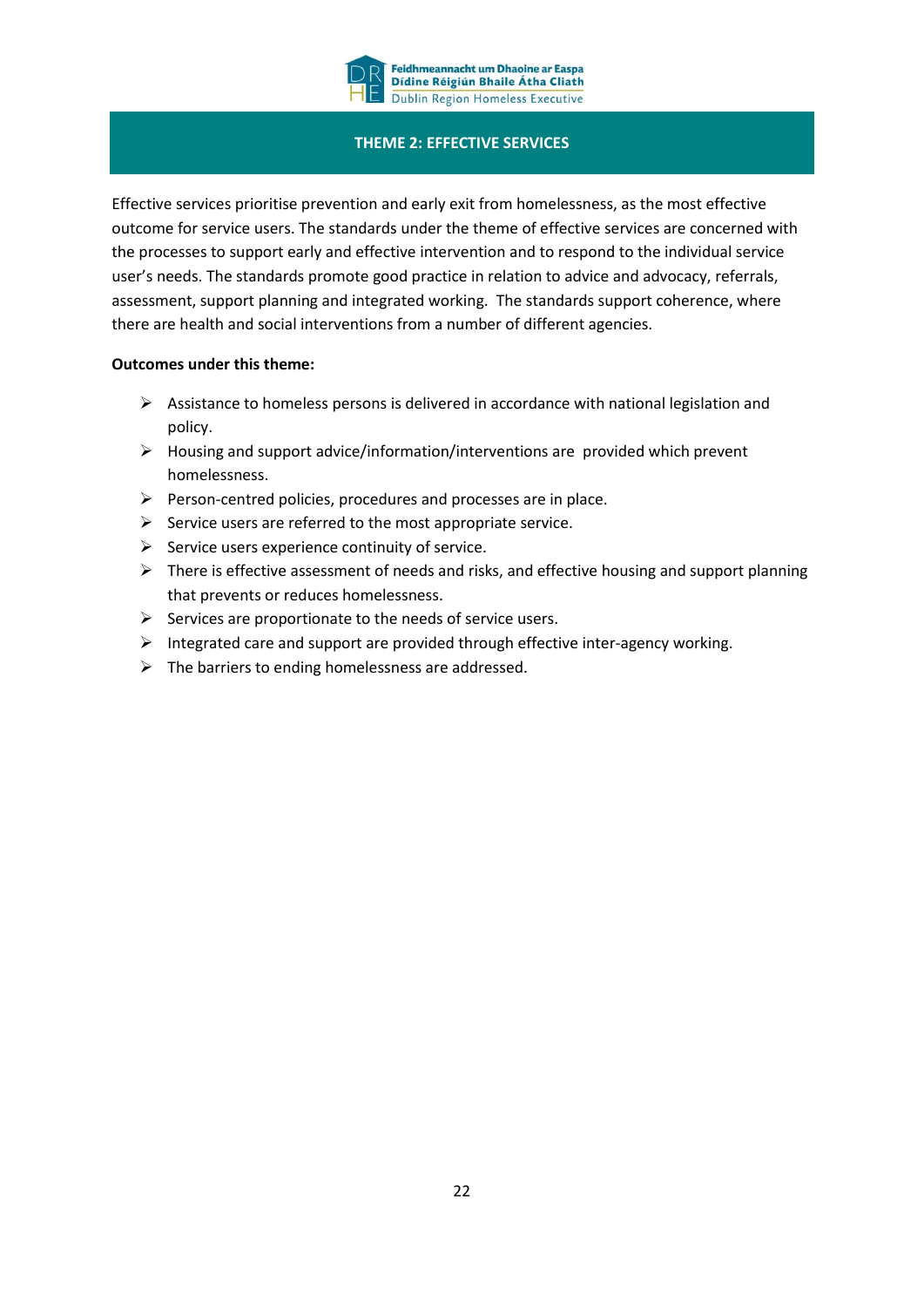

**Standard 2.1: Homeless services offer effective and early interventions at the point of entry to prevent or reduce the experience of homelessness**

- 1. People who are at risk of losing their tenancy are assisted to identify and access all available and appropriate options to either sustain their tenancies, or to secure an alternative sustainable tenancy without becoming homeless such as:
	- a. Instrumental supports (financial aid/access to specific health/welfare services).
	- b. Advice/information support (review of the person's rights under the correct housing legislation).
	- c. Advocacy (landlord/ Local Authority/ Approved Housing Body/ housing provider/ other) and visiting support.
	- d. Family mediation and support services.
	- e. Advice/ information support, or referral to a domestic violence agency, in relation to rights under current relevant legislation.
- 2. Services provide consistent, accurate, up-to-date advice to persons at-risk-of homelessness:
	- a. There is a high standard of knowledge and competence in relation to housing protections: tenants' rights, property ownership rights, mediation and resolving disputes.
	- b. Service users are given objective, accurate, consistent and clear information on housing options.
- 3. Where homelessness cannot be prevented, placement in temporary accommodation:
	- a. Is based on an assessment of housing need by the appropriate local authority.
	- b. Occurs only after preventative strategies have been exhausted.
	- c. Where possible, takes into account the preferences and needs of the individual.
	- d. Takes account of identified risk to safety as a result of violence/ abuse.
- 4. Hospital discharges to homeless services comply with the guidelines set out by the HSE, and include that:
	- a. Hospital discharge is planned in advance.
	- b. Service is notified and confirmed in advance of discharge.
	- c. Service user's medical requirements are detailed in a discharge letter.
- 5. Local authorities and the Irish Prison Service work together to ensure there is adequate planning for discharges from custody of service users, who do not have an accommodation option.
- 6. Services that provide in-reach to hospitals and/or prisons provide targeted advice and information and make appropriate referrals to plan for the service user's discharge.
- 7. Tusla, the Child & Family Agency, ensures that effective plans are in place to address the accommodation needs of young people leaving care to minimize their risk of homelessness.
- 8. There is clear and consistent recording and documenting of the reasons for homelessness to inform planning for effective prevention strategies.
- 9. Homeless services support the early registration of persons experiencing homelessness with the appropriate local authority, by assisting individuals to gather documentation required, as per the relevant local authority's guidelines.
- 10. Persons who are deemed ineligible by one local authority are assisted to apply to the local authority from which they became homeless/ represents their centre of interest.
- 11. Decisions on housing need are communicated in person and in writing to the individual.
- 12. Services provide information on how to appeal decisions and the timeframes that apply to service users.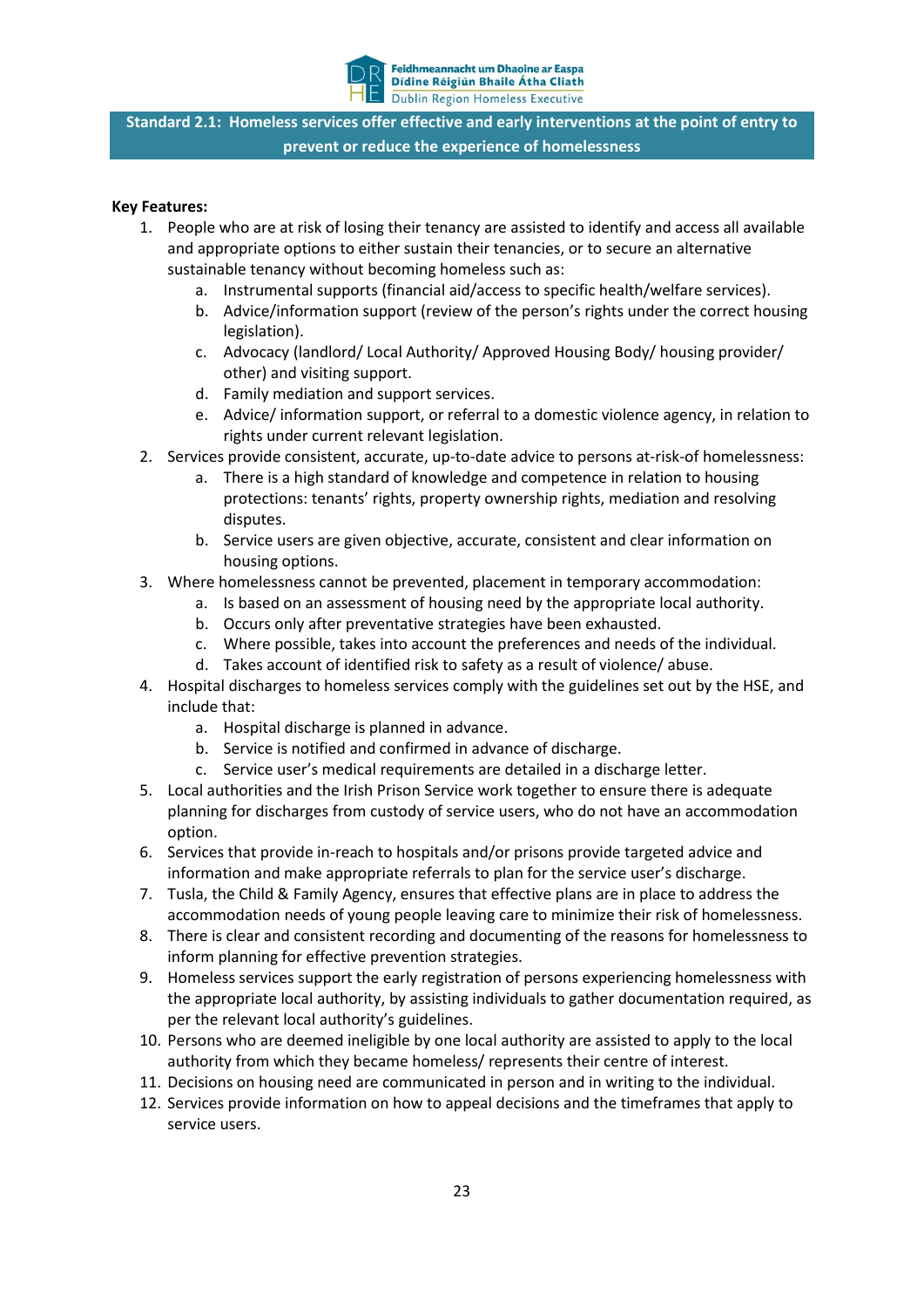

**Standard 2.2: Services offer effective assessment of housing and support needs and offer effective support planning to persons at-risk-of or experiencing homelessness**

#### **Key Features:**

#### **Assessment**

- 1. Services initiate care and support planning processes, as early as is practicable on commencement of engagement in the service.
- 2. An initial assessment of housing and support needs is undertaken by a trained and competent staff member, when a service user presents or is referred to a homeless service.
- 3. **The initial assessment policy and procedure**, when a service user presents or is referred to a homeless service:
	- a. Contains the Biographical and Next of Kin details of the service user.
	- b. Confirms the service user understands the initial assessment process.
	- c. Is based on the active involvement of the service user in the assessment process.
	- d. Explains the service's confidentiality policy and limitations which may apply.
	- e. Establishes the reason for presentation to homeless services, and any alternative options to entry to homeless services that can be pursued.
	- f. Determines the most appropriate service or supports to meet the service user's immediate needs.
	- g. Assesses for risk factors and how these can be managed.
	- h. Requires service user consent to share information that the service user has provided for the purposes of referral to appropriate services or supports.
	- i. Confirms that referrals made on the basis of the initial assessment have been processed.
- 4. For services that work with families: Assessment should take account of the impact of homelessness on each family member, and on family relationships and functioning. Key extended family, community, school and service relationships are identified to maximise continuity of links.
- 5. Services act on any immediate risk to service users/others identified in the assessment.
- 6. A trained and competent staff member undertakes a comprehensive assessment of housing and support needs, and a comprehensive risk assessment when a service user continues to engage with homeless services following initial assessment and comprehensive risk assessment.

#### 7. **The comprehensive assessment policy and procedure**:

- a. Explores housing options relevant to the service user's needs and identifies specific options to pursue.
- b. Focuses assessment and support planning on services user's strengths and empowers service users to be active participants in achieving outcomes.
- c. Confirms the service user understands the comprehensive assessment process.
- d. Is based on the active involvement of the service user in the assessment process.
- e. Allows for transfer of an existing comprehensive assessment from another service with service user consent.
- f. Explains the service's confidentiality policy and limitations that may apply.
- g. Establishes the reason for presentation to homeless services, and any alternative options to entry to homeless services that can be pursued.
- h. Addresses the wider needs of the service user, including;
	- 1. Accommodation: housing, and temporary accommodation requirements.
	- 2. Family and current relationships.
	- 3. Early life experiences and childhood.
	- 4. Education.
	- 5. Work and job training.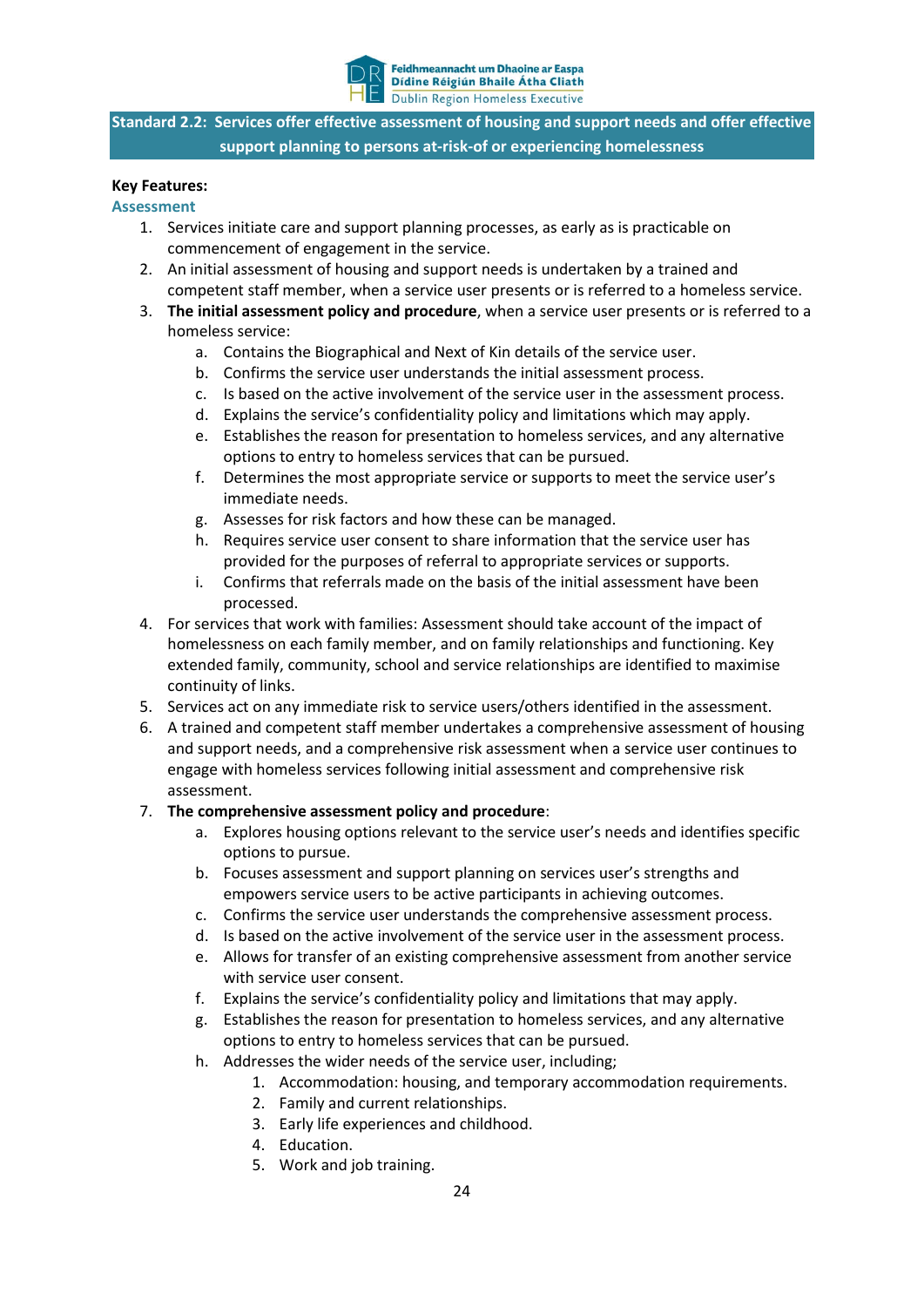

- 6. Legal issues/ offending behavior.
- 7. Income and finance.
- 8. General physical health.
- 9. Mental heath.
- 10. Alcohol use.
- 11. Drug use.
- 12. Independent living skills.
- 13. Equality issues.
- i. Identifies the services/supports in place.
- j. Determines the most appropriate service or supports to meet the service user's needs.
- k. Requires service user consent to share information that the service user has provided for the purposes of referral to appropriate services or supports
- I. Is completed in adherence with care and case management guidelines<sup>1</sup>.
- m. Confirms that referrals made on the basis of the initial assessment have been accepted.

#### **Housing and Support Planning**

- 8. The areas, levels of support required and all risks identified on assessment are recorded in a support plan. **The support plan addresses**:
	- a. The housing needs of the service user by identifying achievable housing goals, taking into consideration personal preferences and all tenure options.
	- b. The wider needs of the service user based on the comprehensive assessment including;
		- 1. Accommodation: housing, and temporary accommodation requirements.
		- 2. Family and current relationships.
		- 3. Early life experiences and childhood.
		- 4. Education.
		- 5. Work and job training.
		- 6. Legal issues/ offending behavior.
		- 7. Income and finance.
		- 8. General physical health.
		- 9. Mental heath.
		- 10. Alcohol use.
		- 11. Drug use.
		- 12. Independent living skills.
		- 13. Equality issues.
	- c. The actions/interventions agreed, planned outcomes and the responsibilities of both the service and the service user.
	- d. All existing and future services provided by external agencies.
	- e. Referrals required.
	- f. Timeframes to achieve the outcomes.
	- g. Which services must be contacted if there is an important change in a person's circumstances.

\_\_\_\_\_\_\_\_\_\_\_\_\_\_\_\_\_\_\_\_\_\_\_\_\_\_\_\_\_\_ <sup>1</sup> Guidelines on case management protocols for homeless services can be found at: Homeless Agency Partnership (The) (2010) 'CaseManagement Interagency protocols for Homeless and Drug Services' in Section B: 'Case Management Guidebook'. Available at: <http://www.casemanagementguidebook.ie/Home/Welcome.aspx>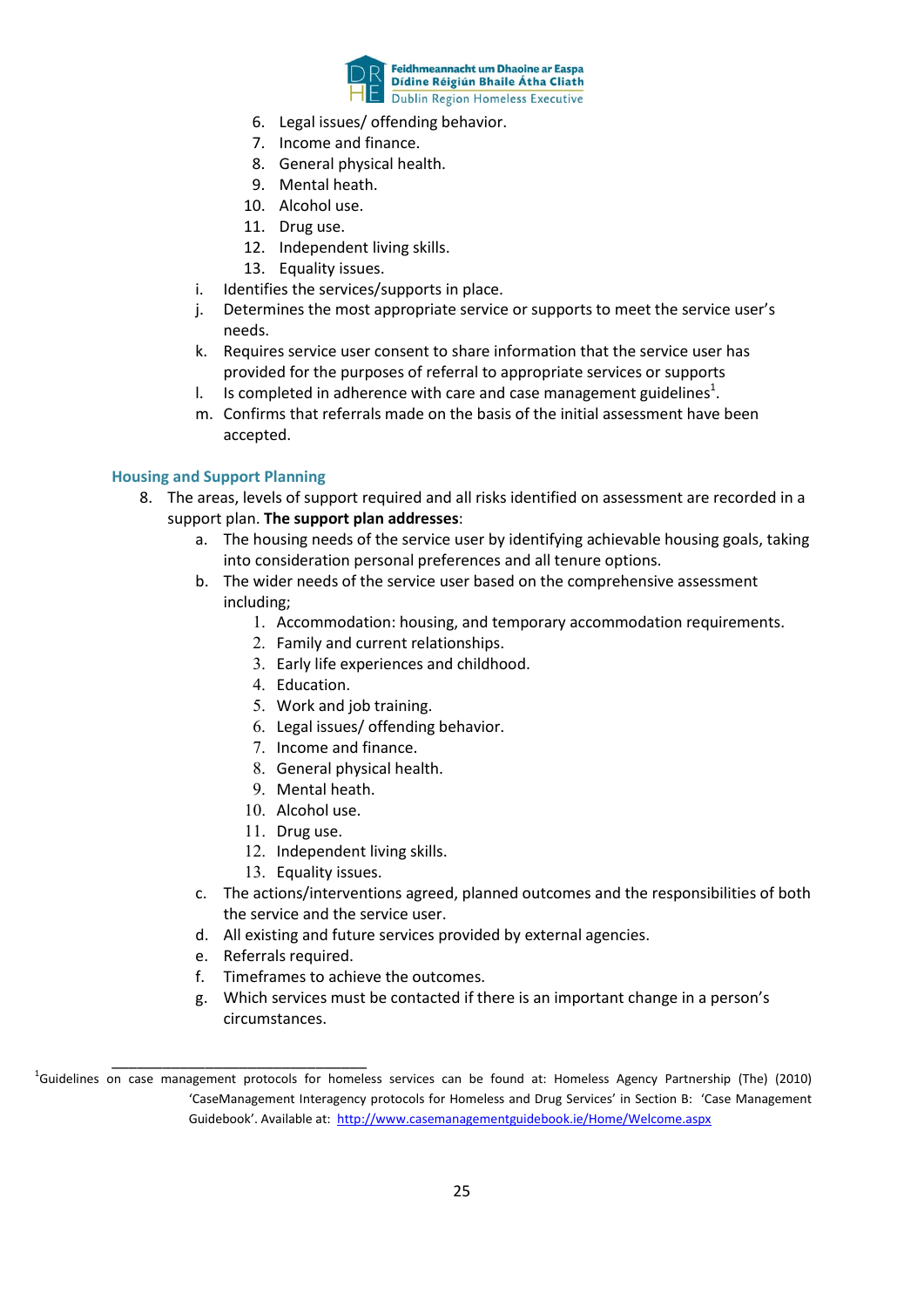

- 9. Service users make informed decisions on every aspect of their housing and support plan and are aware of all the housing and support options available to them.
- 10. The housing and support plan is reviewed and updated regularly and as required in relation to their changing individual circumstances .
- 11. Accurate and timely records are kept of assessments, support plans, referrals, key working, case reviews and inter-agency meetings.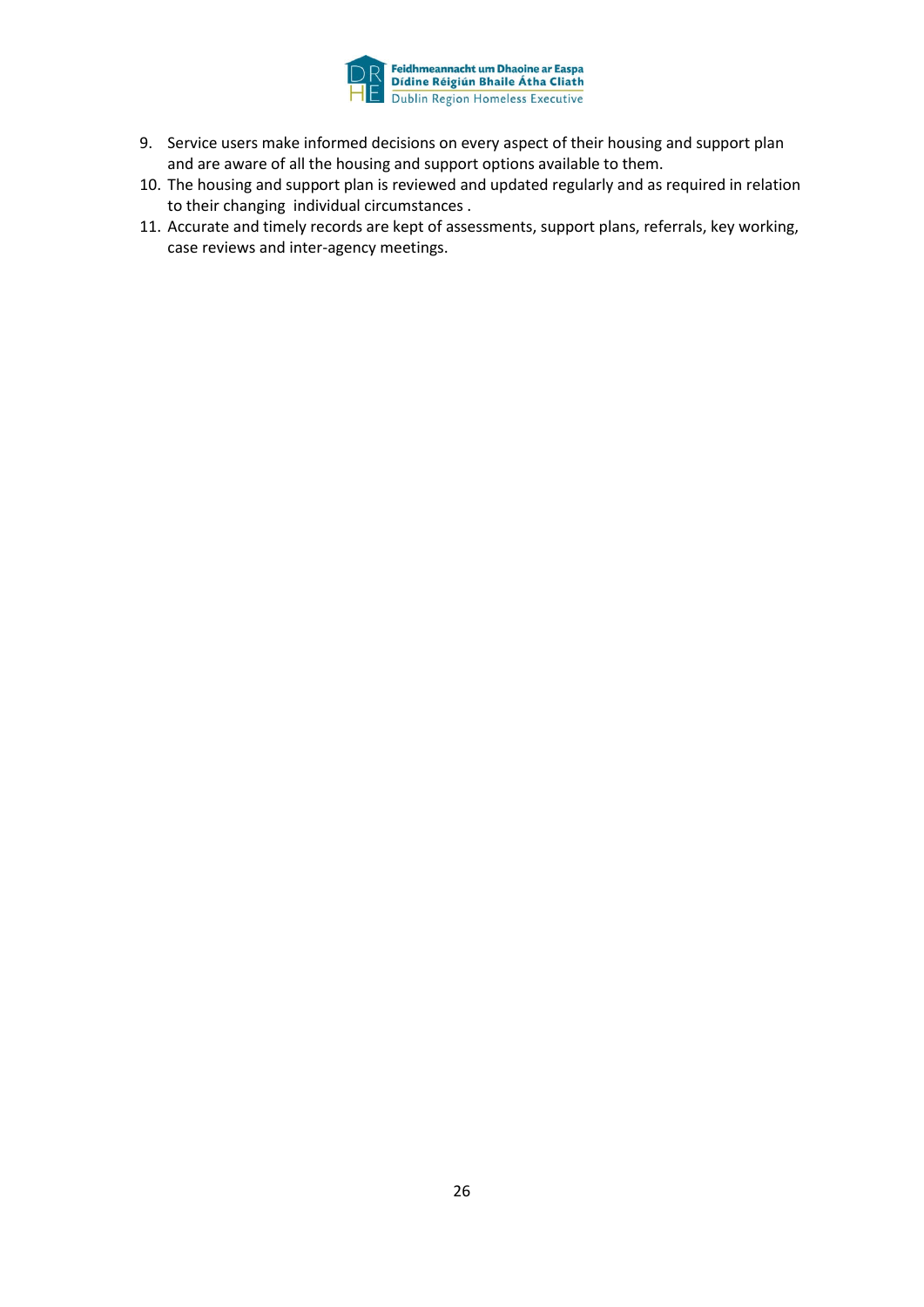

**Standard 2.3**: **Services work together to deliver integrated support and care to persons at-risk-of or experiencing homelessness**

#### **Key Features:**

#### **Inter-Agency Working**

- 1. Where multiple services are included in a multi-agency support plan, case management protocols are adhered to in relation to:
	- a. Initial assessment/ establishing lead agency.
	- b. Referral process.
	- c. Interagency case meetings.
	- d. Confidentiality and Data Protection.
	- e. Reporting Gaps and Blocks.
	- f. Grievance procedure for service user.
	- g. Grievance procedure for service providers.
	- h. Service user disengagement.
	- i. Positive case closure.
- 2. Services develop, maintain and review joint working relationships with other providers and funding bodies.
- 3. Barriers to the progression of a service user's housing and support plan, including difficulties in inter-agency co-ordination, are addressed by the Case Manager in the first instance, employing the case management protocols.

#### **Referral between Agencies**

- 4. Referrals are made when a need is identified following a service user's initial/comprehensive assessment that cannot be met by the service.
- 5. Referrals are made having regard to the service user's preferences, needs and the nature of the service involved.
- 6. Written consent to share information for referral is in place.
- 7. Referrals are followed up to ensure the referral has been received and processed.

#### **Gaps and Blocks**

- 8. Barriers to the progression of a service user's housing and support plan, including difficulties in inter-agency co-ordination are notified by the case manager to the relevant service(s).
- 9. If barriers to the progression of a service user's housing and support plan cannot be progressed through care and case management protocols, they should be reported to the relevant Homeless Action Team for a response and to inform planning.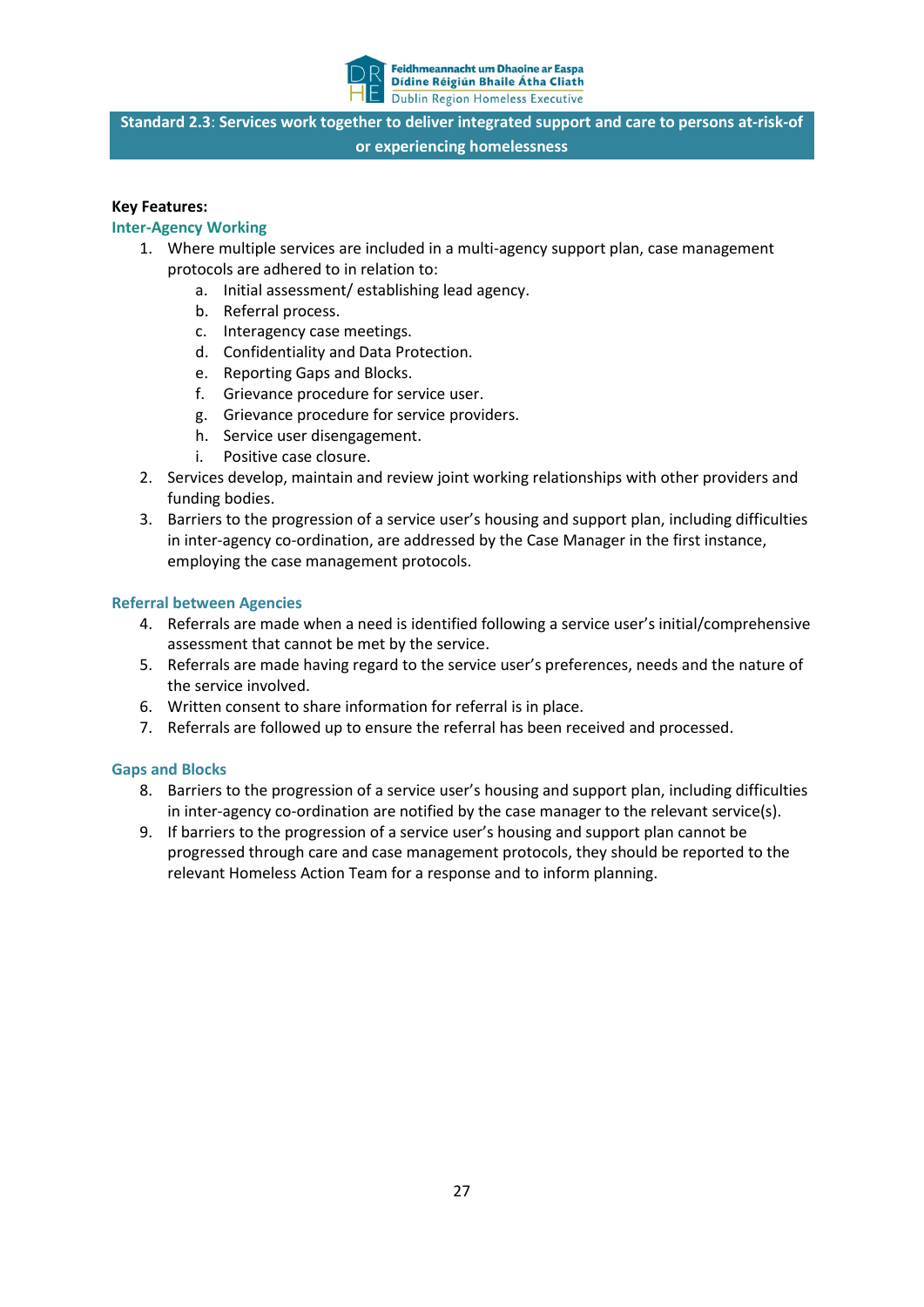

**Standard 2.4: Services users receive consistency and continuity of support to achieve and sustain exit from homeless services**

- 1. Services demonstrate a proactive and person-centered approach to the assistance offered to service users to exit homelessness:
	- a. Services use the assessment and support planning process to identify housing options for the service user and the plan is regularly reviewed and updated.
	- b. Service users are given objective, accurate, consistent and clear information on housing options.
	- c. Service users have access to phone/internet facilities to directly contact landlords.
	- d. Services make referrals with the consent of service users to available and appropriate accommodation options.
	- e. Service users are advised of any settlement/ tenancy sustainment supports available in relation to the housing options being pursued.
- 2. A placement sustainment protocol is in place to ensure that service users receive a consistent service, and moving service users from one service to another is used:
	- a. In response to personal preference.
	- b. Where a move delivers better housing or health outcomes.
	- c. To safeguard/protect from abuse.
	- d. In response to persistent non-use of or non-engagement with the service.
- 3. Services use positive risk management to safely provide services, that are inclusive of and responsive to, the needs of service users and to reduce/eliminate the exclusion of users from services. Effective case management protocols are in place, including a 'disengagement protocol' <sup>1</sup>to ensure that:
	- a. Service users continue to receive support and there is engagement with external services until an alternative service has been secured in the event of a decision to withdraw services.
	- a. Non exclusionary anti social strategies are in place to manage behaviour that is causing an impact on the service/wider community.
	- b. There is a documented escalation procedure when the needs of the person cannot be met within the service. This is used to inform improvements in service planning and delivery.
- 4. Service users are facilitated to pay their rent/accommodation charge; and arrears management planning and use of household budget or direct debit, where applicable, is available to all individuals to facilitate solutions to rent/occupation charge arrears.
- 5. When a service user moves to housing, they are advised of any available services which may provide them with floating/ visiting support to in order to help prepare for and sustain independent living.
- 6. Case closure: case management protocols<sup>1</sup> are in place to support effective exits from homelessness, including case closure procedures.

\_\_\_\_\_\_\_\_\_\_\_\_\_\_\_\_\_\_\_\_\_\_\_\_ <sup>1</sup> Guidelines on case management protocols for homeless services can be found at: Homeless Agency Partnership (The) (2010) 'CaseManagement Interagency protocols for Homeless and Drug Services' in Section B: 'Case Management Guidebook'. Available at: <http://www.casemanagementguidebook.ie/Home/Welcome.aspx>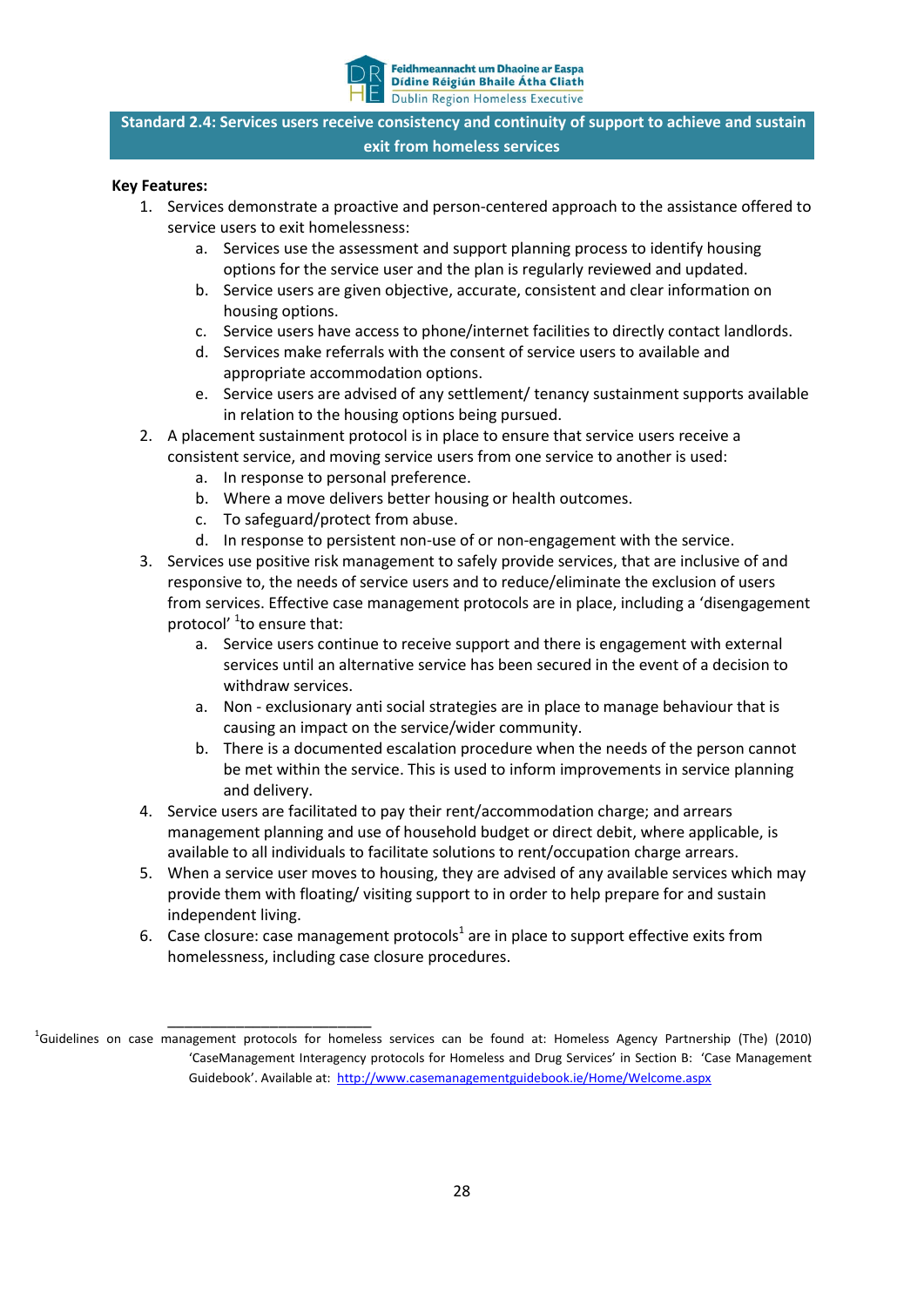

#### **THEME 3: SAFE SERVICES**

The theme of Safe Services is concerned with balancing a diverse range of service user needs while maintaining a safe environment.

The first standard statement recognises the need for services to safeguard and protect service users from abuse and to follow best practice in the reporting of concerns of abuse and/or neglect to the relevant authorities. Good quality services recognise, proactively protect and safeguard against all types of abuse, physical, neglect or act of omission, financial/material abuse, emotional/psychological abuse and sexual abuse.

The features under the second and third statements together support effective practices and compliance with legislation to protect the security, health and safety of service users, staff and the wider community.

The fourth statement is concerned with the physical standards that apply to buildings used to deliver services to persons experiencing homelessness.

#### **Outcomes under this theme:**

- $\triangleright$  There is consistency of practice with regard to the safeguarding and protection of children and adults from abuse.
- $\triangleright$  Effective practices, policies and procedures are in place to manage risk in services.
- $\triangleright$  There is compliance with Health and Safety legislation.
- $\triangleright$  Physical environments have regard to the needs of service users and provide adequate and clean accommodation, free from hazard.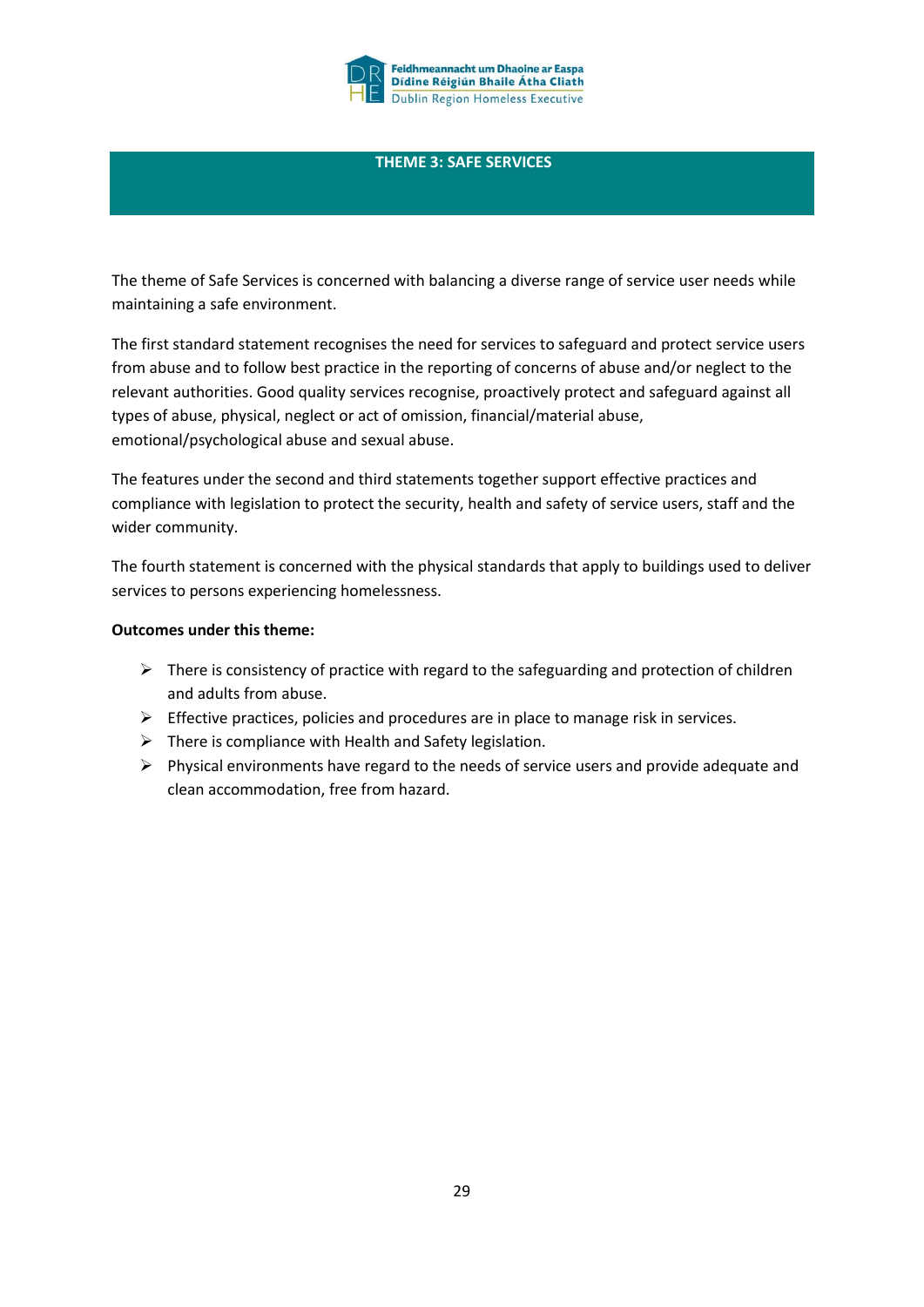

**Standard 3.1: Service users are safeguarded and protected from abuse and their safety and welfare is promoted**

#### **Key Features:**

#### **Adult Service Users**

- 1. Services have policies and procedures in place to protect adults from all forms of abuse and neglect.
- 2. Services assess for risk of domestic abuse:
	- a. Services provide (self or through referral) safety planning for persons at risk of domestic abuse.
	- b. Service users are provided with information on the legal protections under domestic violence legislation.
	- c. Services refer to specialist services where appropriate.
- 3. Service users manage their own finances:
	- a. Unless there is an identified need in the assessment process and action under the support plan to give support and assistance in this area.
	- b. Where staff handle service users' money or payment cards, transparent and robust monitoring mechanisms are in place as adequate protections from financial abuse.
- 4. Services facilitate requests for gender-specific services, where there is available provision.
- 5. Service users with known histories of sexual offending are assessed for risks to self/others prior to placement in services.
- 6. Staff are trained and competent in the protection, safety and promotion of welfare of persons residing in their service.
- 7. Services have policies, procedures and systems in place for the management of challenging behaviour.

#### **Service users with dependent children**

- 8. Services work in partnership with children and families to promote the safety and wellbeing of children.
- 9. All staff who come into contact with children; recognise and are alert to the signs that children may need help or protection, take necessary action to minimise the risk of harm to children, refer children to other professionals and services, where appropriate.
- 10. Services have policies and procedures to protect children from all forms of abuse and neglect, in line with national legislation<sup>5</sup> and guidance under *Children First* National Guidelines for the Protection & Welfare of Children.
- 11. Services appoint a designated liaison person (DLP) to act as a liaison with outside agencies and as a resource person to any staff member or volunteer who has child protection concerns. The designated liaison person is responsible for ensuring that the standard reporting procedure is followed, so that suspected cases of child neglect or abuse are referred promptly to Tusla Child & Family Agency and/or [An Garda Síochána](http://www.garda.ie/Stations/Default.aspx). The DLP should ensure that they are knowledgeable about child protection and undertake any training considered necessary to keep themselves updated on new developments.
- 12. Services have clearly defined procedures, which staff understand, are trained in, and are competent to employ, in order to;

<sup>-&</sup>lt;br>5 Relevant legislation includes but may not be limited to Child Care Act 1991, Criminal Justice Act 2006, Criminal Justice (withholding of Information on Offences Against Children and Vulnerable Persons) Act 2012,Protection for Persons Reporting Abuse Act 1998, Children First Act 2015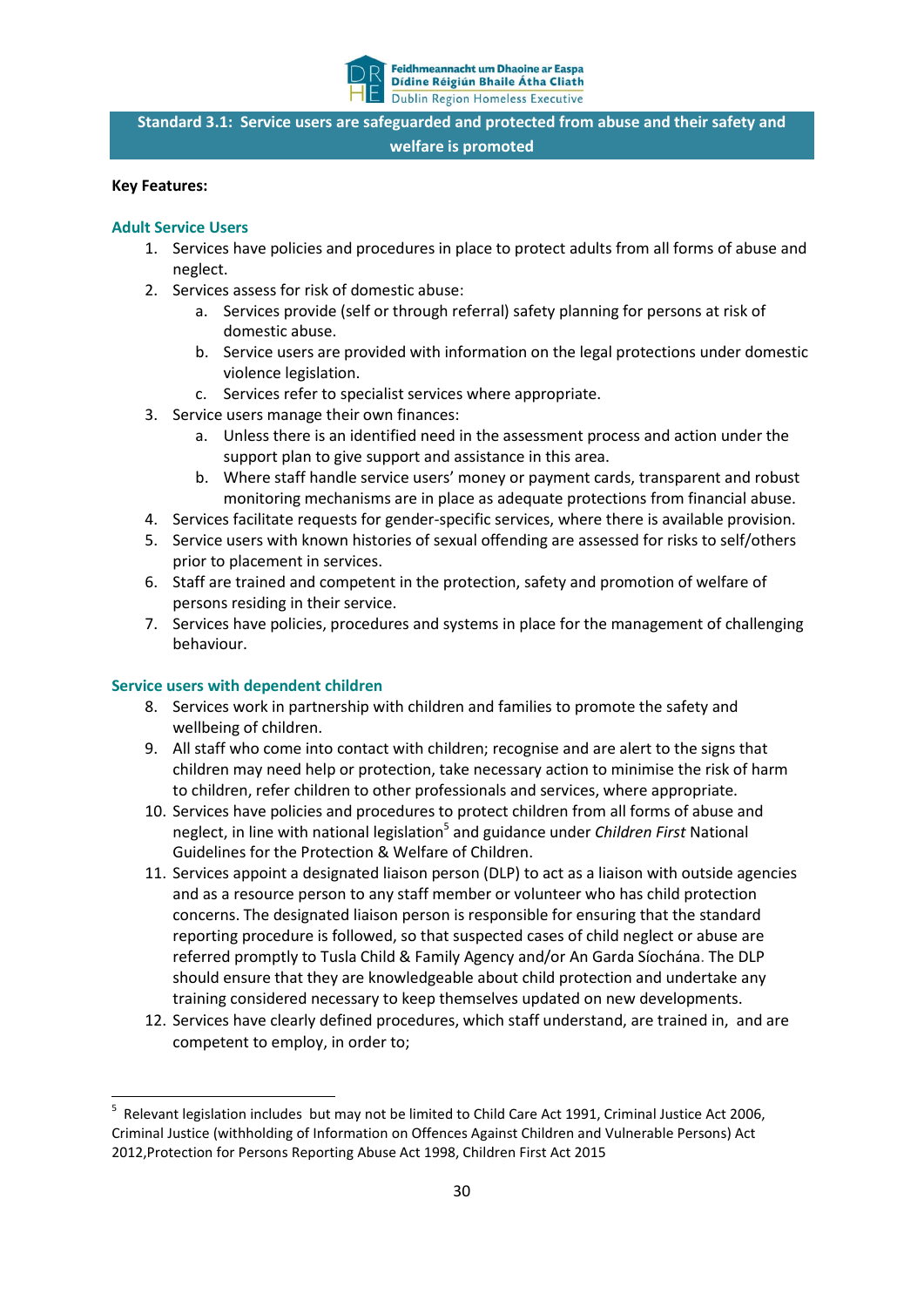

- a. Address staff/volunteer/service user concern for children and vulnerable adults.
- b. Report, investigate and respond to allegations of abuse by staff or service users that prioritises the safety of children.
- c. Treat fairly those against whom allegations are made.
- 13. Services take all reasonable and proportionate interim measures to protect children pending the outcome of any assessment or investigation.
- 14. Emergency numbers and supports available to service users with children and children themselves are available and updated on a regular basis.
- 15. All information and advice given to help children to care for and protect themselves is sensitive to age, gender, stage of development and any form of disability.
- 16. Emergency numbers and supports available to service users are available and updated on a regular basis.
- 17. Staff recruitment and selection procedures comply with current Vetting legislation, and all staff have undergone vetting.
- 18. Services undertake a risk assessment for any potential of harm to a child while availing of the service.
- 19. Services have a policy on the use of restraint.
- 20. Services have policies and procedures on the provision of Intimate care to service user.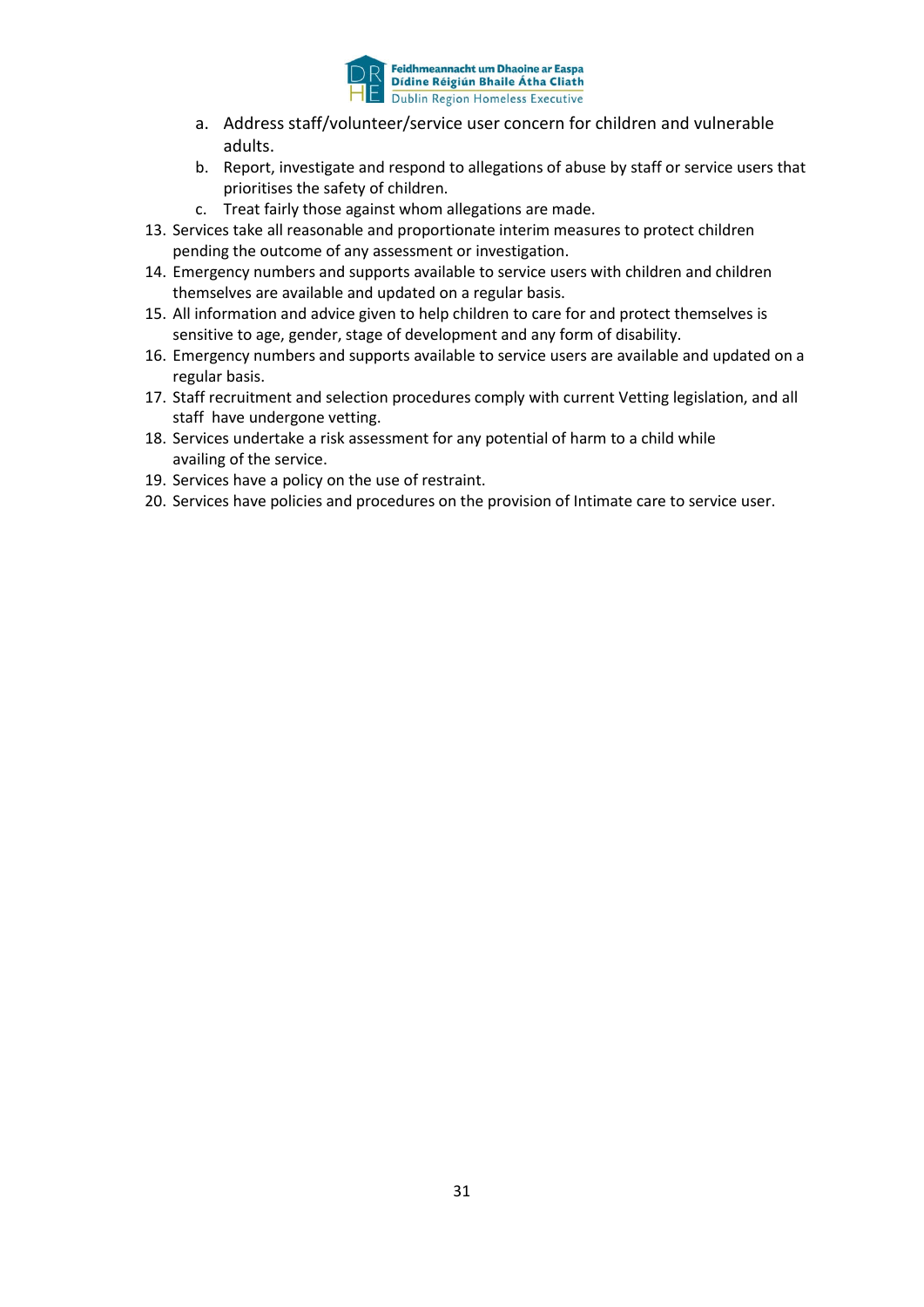

**Standard 3.2: Services assess and manage risk to promote the safety of service users, staff and the wider community**

- 1. Services create a safe environment for staff and service users;
	- a. Induction to the service promotes the rights of service users and service providers to be treated with dignity and respect.
	- b. Risk assessment and management policies and procedures, that involve service users, are in place for dealing with situations, where safety may be compromised.
	- c. Services make clear what is/is not acceptable behavior and the rights and responsibilities of service users.
	- d. Services meet their obligations in terms of their duty of care to service users; assessing and responding to any security, health and safety risks to service users.
	- e. Services have anti-bullying policy and procedures in place.
	- f. Services have 'whistle-blowing' policy and procedures in place in line with current and relevant legislation.
	- 2. Safe working is promoted in services through;
		- a. Adequate and appropriate health and safety training for staff is in place and in line with current legislative requirements.
		- b. Safety incident management procedures.
		- c. Child protection policies and procedures for safeguarding vulnerable adults and children.
		- d. Implementation of universal precautions to ensure best practice in terms of infection control within shared living environments, appropriate to service user requirements. e. A Corporate Risk Register is in place.
	- 3. Service users who have a physical disability or who are at risk of injury through recurrent trips or falls are monitored on the premises and have any incidents recorded on their file. Services take immediate remedial action when a hazard to service user safety is identified.
- 4. Critical Incident and accident reporting procedures are understood and used consistently by all staff and volunteers.
	- a. There is internal review of adverse events and incidents and any recommendations and changes to practice arising from the review are implemented.
	- b. Deaths of persons using homeless services and critical incidents<sup>6</sup> are reported to service commissioners and other relevant authorities.
	- c. There is reflection and learning from accidents, incidents, adverse events and deaths involving service users and/ or staff and practice, policies and procedures are reviewed on a continuous basis to ensure safe service provision to persons at-risk-of or experiencing homelessness.
- 5. There are appropriate arrangements made available to people using services to access help in a crisis or emergency.
- 6. Services are responsive to the wider community and work to promote positive relationships with all local stakeholders.

- Serious physical assault
- Sexual assault of an adult
- Physical assault of a minor
- Sexual assault of a minor

 $6$  The following critical incidents should be notified to the Local Authority:

Death of a service user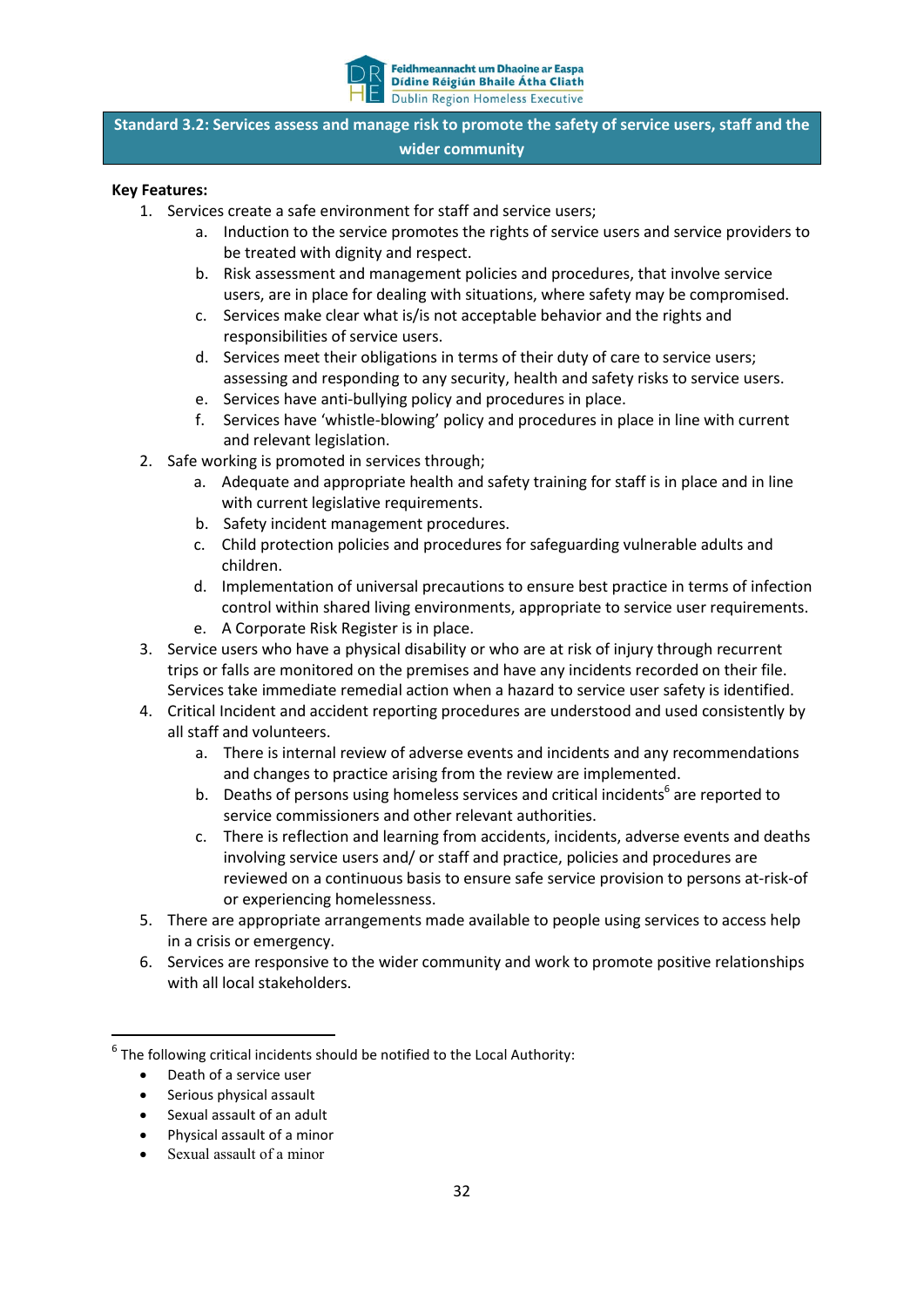

**Standard 3.3: Services to persons at-risk-of or experiencing homelessness are compliant with relevant legislation regarding the security, health, safety and welfare of service users, staff, volunteers and the wider community**

- 1. The provider meets the requirements of relevant legislation in each of its service locations.
- 2. There is a designated person with responsibility for Health and Safety in each service, in line with legislative requirements.
- 3. There is a Health and Safety statement, which covers all areas of service activity and policies and procedures to cover each identified area of risk, and this safety statement is systematically reviewed and updated regularly.
- 4. Fire and evacuation policies and procedures are in compliance with legislation and reviewed regularly.
- 5. Fire safety induction is provided to all persons on the premises and regular fire drills are carried out.
- 6. There are regular internal and external audits of all Health and Safety records and practices.
- 7. There are regular and recorded internal and external audits of all Health and Safety equipment.
- 8. A building layout plan is available to emergency services in the event of a fire.
- 9. Smoking policy is in line with statutory requirements.
- 10. There is a lone working policy that sets out the procedure to minimize risk to service users and staff engaged in lone working.
- 11. Services that provide food use a food safety management system that is compliant with HACCP principles (Hazard Analysis & Critical Control Point).
- 12. Safety is a standing agenda item on team meetings.
- 13. There are adequate staff on duty for safe service provision.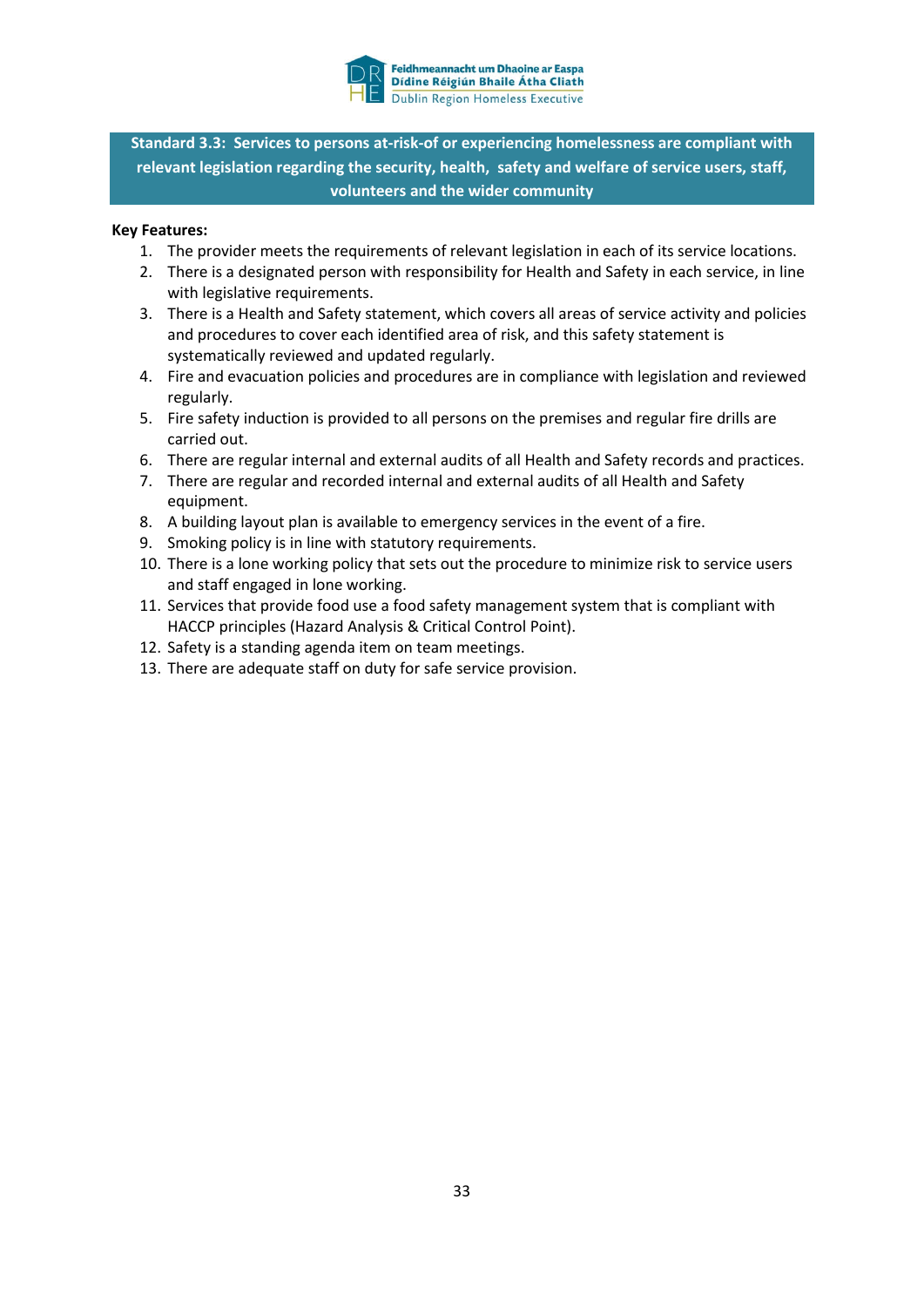

**Standard 3.4: The physical environment promotes the safety, health and well-being of service** 

#### **users**

- 1. All buildings are safe, well-maintained and in good repair.
- 2. Suitable and adequate sanitary accommodation facilities, including toilets, wash hand basins with hot and cold water and fixed baths or showers with hot and cold water are provided.
- 3. Installations for the supply of electricity and gas are maintained in good repair and safe working order.
- 4. All rooms used for the purpose of accommodation:
	- a. Are provided with effective heating.
	- b. Have adequate ventilation.
	- c. Kitchens and bathrooms are provided with a system of mechanical extract ventilation for the rapid removal of water vapour to the external air.
	- d. Have adequate natural light and adequate means of artificial lighting.
- 5. Buildings are accessible to service users with common physical or sensory disabilities.
- 6. All service users have access to laundry facilities.
- 7. Where applicable, Suitable and adequate food storage, preparation and cooking facilities are provided.
- 8. All buildings contain a mains wired fire detection and alarm system installed and maintained to current applicable standards and legislation.
- 9. Temporary accommodation addresses the person's need for privacy:
	- a. Ideally, and where feasible, each service user will have single room occupancy.
	- b. There is an option for some individuals to have single rooms to allow for particular needs/vulnerabilities.
	- c. Shared rooms provide screening or other privacy measures to ensure privacy for personal care.
	- d. Policies and procedures are in place to govern staff, contractors, volunteers and other service users entering into space for private use.
	- e. Toilets, bathrooms and private spaces have locks.
- 10. For services providing accommodation for families, the accommodation will:
	- a. Be as near as feasible to the family's community of origin/destination.
		- b. Accommodate all family members together.
		- c. Have a separate toilet and washing facility for each family.
		- d. Have facilities for the family to store food, prepare a meal and eat together.
		- e. Have sufficient bedroom space for the family taking into account ages and gender of children.
		- f. Have access to appropriate outdoor play space for children.
- 11. The service has a policy on the use of CCTV. Recording and data management meets the requirements of Data Protection legislation.
- 12. Priority and cyclical maintenance programmes ensure people are given an efficient response to maintenance requests.
- 13. There is adequate insurance in place suited to the purpose of the facility.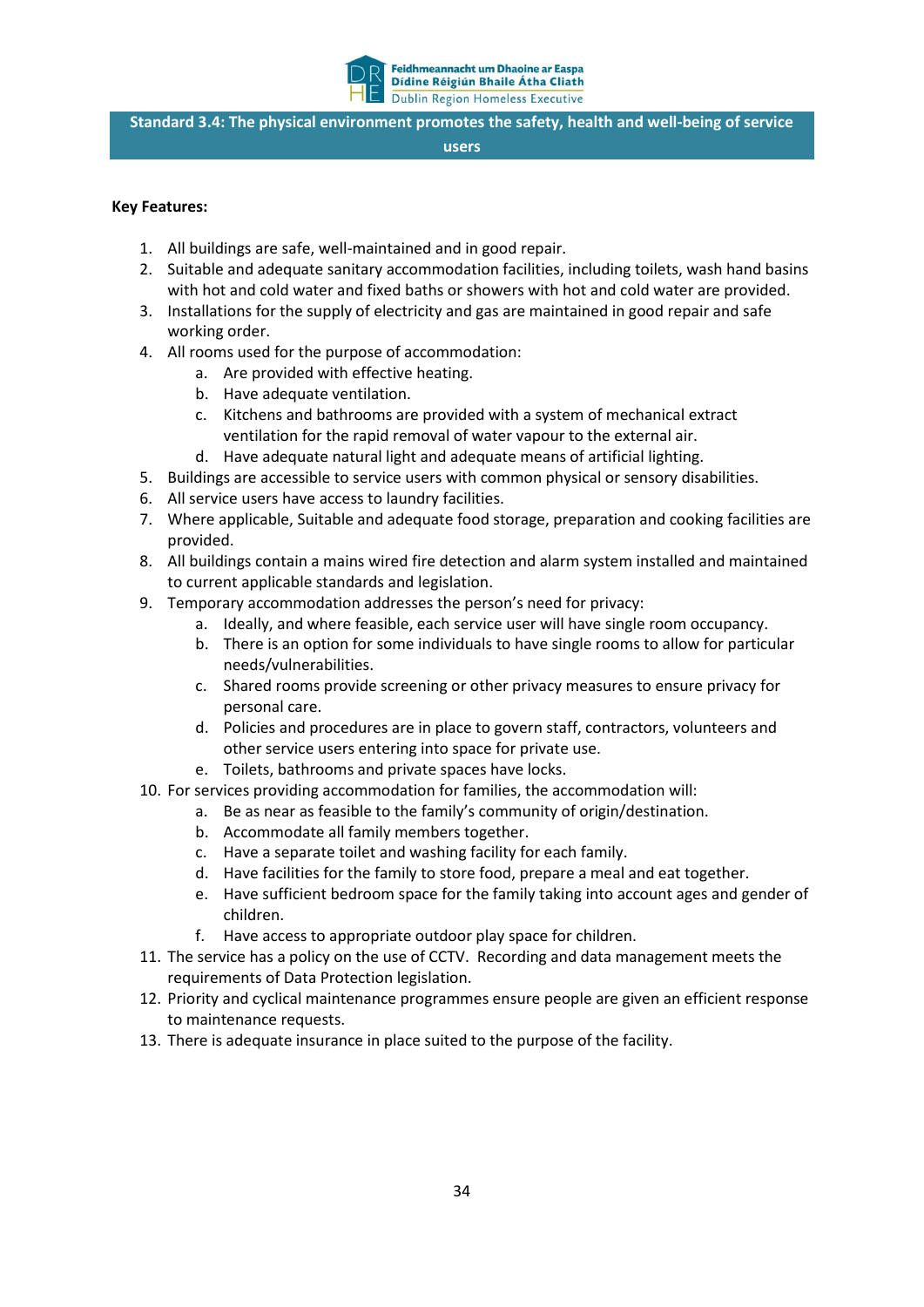

#### **THEME 4: HEALTH, WELL-BEING AND PERSONAL DEVELOPMENT**

This theme is concerned with the health, well-being and personal development of people at-risk-of or experiencing homelessness. There are three areas specifically covered under this theme: (1) primary health care and health promotion, (2) alcohol and drug misuse and (3) general welfare and educational/occupational opportunities.

The standards for needs assessment and support planning processes (2.2 & 2.3) will be the processes for addressing the needs but included in this theme are some features specific to promoting the health and well-being of service users.

The range of services provided directly by services will vary according to service type, but all of the standards can be met through effective joint-working arrangements with community and other relevant services.

#### **Outcomes under this theme:**

- $\triangleright$  Services actively promote positive health outcomes for service users.
- $\triangleright$  Where appropriate service users are offered referral to primary (GP, PHN, dental) and specialist health (including mental health and addiction) services.
- $\triangleright$  Services promote awareness of training, education and employment opportunities to service users.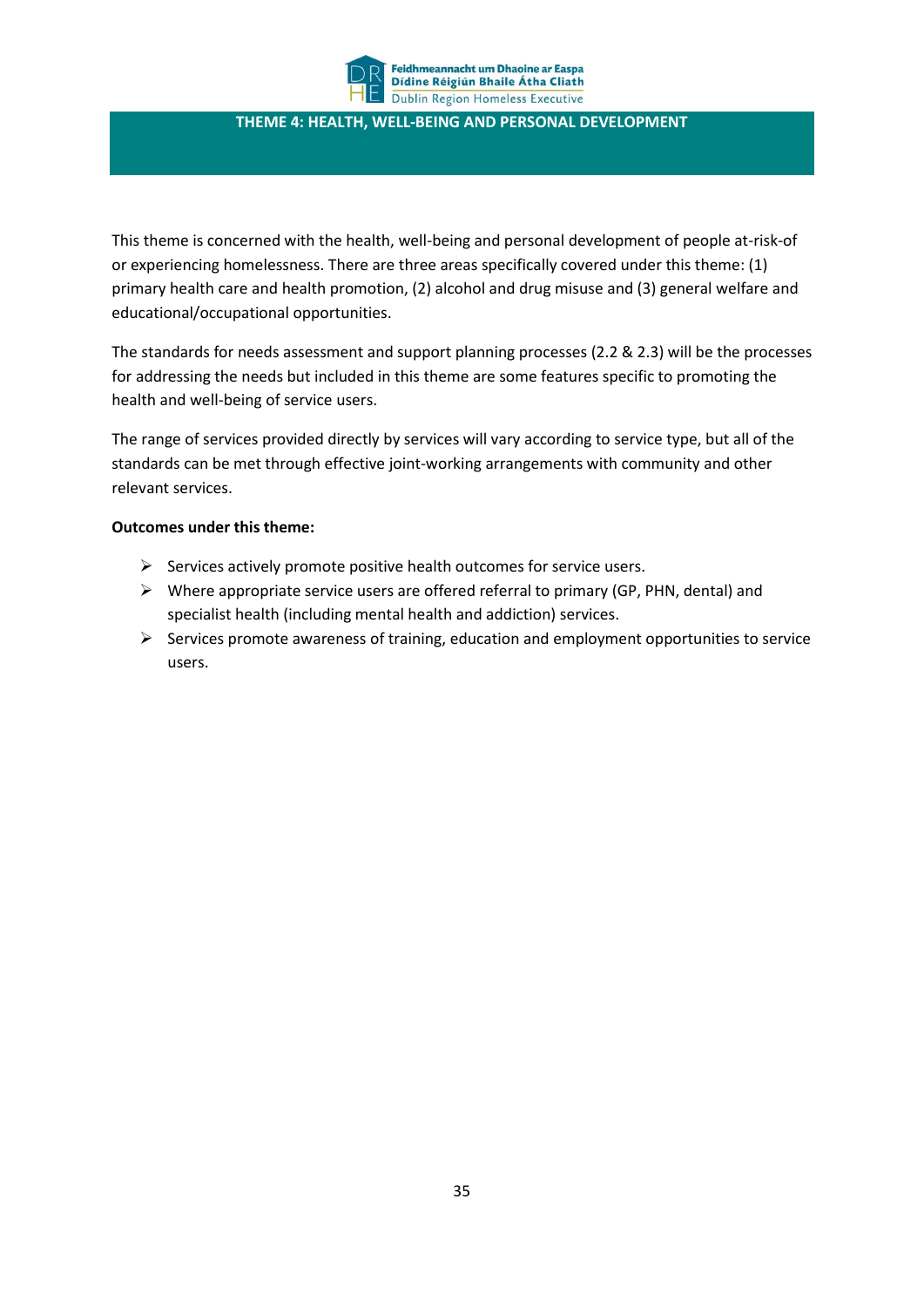

#### **Standard 4.1: Services promote positive health and well-being**

- 1. Services develop partnerships with community and other relevant health services (physical/addiction/mental health/intellectual/sensory disability) to improve health outcomes for persons at-risk-of, or experiencing homelessness.
- 2. Service users are supported to achieve positive health outcomes through the assessment and support-planning process.
- 3. Service users have access to primary care through registration with a GP/community based service and can apply for a medical card where eligible.
- 4. Services have medication policies and procedures in place in line with safety and risk management practices and that comply with legislative requirements:
	- a. Services users are supported to manage their own medication, unless there are concerns identified in the risk assessment relating to the user's capacity to manage medication independently.
	- b. Where appropriate, services users are provided with the option of safe secure storage and retrieval of their own medication.
	- c. Comprehensive risk assessments are carried out which incorporate the physical and mental health needs of the service user.
- 5. Where appropriate, service users with personal care needs receive assistance to manage their care needs and to have interventions delivered in a way that respects their dignity and privacy.
- 6. Services seek assessment of a service user by a health professional:
	- a. If the service cannot meet presenting needs.
	- b. If there are concerns that the service user may be a risk to self/others.
- 7. Referrals are documented and followed up to ensure they have been processed.
- 8. Services offer information, referral and support to service users affected by mental health issues.
- 9. Services have clear referral protocols and links to community or specialist mental health services.
- 10. Services providing food offer a healthy and varied diet, on which service users are regularly consulted.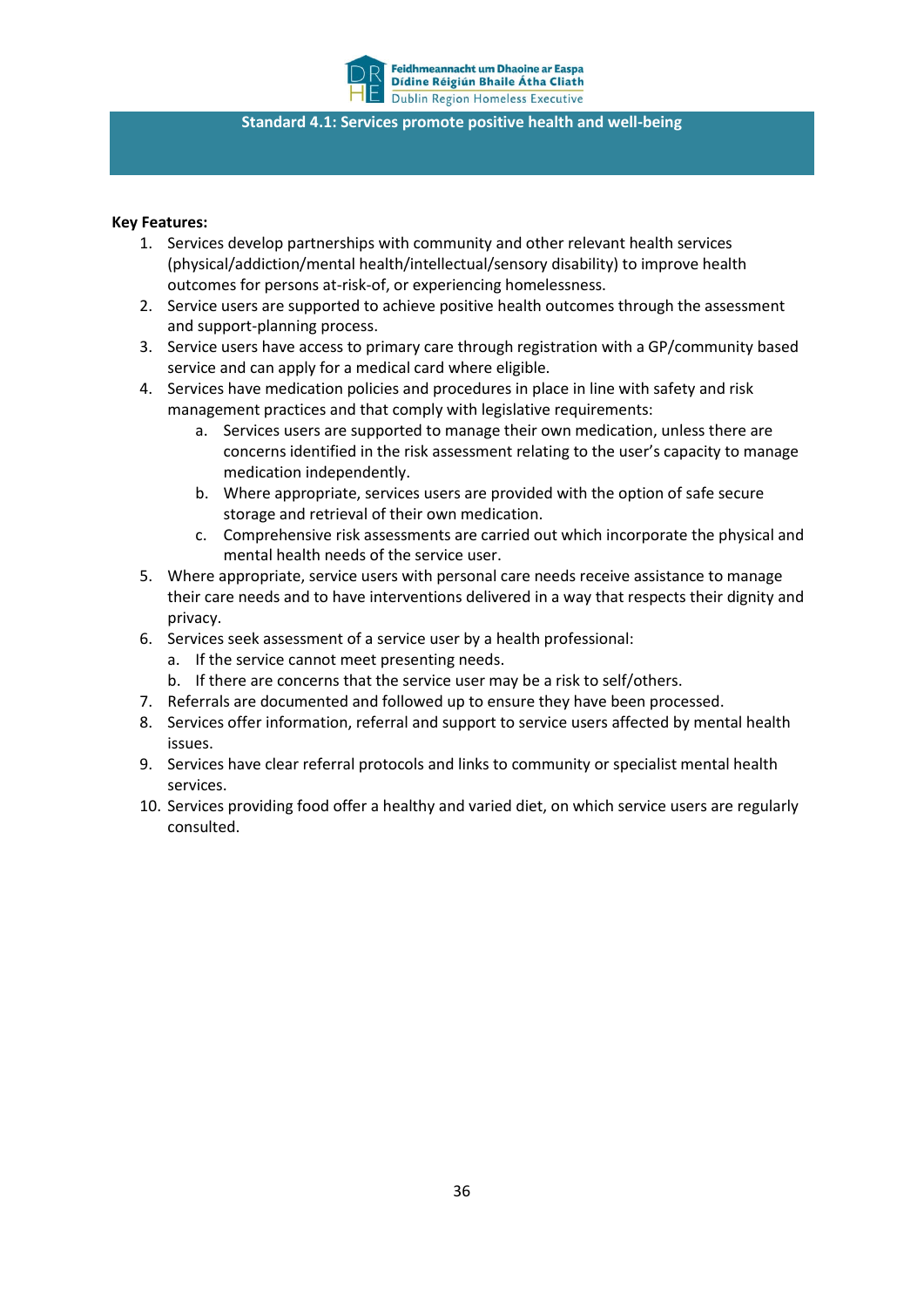

**Standard 4.2: Service users are supported to reduce harm caused by alcohol and/or substance misuse**

- 1. Services have a substance use policy in place, and all staff and service users are advised regarding rights and responsibilities in relation to this.
- 2. Services use positive risk management strategies to identify and safely manage the risks associated with alcohol and drug misuse.
- 3. The assessment of needs and risks has regard to alcohol and substance misuse.
- 4. Where applicable, support plans reflect the risks, needs and goals of service users with regard to alcohol/drug misuse.
- 5. Staff and service users are encouraged to identify and employ harm reduction strategies, relevant to their requirements.
- 6. Service users are made aware of, and supported to access, a range of drug and alcohol services and receive objective advice and information on treatment options.
- 7. Services make referrals, with the service user's consent, to appropriate services.
- 8. Services respect the service users' choices in regard to their treatment options and provide appropriate follow-up care with regard to the effects of alcohol and substance misuse.
- 9. There is a suite of policies in place for substance misuse, needle stick injuries, and blood borne viruses.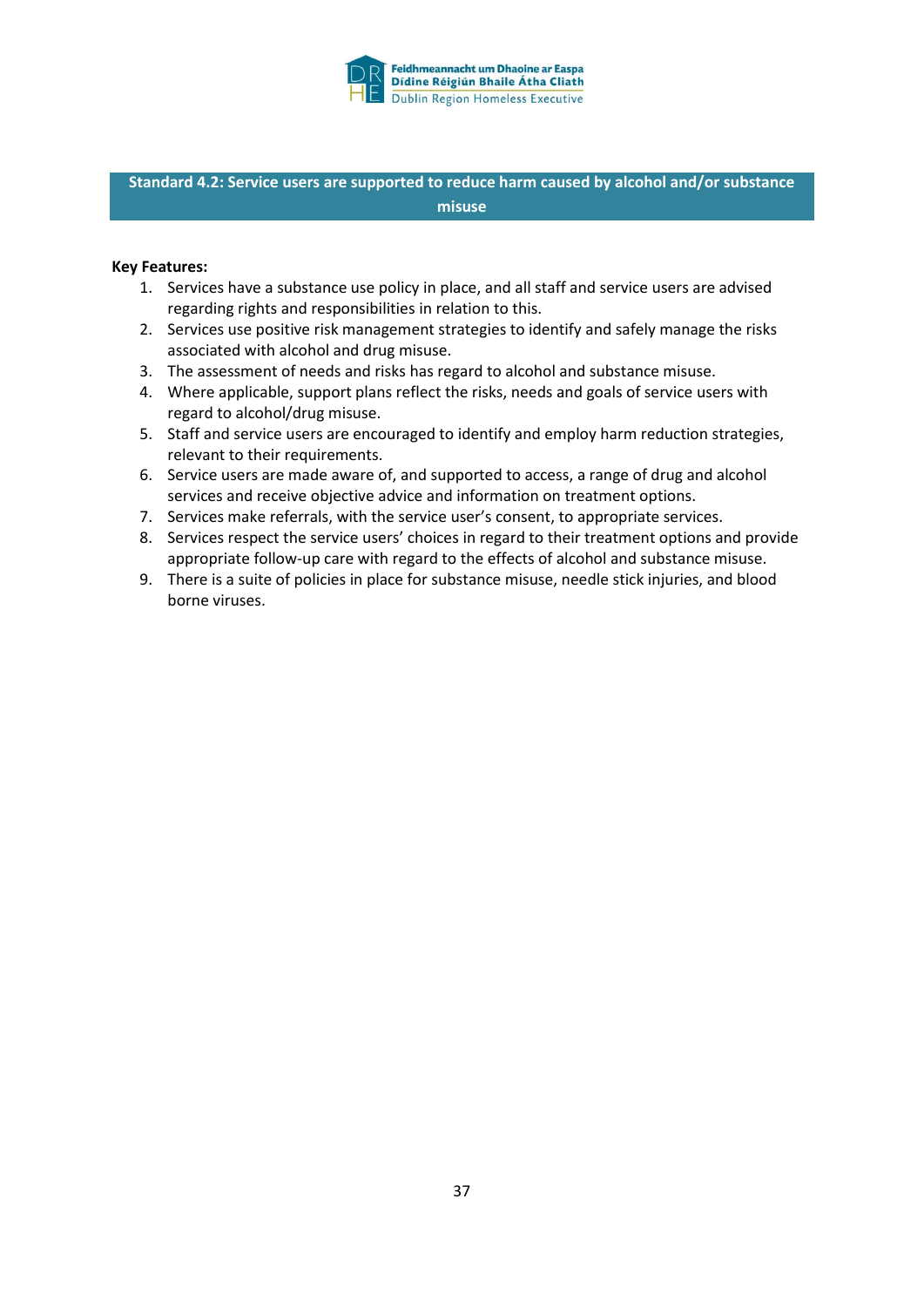

**Standard 4.3: Services engage with other agencies to provide access to a range of services for service users to promote their welfare, training and employment opportunities**

- 1. Service users are supported to access welfare payments and any other relevant financial supports.
- 2. Assessment and support planning has regard to the education, training and employment needs of services users and agreed actions are included in the support plan.
- 3. For services working with families: the educational, welfare and support services of the children are included in the support plan.
- 4. Service users are supported to participate in education, training & employment opportunities in the community.
- 5. Service users engage in activities of their choosing through service links with community and specialist services.
- 6. Service users are supported to achieve positive outcomes by the development, delivery and review of programmes and activities within services.
- 7. Service users are supported to participate as part of the community.
- 8. Services users are supported to exercise their rights effectively.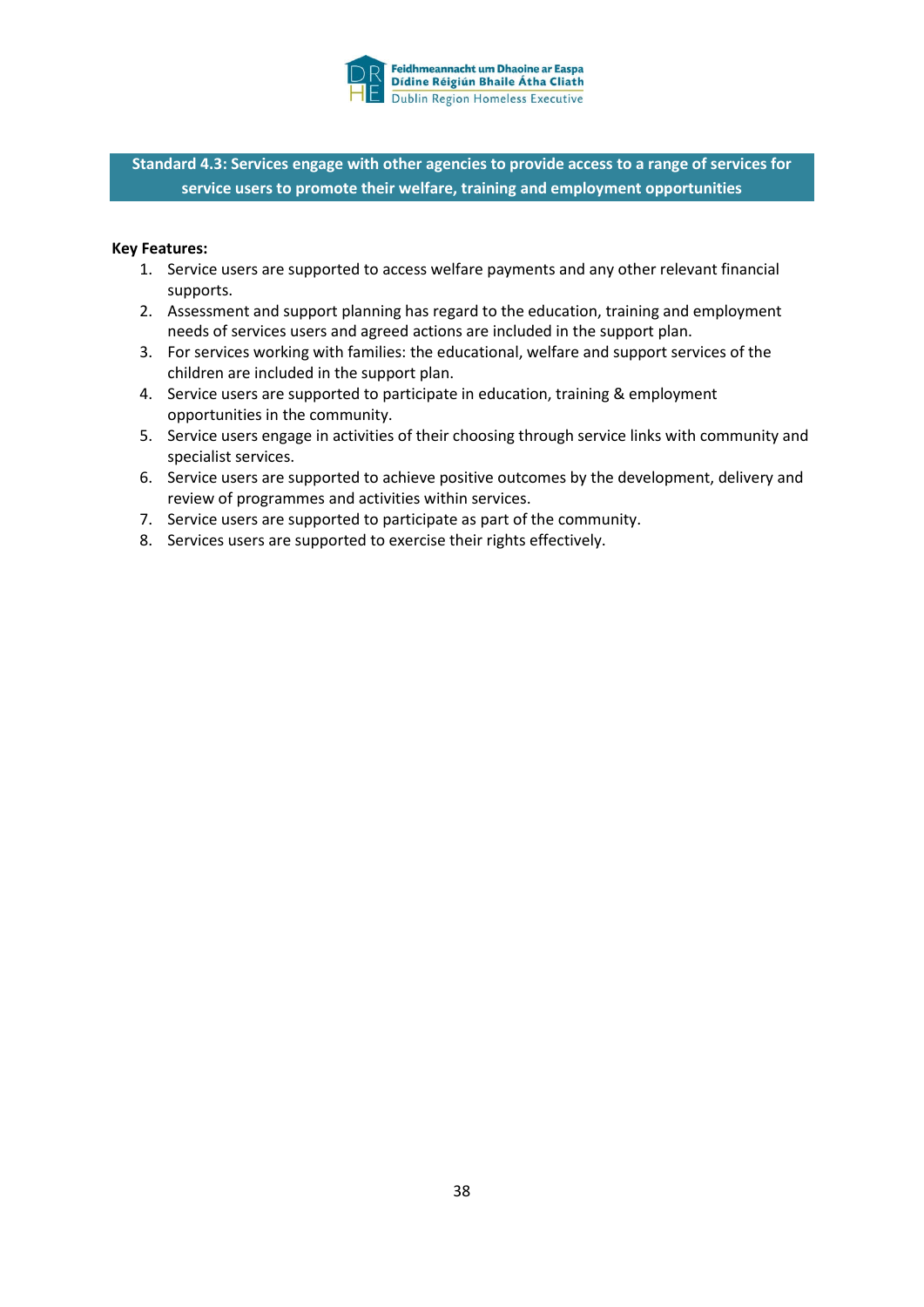

#### **THEME 5: LEADERSHIP, GOVERNANCE AND MANAGEMENT**

The theme of leadership governance and management supports clear organisational purpose and structures.

The first standard statement is concerned with having an overall effective governance structure, which entails having clearly defined accountability at individual, team and service levels so that all individuals working in the service are aware of their responsibilities and who they are accountable to. It also recogonises that transparency is an important feature of governance, and having a clear Statement of Purpose is an important foundation.

The second standard is focused on legislative compliance but also that management ensure the strategic direction of the service is relevant to national policy objectives.

The final standard is concerned with how services work towards continuous quality improvement through internal review and sectoral collaboration to deliver integrated and innovative responses. Leadership is a critical success factor in driving change in how we deliver services to persons at-riskof or experiencing homelessness. High quality leadership is outcome focused, seeking the processes and practices that are effective in preventing or reducing homelessness.

#### **Outcomes under this theme:**

- $\triangleright$  There are clear and accountable management structures.
- $\triangleright$  Clearly documented service outcomes are aligned to the statement of purpose.
- $\triangleright$  Governance of services is in accordance with legislative requirements and good practice guidelines.
- $\triangleright$  There is continuous quality improvement in services focussed on improving outcomes for service users.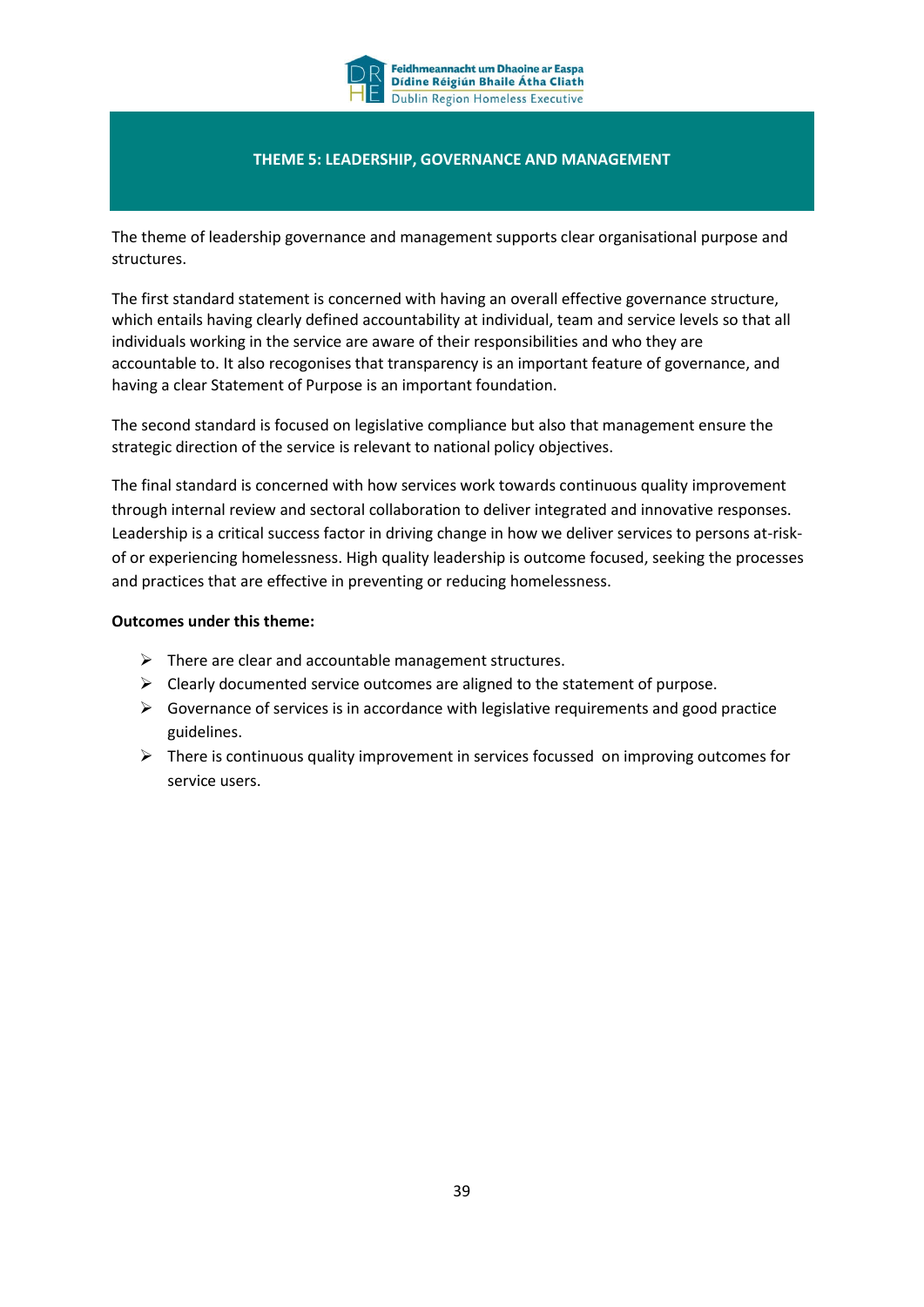

**Standard 5.1: Services have effective leadership, governance and management arrangements to deliver effective services to persons at-risk-of or experiencing homelessness**

- 1. The Board and Management of services ensure:
	- a. Effective governance.
	- b. Internal and external accountability.
	- c. Strategic planning.
	- d. Statutory requirements and obligations are met.
	- e. Safety statement is in place.
	- f. Service user participation in service planning.
- 2. Services have clearly defined organisational and governance structures.
- 3. Services have a Statement of Purpose which details:
	- a. The organisational structure, name and address of the provider.
	- b. Intended outcomes and how they are measured and reported.
	- c. A statement of the facilities and services to be provided for people at-risk-of or experiencing homelessness (numbers, types and levels of care provided).
	- d. Management and staffing structure, including names of senior personnel.
	- e. The arrangements for the supervision, training and development of employees.
	- f. The age-range, gender and household size for whom it is intended that accommodation or service should be provided.
	- g. Specialist services available onsite to service users.
	- h. The range of needs the service is intended to meet.
	- i. Admission criteria and admission policy.
	- j. The service ethos and a description of model/approach/principles.
	- k. Arrangements to protect and promote the health and welfare of children and vulnerable adults.
	- l. Complaints procedure and how to appeal a decision.
	- m. How service user participation works in the service.
	- n. A list of policies in operation.
- 4. Services have:
	- a. Clear lines of authority and accountability.
	- b. Clear arrangements for the management of services.
	- c. Designated person to contact in emergency.
- 5. All service activity, as outlined in the Service Level Agreement, is supported by appropriate policies and procedures, which are reviewed on an annual basis and service users are consulted as part of the review process.
- 6. Policies are regularly reviewed for strategic relevance and updated to reflect any changes in legislation, regulation, national and local policy and standards, and made known to staff.
- 7. Services demonstrate leadership in the prevention and reduction of homelessness by embedding a culture of effective and early intervention in all aspects of service delivery, which is outcome focused.
- 8. Services demonstrate effective inter-agency collaboration and partnership working to prevent and reduce homelessness.
- 9. Services demonstrate a strong culture of service user involvement in the planning and delivery of service.
- 10. Services demonstrate a positive risk management approach that identifies, assesses and manages risk.
- 11. Services have in place a protected disclosures policy in line with the Protected Disclosures Act (2014).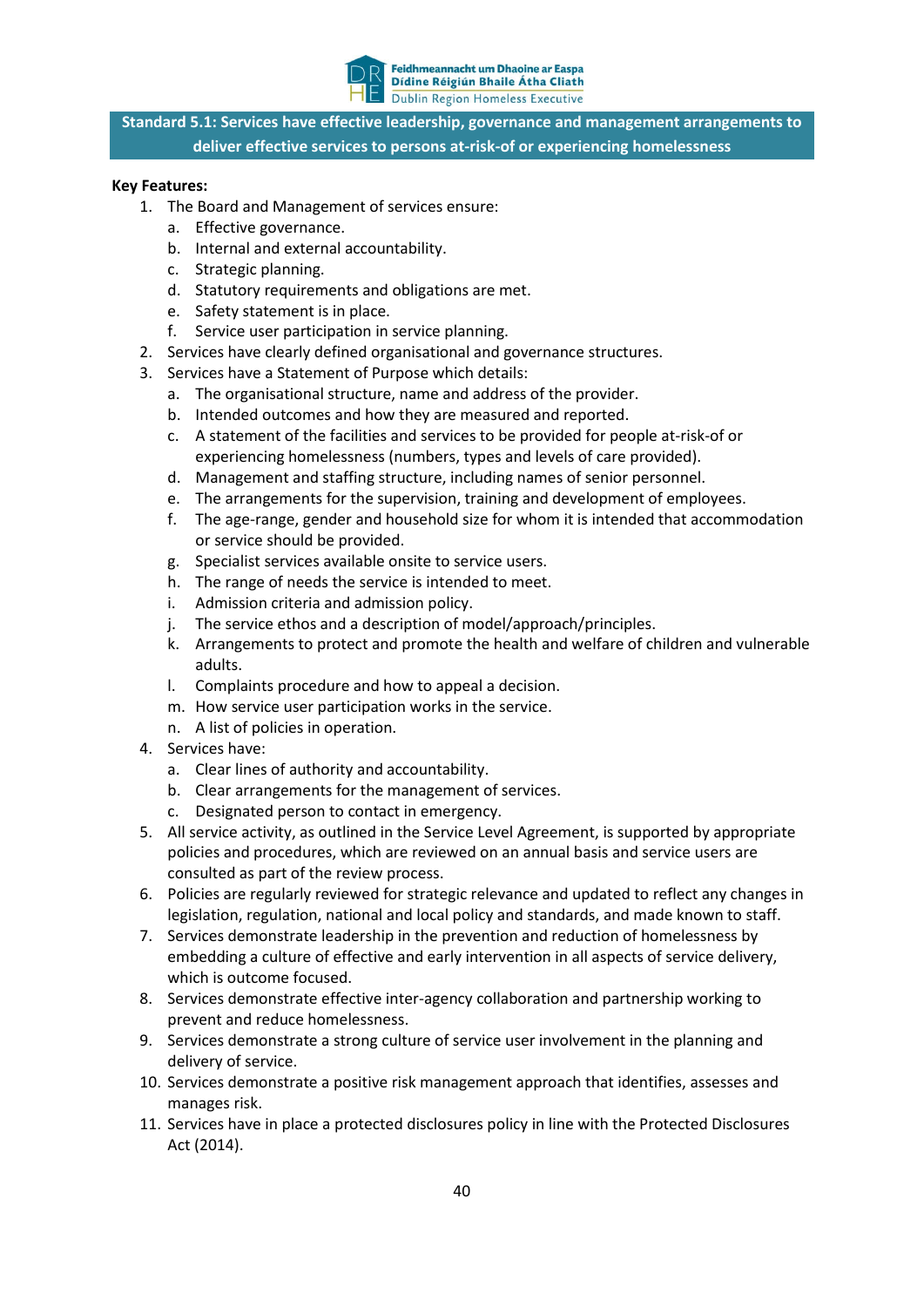

**Standard 5.2: Services perform their functions in accordance with relevant legislation, regulations, national policies and standards to prevent homelessness or minimise the service user's experience of homelessness**

- 1. Staff demonstrates knowledge of relevant legislation, national policy and standards for the provision of homeless services and this is reflected in all aspects of their practices.
- 2. Management demonstrates knowledge of their obligations to staff under relevant legislation, regulation and standards to ensure the safety, health and welfare at work of employees.
- 3. The Board and Management are aware of and compliant with the requirements of current Companies and Charities legislation.
- 4. Practices and operating procedures are consistent with national and local policy on homelessness.
- 5. New and existing legislation and national policy is reviewed on a regular basis to determine what is relevant to homeless services, how it impacts on homeless services and to address any gaps in compliance.
- 6. For Local Authorities only: Local authorities meet statutory obligations:
	- a. To have an action plan in place.
	- b. To have a consultative forum.
	- c. To have a statutory management group.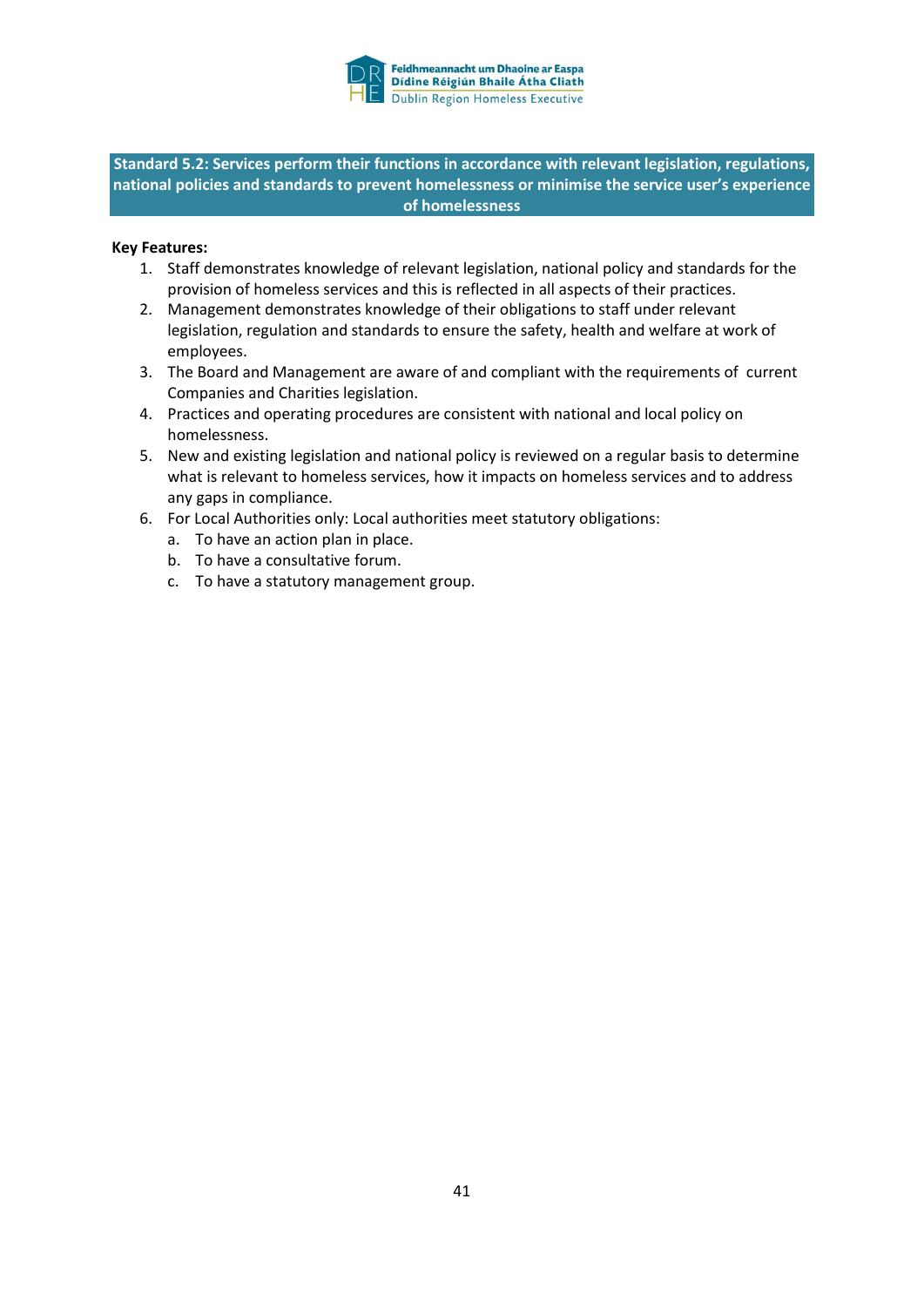

#### **Standard 5.3: Services operate within a culture of continuous quality improvement**

- 1. Services have a range of performance monitoring criteria to measure and report on performance to commissioners and other relevant bodies.
- 2. Services document intended and achieved outcomes, which are sufficiently clear to assess performance.
- 3. Services monitor complaints and implement changes to policy and practice accordingly.
- 4. Services undertake consistent service review:
	- a. A process for gathering, analyzing and responding to service user feedback for each of its service areas is in place.
	- b. Services demonstrate implementation of feedback from service users, staff, and stakeholders from service reviews.
- 5. A culture of service user involvement is embedded in the organization and service users' views are used to continuously inform service improvements.
- 6. Effective quality assurance and monitoring systems are in place and involve service users, staff and other stakeholders.
- 7. Services develop and implement innovative practices based on identified needs and/or stakeholder feedback, with a view to improving the effectiveness and quality of service provision.
- 8. Services undertake regular audit to assess, evaluate and improve the provision of services in a systematic way in order to achieve the best outcomes for service users.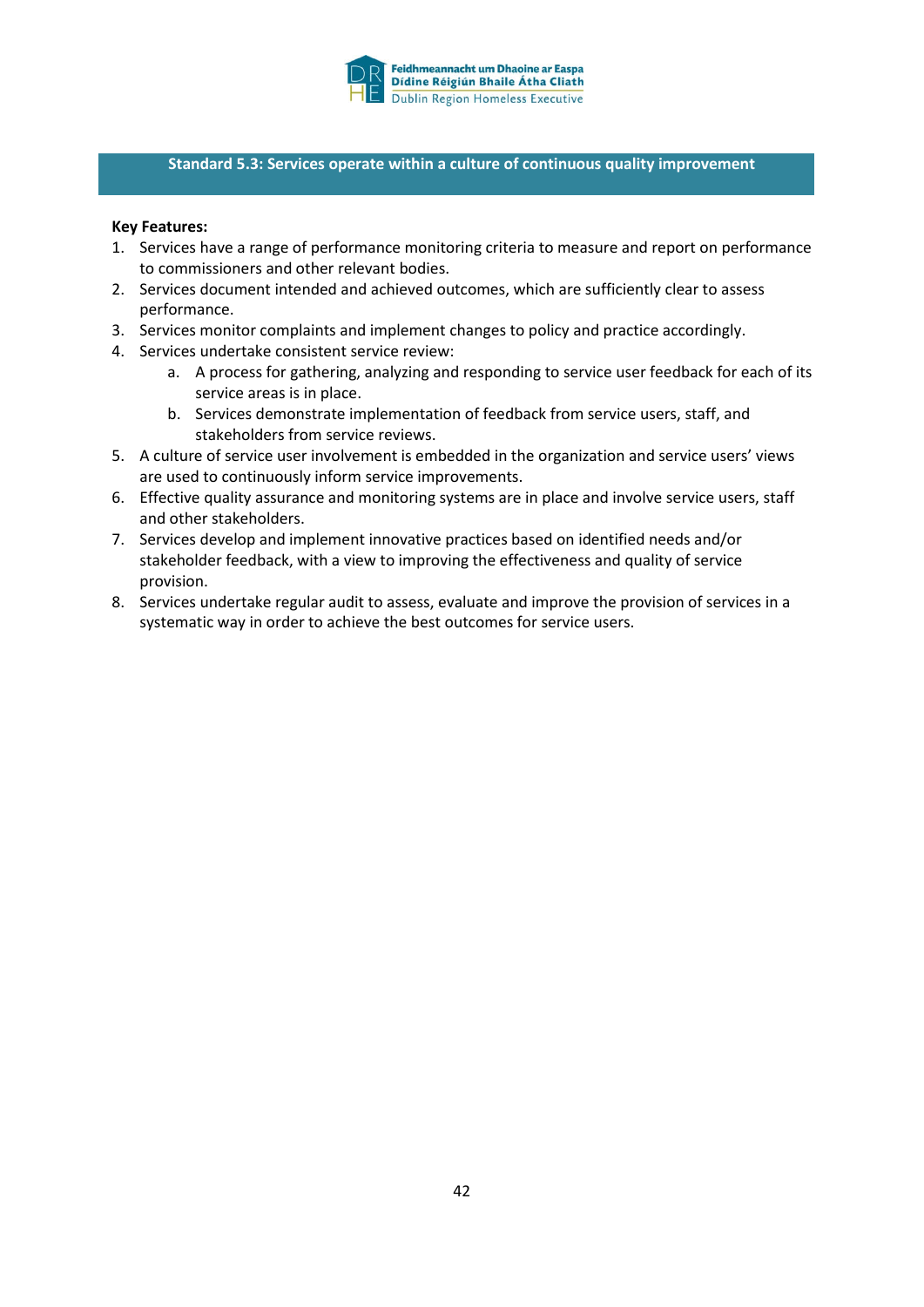

#### **THEME 6: USE OF RESOURCES**

The use of resources in a manner that is effective and transparent is at the core of this theme.

There is only one standard statement but it is of sufficient importance to separate it from the other themes. This standard is aimed at ensuring that all public money is used to deliver the most effective outcomes for persons at-risk-of or experiencing homelessness.

#### **Outcomes under this theme:**

- $\triangleright$  Services have performance targets for each area of activity.
- $\triangleright$  Performance outcomes are measured and evaluated.
- $\triangleright$  Services are delivered in accordance with the requirements specified in Service Level Agreements.
- $\triangleright$  Resources are used to achieve the prevention/reduction of homelessness.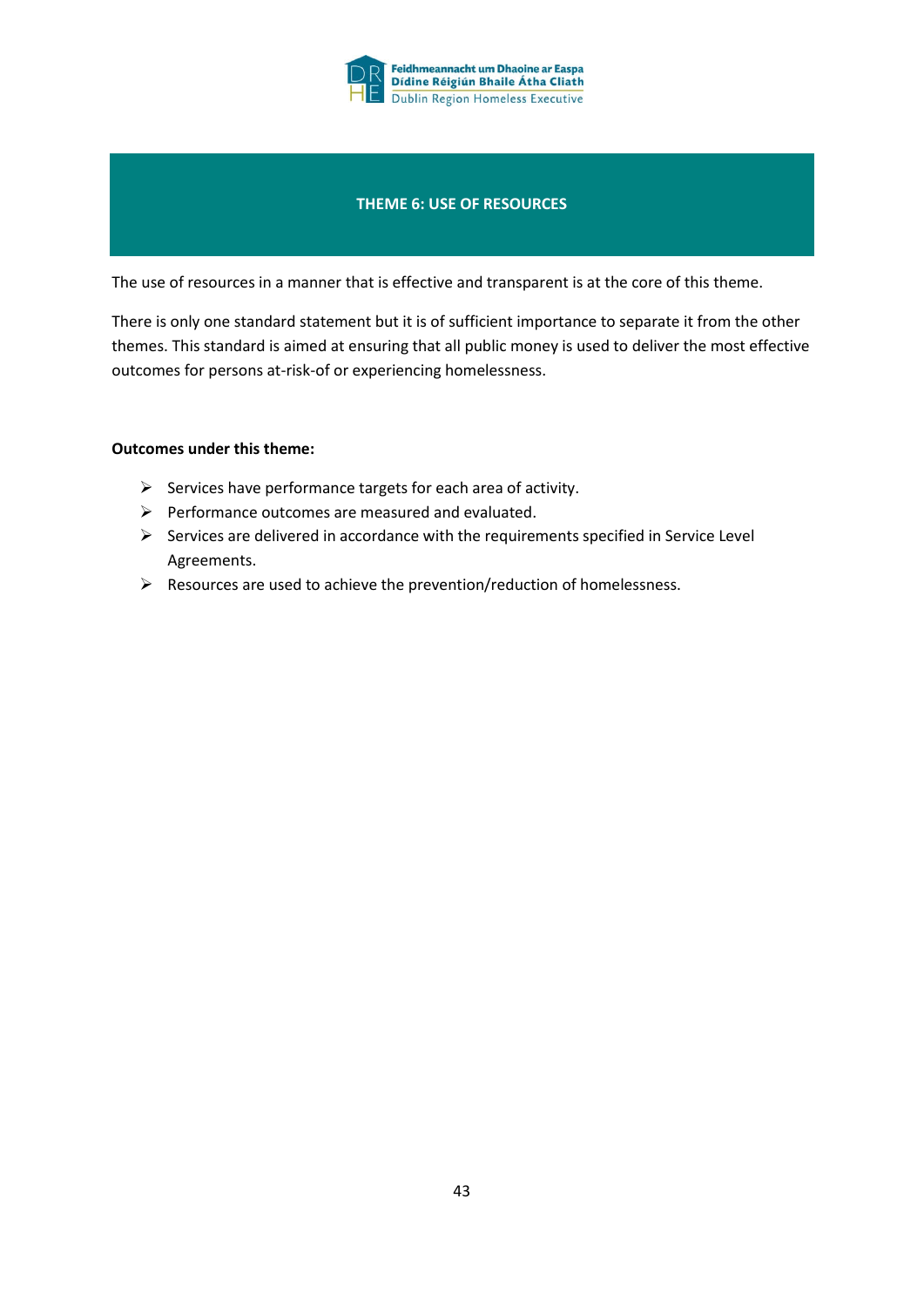

**Standard 6.1: Resources are used to prevent homelessness or reduce the time spent in homelessness**

- 1. Services have clear service specification and performance targets, aligned to national policy, for each area of activity.
- 2. Services have formal Service Level Agreements with funders that specify:
	- a. The relationship, role and responsibilities of the provider.
		- b. The scope and specification of the service to be delivered, the outcomes to be achieved and the funding arrangements that apply.
		- c. The performance and monitoring arrangements that apply.
		- d. Any legislation, policy, quality standards and regulations that apply.
- 3. Services fulfil all obligations with regard to provision of financial and service outcomes information as specified in their Service Level Agreements.
- 4. Services measure performance against annual objectives and targets that are evidenced to prevent or reduce the time spent in homelessness.
- 5. Services and funding bodies review performance and implement changes to drive effective use of resources to prevent or reduce homelessness:
	- a. Services demonstrate an understanding of the level of need within services to inform the planning and allocation of resources.
	- b. There are clear plans that take account of the funding resources available to ensure the provision of person-centred and effective services.
	- c. Resources are actively deployed to meet the needs of those using services.
	- d. Services demonstrate transparent and effective decision-making when planning, procuring and managing the use of resources.
- 6. Services collaborate with other services to provide seamless and integrated responses to improve outcomes to persons at-risk-of or experiencing homelessness.
- 7. Services have effective systems in place for:
	- a. Financial management of resources.
	- b. Financial risk management.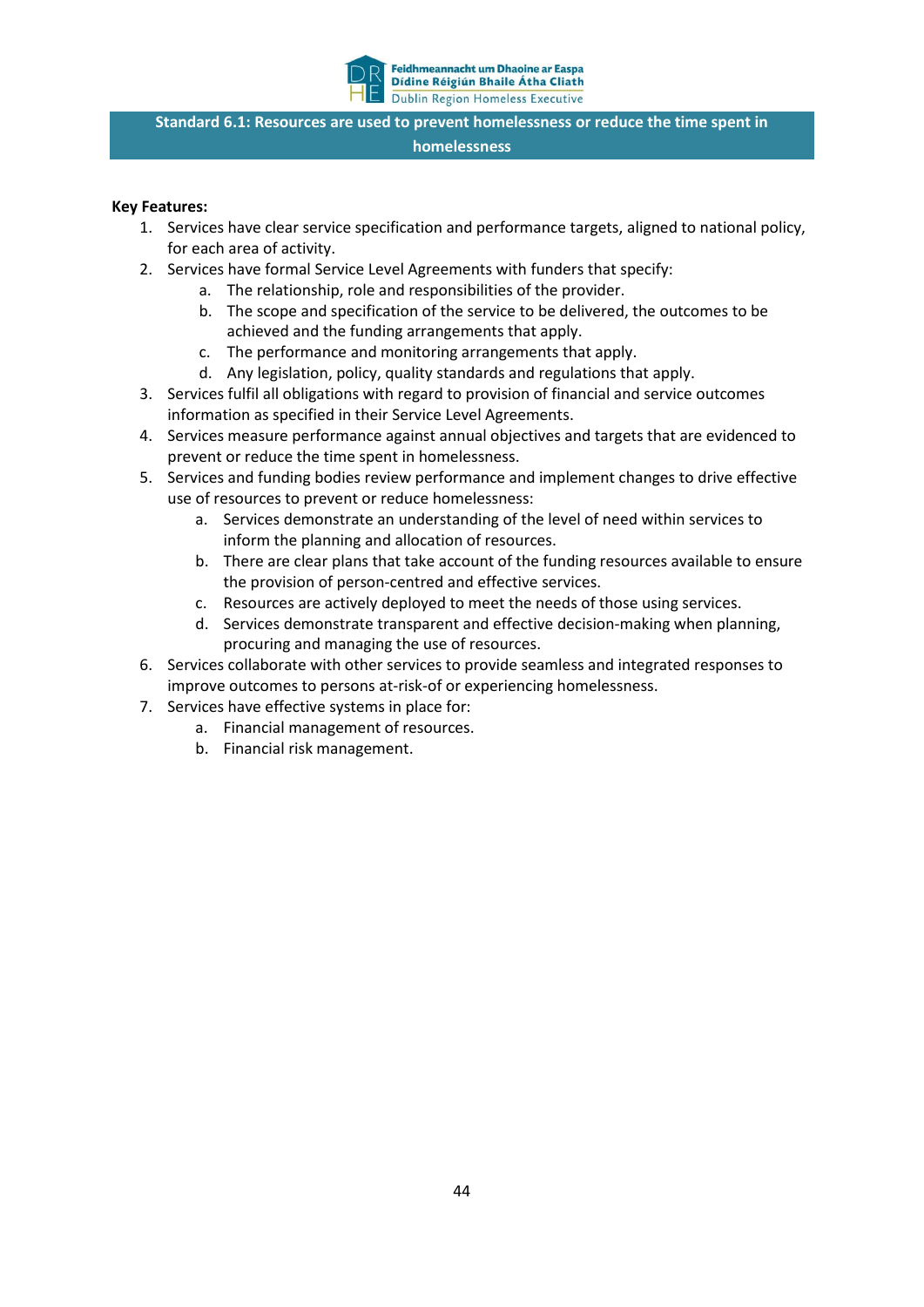

#### **THEME 7: RESPONSIVE WORKFORCE**

The theme of responsive workforce is concerned with ensuring the competence and capability of staff in homeless services is sufficient to respond effectively to the requirements of their role, and the range of service users needs.

Staff in homeless services are required to not just be proficient in housing legislation, policy and information but to respond to a range of other social, health and welfare needs in the course of their work with service users. As such recruitment, training, support and development of staff are critical to the provision of safe and effective homeless services. A systematic approach by services to each of these areas should be demonstrated.

In addition, staff need to have the competencies appropriate to working in a changing environment, the skills to effectively achieve outcomes for service users and the capacity to work collaboratively with a range of other agencies. Staff need to be alert and responsive to changing needs and services need to support the continuous professional development of their workforce. The work environment should reflect the motivation and flexibility of staff in responding in a safe and effective way to the presenting needs.

#### **Outcomes under this theme**:

- $\triangleright$  Recruitment practices promote safe and effective service delivery.
- $\triangleright$  A trained, competent workforce is in place and is adequately supported and supervised.
- $\triangleright$  A culture of continuous professional development is evident in homeless services.
- $\triangleright$  Staff are supported to deliver effective services.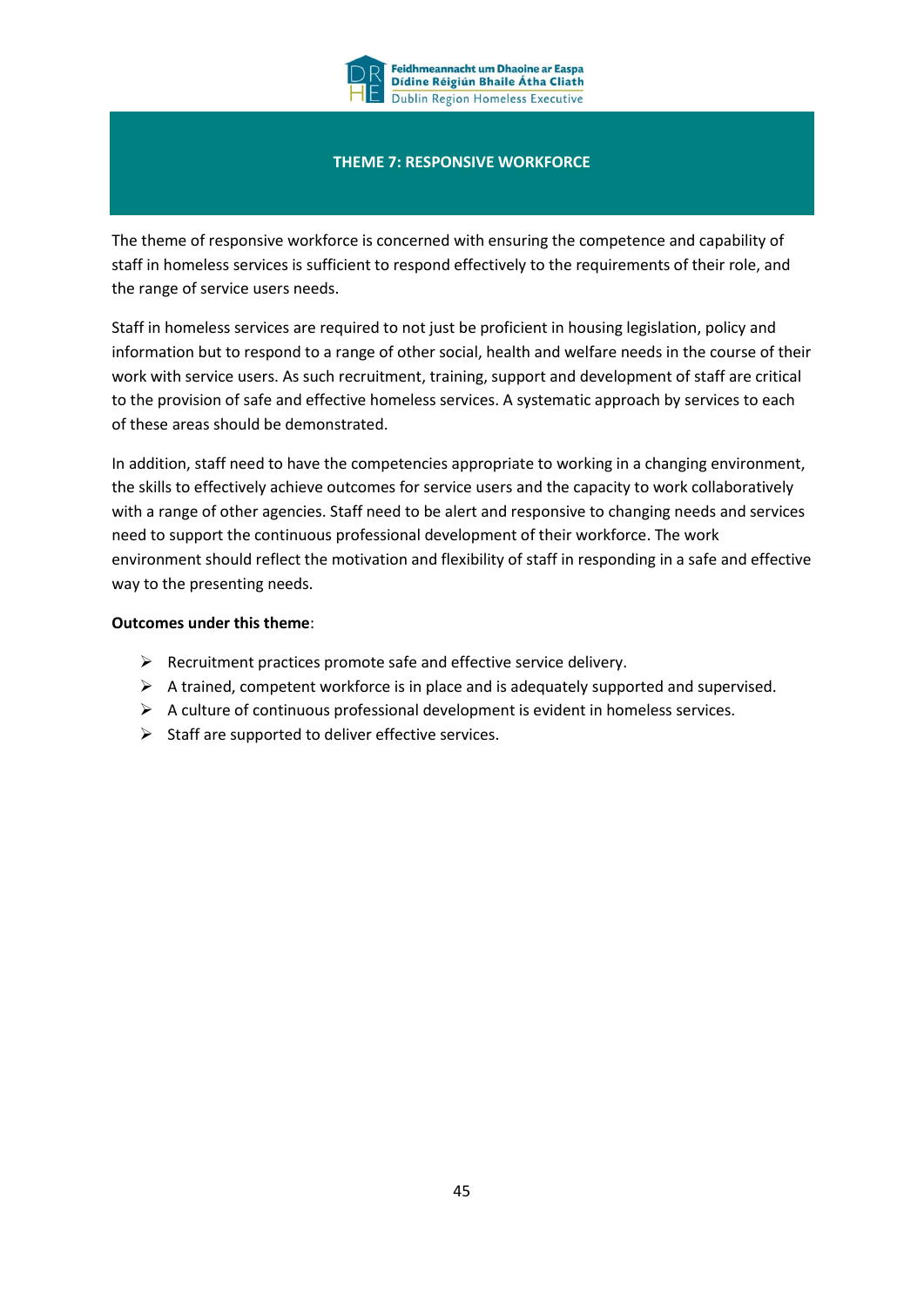

**Standard 7.1: Recruitment of staff is based on selection of staff with the knowledge, skills and experience to prevent and reduce homelessness**

- 1. Staff members are recruited in compliance with relevant employment and equality legislation.
- 2. Services have a written recruitment policy based on current legislation and best practice, which includes:
	- a. Garda vetting.
	- b. Competency based interviewing.
	- c. Written and verbal references.
	- d. Medical clearance.
	- e. Induction.
	- f. Supervision.
	- g. Managed probation.
- 3. Recruitment practices are forward planned to ensure service continuity and minimisation of the use of relief staff.
- 4. There are clearly defined job descriptions detailing the roles, responsibilities and reporting relationships for all staff and volunteers.
- 5. Services comply with Garda vetting procedure in line with current and relevant legislation. All staff, volunteers and students are vetted by An Garda Síochána.
- 6. Staffing levels are sufficient for effective service delivery and the assessed needs of people using the service in line with the levels agreed with funding bodies. .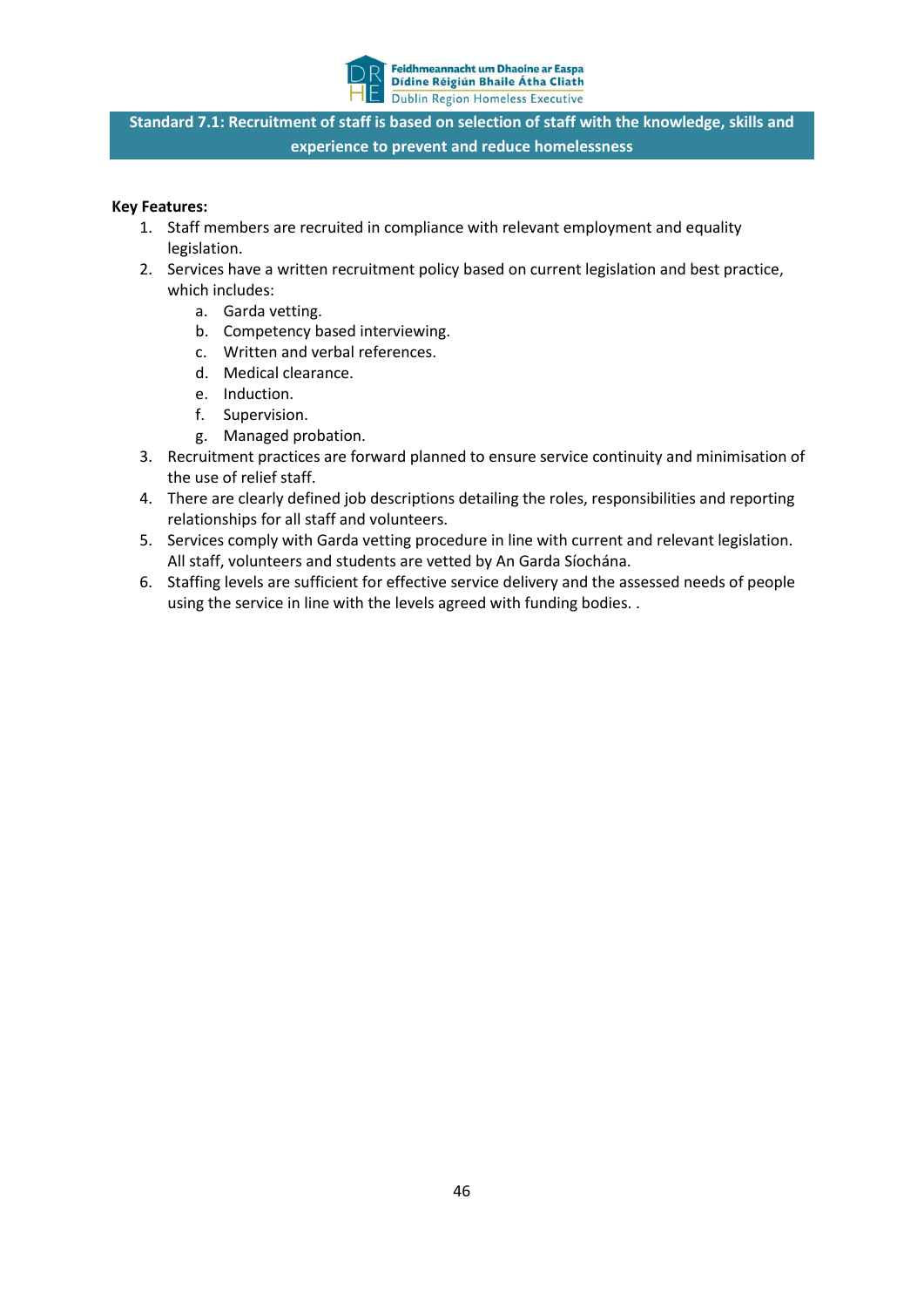

**Standard 7.2: Staff demonstrate competency in safe and effective service delivery to persons atrisk-of or experiencing homelessness**

- 1. Managers have qualifications and experience appropriate to safe, efficient and effective service delivery.
- 2. Managers are trained in and ensure the effective supervision and support of staff.
- 3. Staff demonstrate core competencies in the areas of:
	- a. Respect for the Service User.
	- b. Person-centered Assessment and Planning.
	- c. Service User Engagement.
	- d. Communication.
	- e. Health and Safety.
	- f. Equality practice.
	- g. Child protection.
	- h. Any specialist core competency relevant to the purpose of the service/ target group for the service.
- 4. Staff have up-to-date knowledge and skills appropriate to their role to enable them to manage and respond to a broad range of need, in relation to the requirements of the service user group, including:
	- a. Housing rights and housing assistance.
	- b. Temporary accommodation provision and entitlements.
	- c. Welfare rights and welfare assistance/ income and finance.
	- d. Family and current relationships.
	- e. Early life experiences and childhood.
	- f. Education.
	- g. Work and job training.
	- h. Legal issues/ offending behavior.
	- i. General physical health.
	- j. Mental heath.
	- k. Alcohol use.
	- l. Drug use.
	- m. Independent living skills.
	- n. Equality issues.
	- o. Responding to challenging and/or aggressive behaviour.
- 5. Staff competency and performance is appraised regularly via:
	- a. Practice observation.
	- b. Review of cases, assessments and support plans.
	- c. Supervision.
	- d. Annual review.
- 6. Staff demonstrate awareness and understanding of protected disclosures under current and relevant legislation.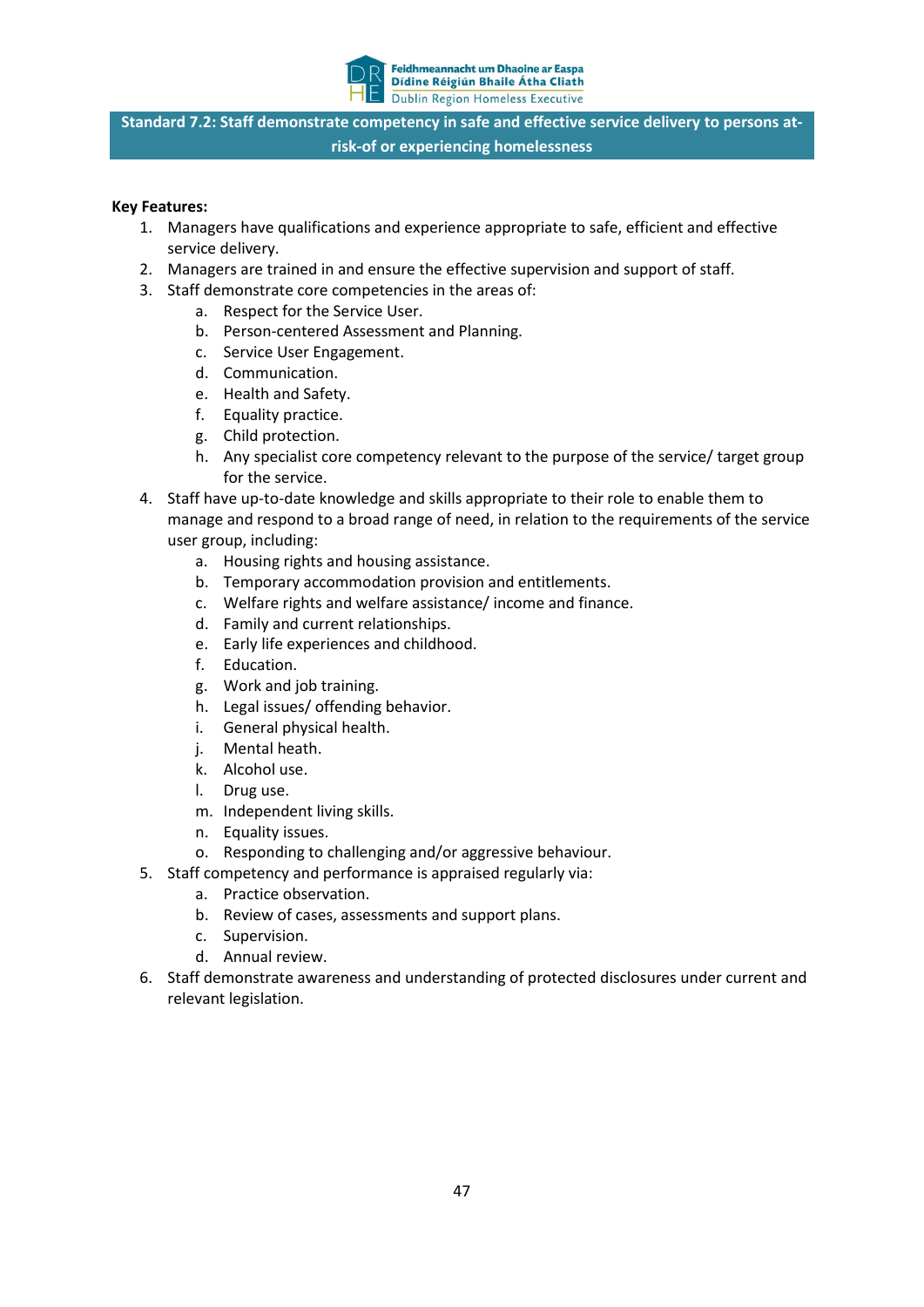

**Standard 7.3: Services develop and support staff, both paid and voluntary, to deliver safe and effective services**

- 1. A secure personnel file is held for all staff with up-to-date job description, contract, training, attendance, disciplinary and performance review records.
- 2. Induction training is provided for all staff and volunteers, which includes at a minimum:
	- a. The mission, values, aims and objectives of the service.
	- b. Management structure of the organisation, and roles.
	- c. Emergency procedures.
	- d. The policies and procedures which apply to the area of work.
	- e. The quality standards that apply to their area of work.
	- f. Level of responsibility, duties and supervision arrangements.
- 3. Written operational procedures and policies are clearly understood and practiced by staff.
- 4. Staff demonstrate an awareness of their individual responsibility and know how to escalate risks, incidents, concerns and complaints to line managers.
- 5. Services operate a safe environment for staff and the risk of violence, bullying and harassment from other staff or service users is minimised.
- 6. Services have a written policy on the support and supervision of frontline staff:
	- a. Supervision of frontline staff occurs at regular intervals.
	- b. There are signed and dated records of supervision which reflect practice issues discussed and support training needs raised by either party.
	- c. Services have a policy on the support of staff.
	- d. Staff are encouraged through supervision to be cognisant of their own health and support needs.
- 7. Staff are encouraged and supported with regard to their professional development.
- 8. Services undertake a regular training needs analysis that informs the training schedule.
- 9. Records of training are held and staff are notified when mandatory training is due.
- 10. Training is focussed on delivering person-centred services and support.
- 11. Staff demonstrate confidence in their ability to have a practice issue, concern, and/or complaint responded to by management.
- 12. Services respond to complaints of poor performance or conduct.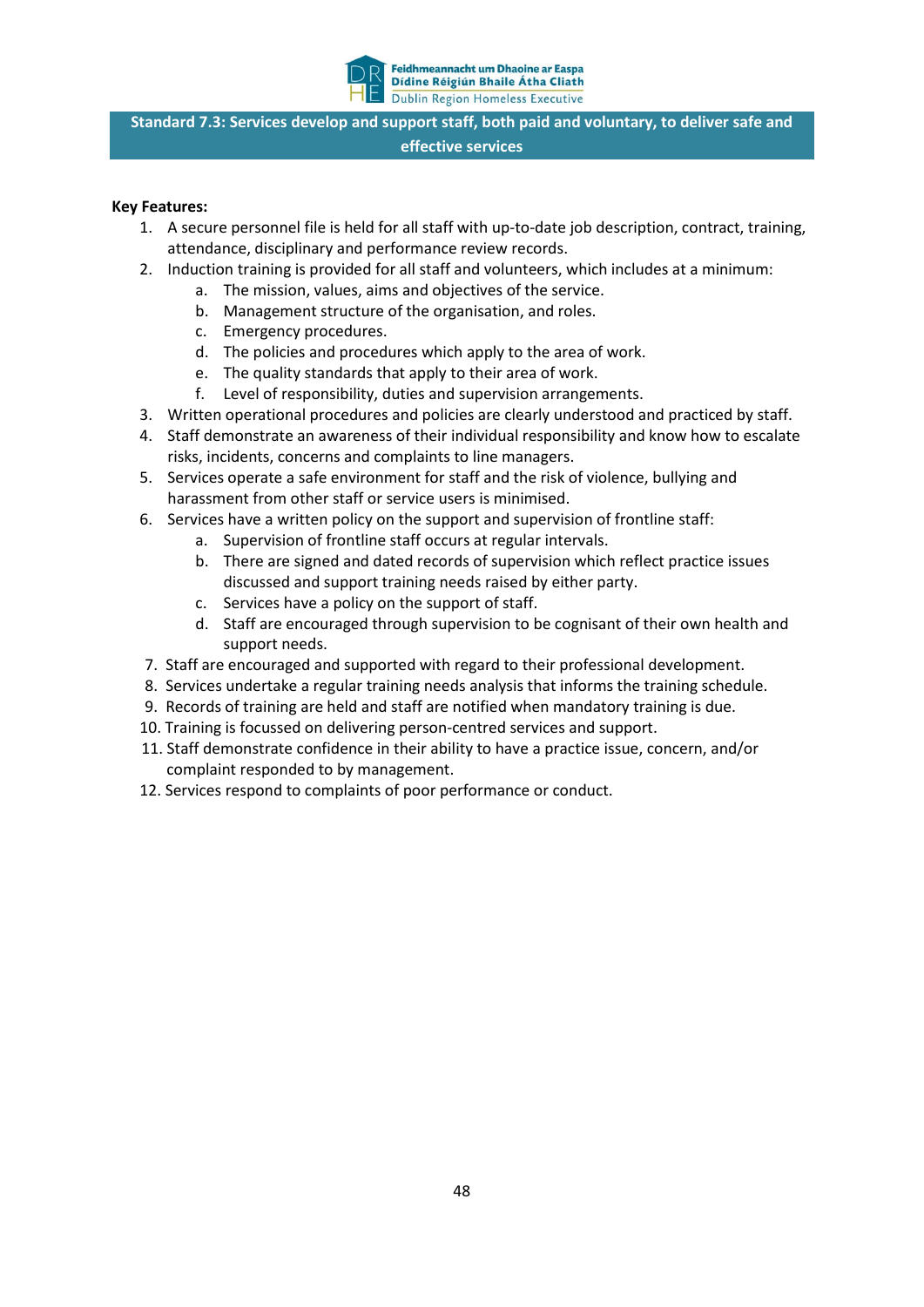

**Standard 7.4: Staff are responsive to service users and consistently adapt their practice to deliver safe and effective services to persons at-risk-of or experiencing homelessness**

- 1. There is a written code of conduct for all staff, volunteers and service users.
- 2. A charter of rights is in place for service users and staff.
- 3. All specialist staff adhere to the codes of conduct of the relevant professional/regulatory body, where applicable.
- 4. Staff have access to equipment required to carry out their role safely and effectively.
- 5. Staff understand and uphold the service user's right to have their personal information dealt with in line with protections under Freedom of Information and Data Protection legislation.
- 6. Services demonstrate how staff innovation and critical reflection is used to develop delivery of more effective services.
- 7. Staff demonstrate awareness and develop their practice with regard to specific needs:
	- a. Age.
	- b. Disability: physical, mental and sensory.
	- c. Family Status.
	- d. Gender.
	- e. Sexual Orientation.
	- f. Religious Preference.
	- g. Race.
	- h. Member of the Travelling Community.
- 8. Staff understand and deliver effective responses to:
	- a. Harmful behaviours associated with alcohol/drug misuse.
	- b. Behaviours associated with physical, psychological or mental ill-health.
	- c. Any specialist core competency relevant to the target group/ purpose of the service.
- 9. Staff engage in continuous training in core areas:
	- a. Housing rights and assistance.
	- b. Health and Safety.
	- c. Risk management.
	- d. Needs assessment and support planning.
	- e. Care and case management.
	- f. Managing challenging behaviour.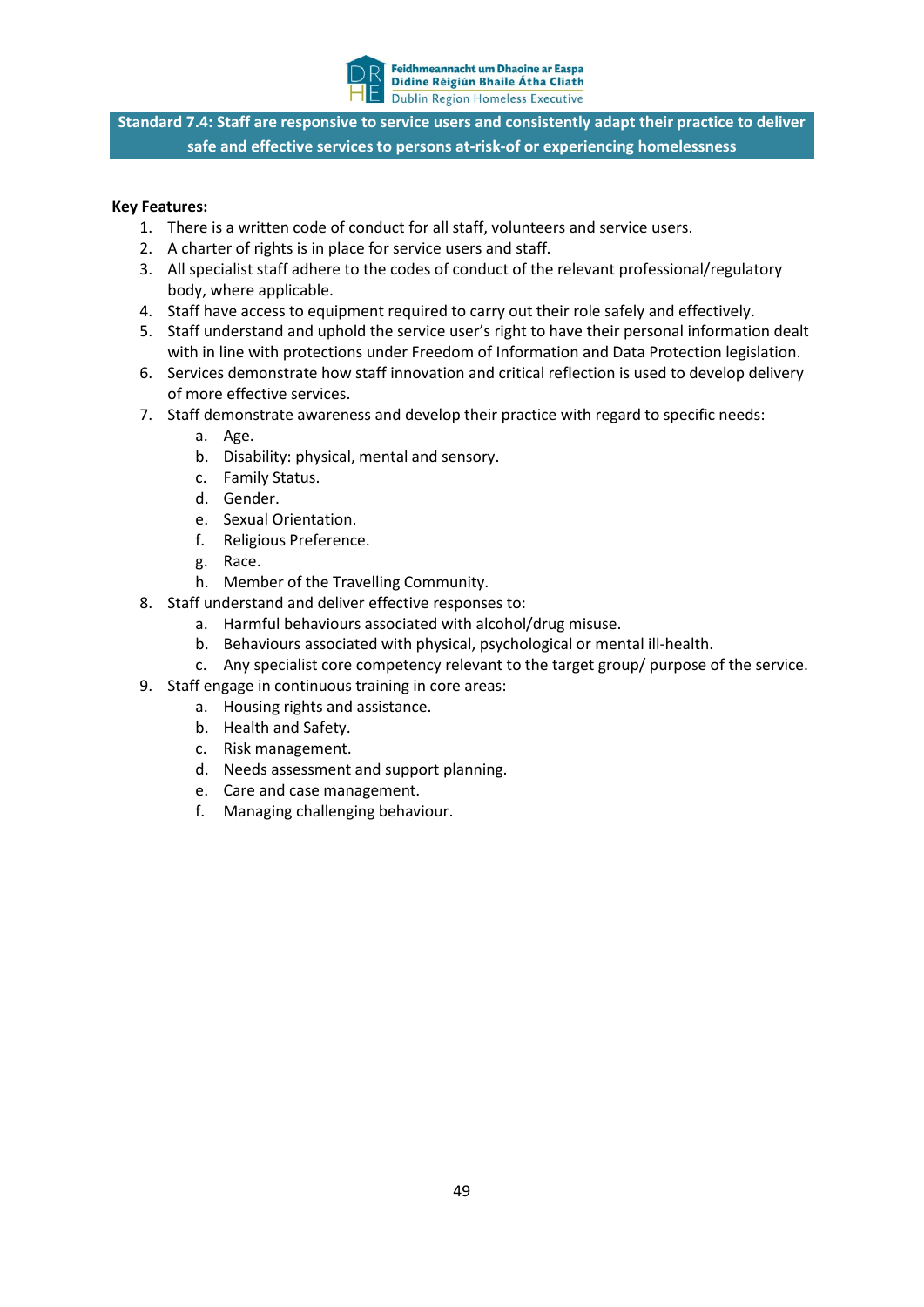

#### **THEME 8: USE OF INFORMATION**

This theme is concerned with the use of information. Quality information and effective information systems are central to ensuring services are operating within statutory guidelines, and to a high standard of information governance. For the purposes of planning for effective services, quality information that is accurate, complete, legible, relevant, timely and valid, is an important resource for service providers and service commissioners in planning, managing, delivering, reporting on and monitoring services.

Each standard theme has regard to the sensitive and personal nature of the information that is collected in homeless services. As such, it is very important that there are safe and effective systems, understood by service users and practiced by staff, which protect service users' rights under legislation, and in line with the eight principles of data protection:

- 1. Obtain and process the information fairly.
- 2. Keep it only for one or more specified and lawful purposes.
- 3. Process it only in ways compatible with the purposes for which it was given to you initially.
- 4. Keep it safe and secure.
- 5. Keep it accurate and up to date.
- 6. Ensure that it is adequate relevant and not excessive.
- 7. Retain it no longer than is necessary for the specified purpose or purposes.
- 8. Give a copy of his/ her personal data to any individual on request.

#### **Outcomes under this theme:**

- $\triangleright$  Service users rights are protected and upheld under current & relevant Data Protection and Freedom of Information Acts.
- $\triangleright$  There is evidence of adherence to robust policies and procedures to protect the confidentiality of service users.
- $\triangleright$  Service planning and development is informed by accurate information.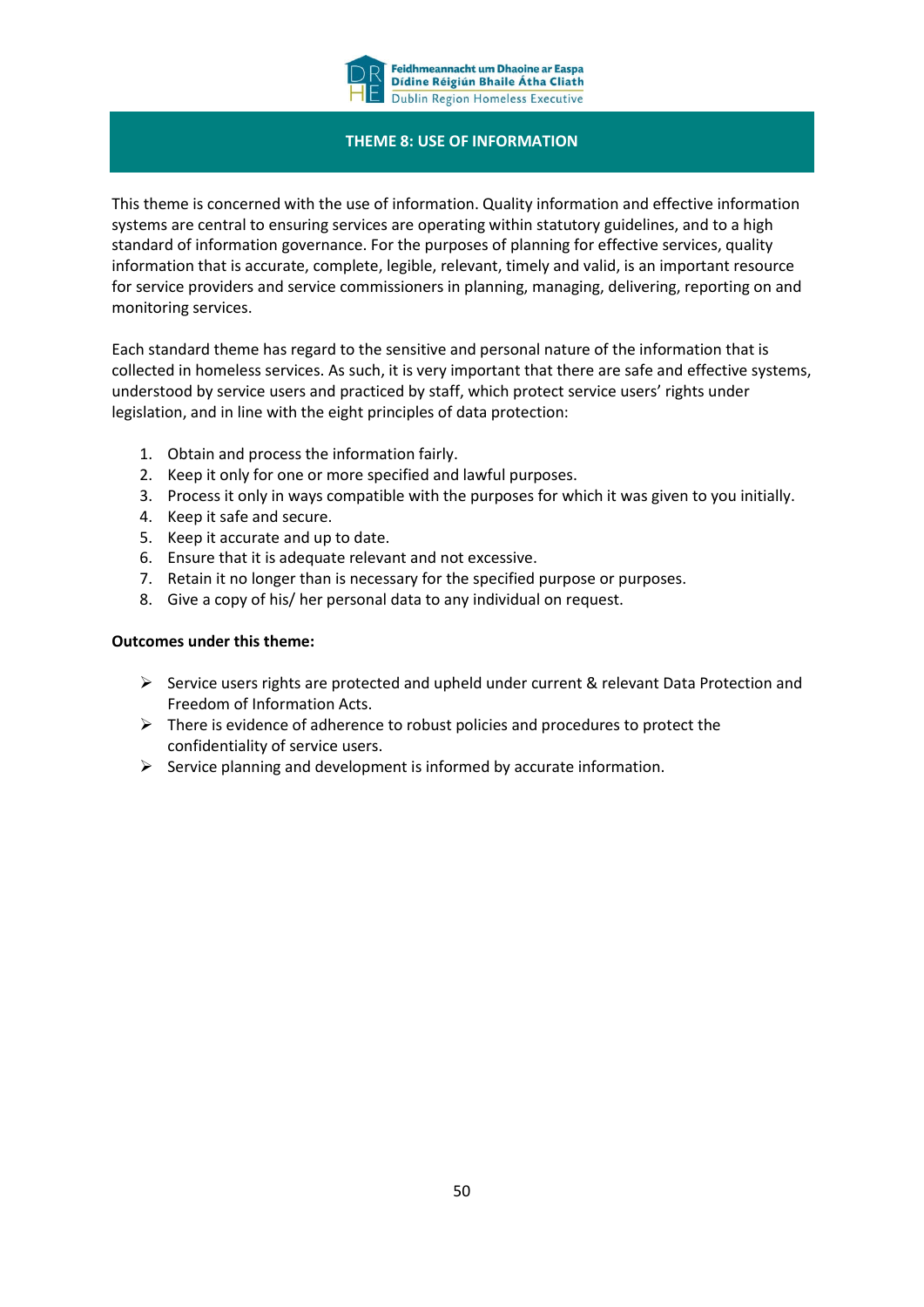

**Standard 8.1: Information is used to plan and deliver person-centred, safe and effective services and supports**

- 1. PASS client support and bed management system is used in compliance with legislation, to inform service planning. This information is used to inform management decisions and to drive continuous improvements in service provision.
- 2. Information is collated, managed and shared in compliance with the legislation, in order to support effective decision-making.
- 3. Monitoring and evaluation information is provided to relevant commissioning bodies in line with the requirements of service contracts.
- 4. Service users of accommodation-based services are admitted and departed on PASS, to support and inform evidence-based planning.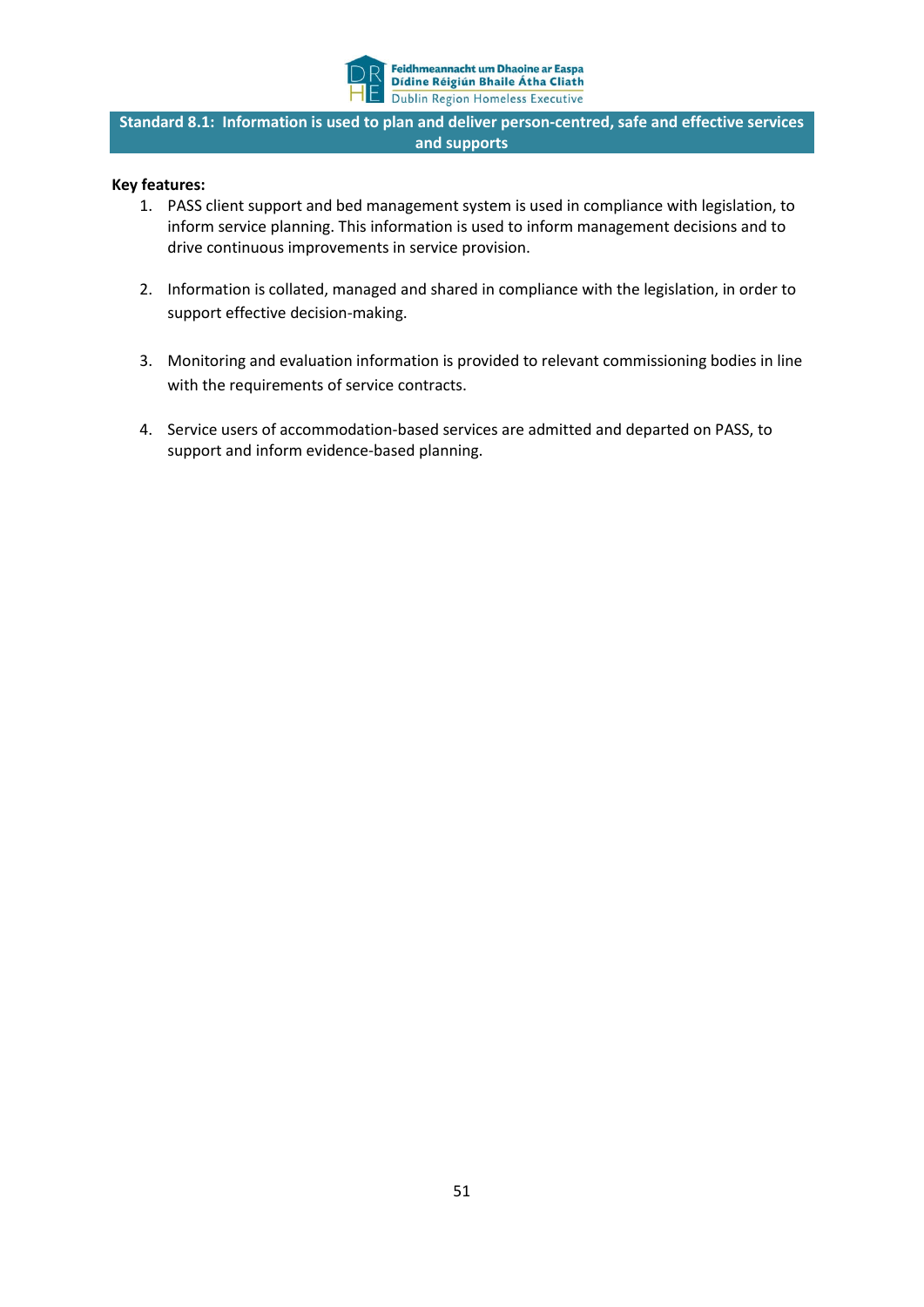

**Standard 8.2: Information governance arrangements ensure secure record-keeping and file management systems are in place to deliver a person-centred and effective service**

#### **Key features:**

**.** 

- 1. Boards of governance, management and staff of services are aware of and compliant with current Data Protection legislation.
- 2. Services maintain complete and accurate written records of work with service users. The opening, closing and transfer of cases is clearly documented and in line with statutory requirements.
- 3. Each staff member has their own unique PASS login, which cannot be shared with other staff.
- 4. Personal data cannot be shared with external agencies, outside of disclosures under relevant section eight of the Data Protection Acts 1988 & 2003, without the service user's consent<sup>7</sup>.
- 5. Record-keeping is factual, non-judgemental, shows consistency and ongoing attention to the health and accommodation needs of the service user, and also the health and safety of service users and staff.
- 6. The use of the PASS client support and bed management system is clearly explained to each person on entry and the levels of consent, which apply.
- 7. Each service user has a comprehensive and up to date file that includes all records relating to their housing, health and social care. People have access to their personal information in line with legislation and best practice. Services clearly explain to service users their right of access to personal information held and limitations which may apply.
- 8. Service users are informed by the service on the recording and intended use of personal information, and provide consent.
- 9. Service users' files are held securely and can only be removed from the premises with senior management authorisation.
- 10. Services have an email policy that protects the rights of service users in regard to the transmission of personal information
- 11. Services have clear procedures on:
	- i. confidentiality,
	- ii. storage of personal information, including length of retention of files after the service user leaves the service,
	- iii. sharing of personal information with third parties.
- 12. In line with rule four of the eight rules of data protection, services must take all necessary industry standard ICT security measures to ensure personal data is kept safe and secure.
- 13. Use of confidential information is consistent with the service's confidentiality policy, which conforms with current Data Protection legislation.
- 14. Interagency protocols are used for sharing service user information<sup>8</sup>.
- 15. Personal information is only ever discussed in a secure space, which affords privacy to the service user.
- 16. Any breaches of service user information are processed and reported under the Personal Data Security Breach Code of Practice. The breaches should also be reported to the lead local authority in the region, as defined by the Department of the Environment, Community and Local Government.

Reference : Holistic Needs Assessment Supporting Protocols and Interagency Case Management protocols, which both provide specific guidance on service user consent and sharing of information.

<sup>&</sup>lt;sup>8</sup> Reference : Holistic Needs Assessment Supporting Protocols and Interagency Case Management protocols, which both provide specific guidance on service user consent and sharing of information.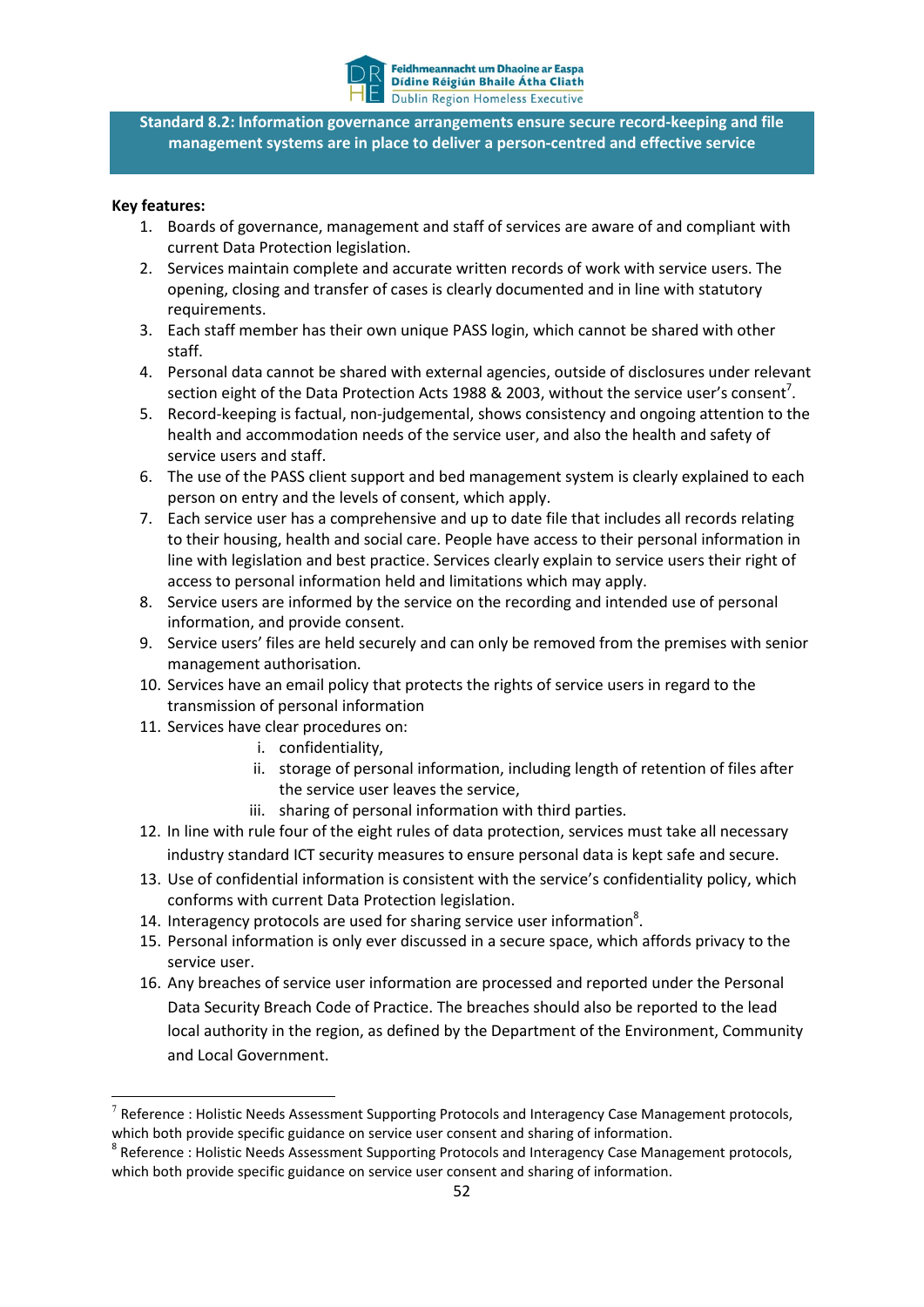

**Standard 8.3: Homeless services provide clear, accessible information to service users , staff, and others**

- 1. Statistics and data on homelessness used publicly by organisations are based on documented evidence.
- 2. Services have clearly defined aims and objectives linked to service activity. Aims, objectives and actions are reviewed for strategic relevance to local and national policy.
- 3. Information on service provision is available in accessible and easy-to-read format; information is made available in other languages, as required.
- 4. Services users can access interpreters if required.
- 5. Services for homeless persons ensure policies and procedures are explained to, and understood by, service users.
- 6. For services that work with children: information is provided in an age and developmentally appropriate way to children in the service.
- 7. Services make freely available, in an accessible format, how complaints about any aspect of the service can be made and decisions appealed.
- 8. Services provide clear accurate and up-to date information to all staff, governing board members and management committees on relevant aspects of service delivery or changes in service parameters.
- 9. Information provided through organisational websites, publications, printed documentation and social media outlets is accurate, evidence-based and approved by senior management and funders before dissemination.
- 10. Services who facilitate direct media contact with service users do so only when deemed appropriate and following a careful assessment of any potential negative impact for the individual/ service/ local area where the service is based. When engaging with media, service users are provided with supports before during and after the event and are clearly informed in terms of giving their consent.
- 11. Service staff engaging with media have appropriate training/ briefing to represent the service/ organisation.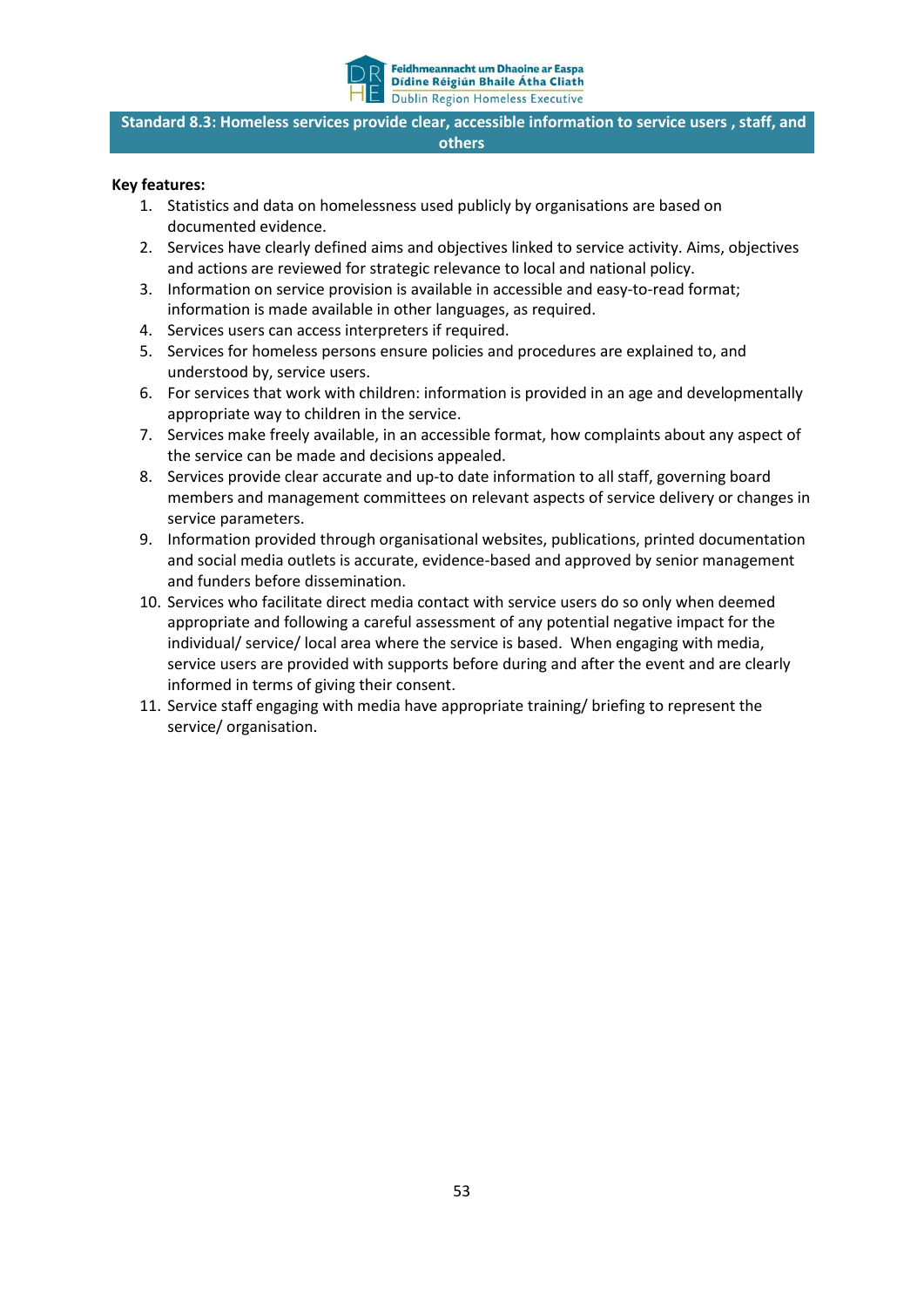

#### **APPENDIX 1: NATIONAL QUALITY STANDARDS FRAMEWORK ADVISORY GROUP**

The National Quality Standards Framework Advisory Group has been instrumental in providing guidance and feedback on the development of this draft of the National Quality Standards Framework document for

the purpose of the consultation

The DRHE would like to particularly acknowledge the assistance and advice provided by Sinead McEvoy, Senior Policy Manger – Standards Lead, Health, Information and Quality Authority, in the development of the structure for the initial National Quality Standards Framework.

The membership of the Advisory Group includes:

- COPE Galway
- Depaul Ireland
- Drogheda Housing Aid
- Dublin City Council
- Dublin City University (DCU) School of Nursing
- Dublin Simon Community
- Focus Ireland
- Health, Information and Quality Authority (HIQA)
- Health Service Executive (HSE)
- **•** Housing Agency
- Irish Council for Social Housing (ICSH)
- Limerick City and County Council
- **•** Service User Representation
- St Vincent de Paul
- The Good Shepherd Centre Kilkenny
- The Probation Service
- Tusla Child and Family Agency
- Waterford City Council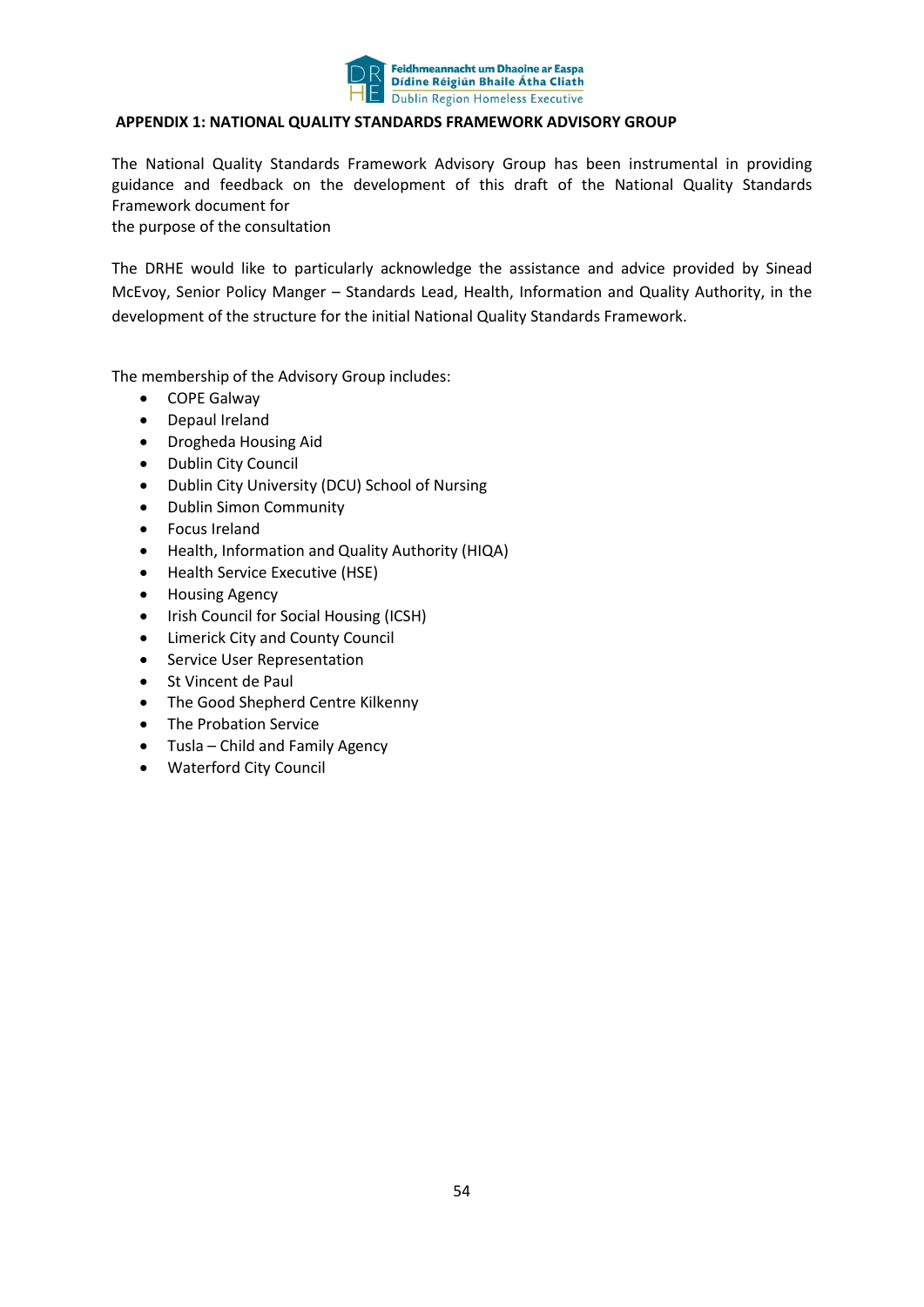

#### **APPENDIX 2**

#### **WRITTEN SUBMISSIONS RECEIVED FROM THE FOLLOWING SERVICE PROVIDERS AND SERVICE USER GROUPS**

#### **Service**

- Adapt Kerry
- Barnardos
- CDEBTB Foundations Project
- COPE Galway
- Cope Galway
- Cope Galway resettlement & tenancy sustaiment service
- Crosscare
- Cuanlee Refuge
- DePaul Ireland
- Dublin City Council
- Dublin Region Homeless Executive
- Dublin Simon Client Action Group
- Dublin Simon Community
- Fairgreen Hostel COPE Galway
- Focus Ireland
- Galway County Council
- HIQA
- HSE
- HSE Galway
- Irish Council for Social Housing (ICSH)
- Lady Lane Hostel
- LUB Project
- Mayo County Council
- Meath County Council Homeless Service
- Merchants Quay Ireland
- Peter McVerry Trust
- SAFE Ireland
- South Dublin County Council

#### **Service Users submissions**

- Simon Communities of Ireland
- Simon Community Galway
- Society of Saint Vincent de Paul
- Sonas Housing
- South East Simon Community
- TEAM
- The Salvation Army
- Waterford County Council
- Westgate Foundation
- Wexford Women's Refuge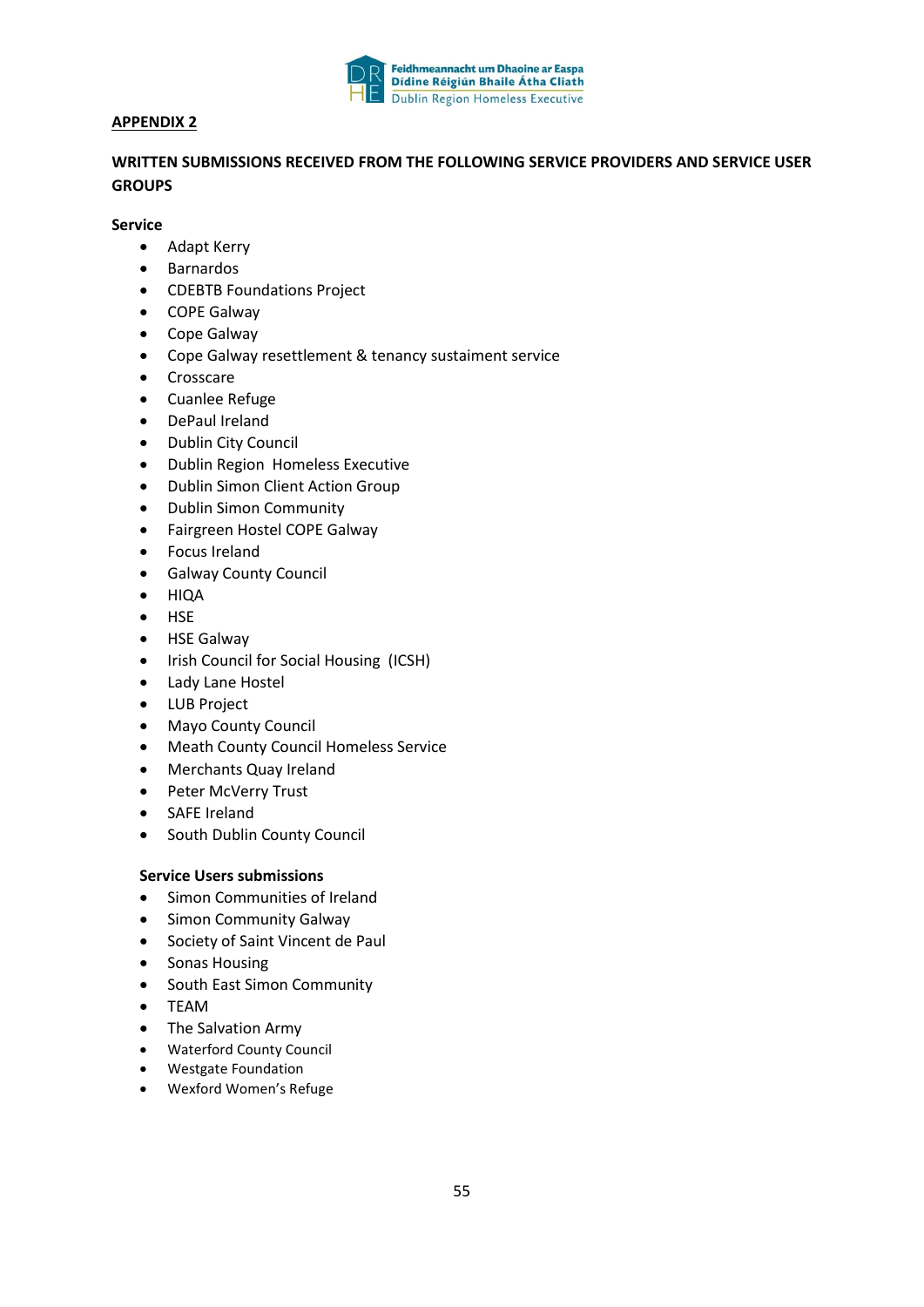

#### **BIBLIOGRAPHY**

- Courtney, R. (1999) 'Putting People First, A good practice handbook for homeless services. Dublin, Homeless Initiative
- Department of the Environment, Heritage and Local Government (2008) 'The Way Home: A Strategy to Address Adult Homeless in Ireland 2008 -2013. [http://www.environ.ie/en/Publications/DevelopmentandHousing/Housing/FileDownLoad,1](http://www.environ.ie/en/Publications/DevelopmentandHousing/Housing/FileDownLoad,18192,en.pdf) [8192,en.pdf](http://www.environ.ie/en/Publications/DevelopmentandHousing/Housing/FileDownLoad,18192,en.pdf)
- Department of the Environment, Heritage and local Government. (2009) 'Homeless Strategy National Implementation Plan'. [http://www.environ.ie/en/Publications/DevelopmentandHousing/Housing/FileDownLoad,2](http://www.environ.ie/en/Publications/DevelopmentandHousing/Housing/FileDownLoad,20035,en.pdf) [0035,en.pdf](http://www.environ.ie/en/Publications/DevelopmentandHousing/Housing/FileDownLoad,20035,en.pdf)
- Department of Health and Children (2004)'Children First: National Guidelines for the Protection of Children. Dublin, Government Publications.
- Doyle J, Ivanovic J (2010) National Drugs Rehabilitation Framework Document. National Drugs Rehabilitation Implementation Committee. Dublin: Health Services Executive.
- Dublin Region Homeless Executive, (2014) 'Dublin Framework Homeless Action Plan: Sustaining the Pathway to Home' Dublin, Dublin Region Homeless Executive.
- European Union Charter of Fundamental rights: Available at: [http://ec.europa.eu/justice/fundamentalrights/charter/index\\_en.htm](http://ec.europa.eu/justice/fundamentalrights/charter/index_en.htm)
- European Social Charter Article 30 and 31. Available at: <http://www.coe.int/T/DGHL/Monitoring/SocialCharter/>
- Health Information and Quality Authority (2013) 'National Standards for Residential Services for Children and Adults with Disabilities.' [http://www.hiqa.ie/publications/national-standards-residential -services-children-and](http://www.hiqa.ie/publications/national-standards-residential -services-children-and-adults-disabilities)[adults-disabilities](http://www.hiqa.ie/publications/national-standards-residential -services-children-and-adults-disabilities)
- Health Information and Quality Authority (2013)'Guidance on Developing Key Performance Indicators and Minimum Data Sets Monitor Heath Care Quality' Dublin: Health Information and Quality Authority.
- Health Service Executive (2014) 'Integrated Care guidance: 'A practical guide to discharge and transfer from hospital'. [http://www.hse.ie/eng/about/Who/qualityandpatientsafety/National\\_Consent\\_Policy/Nati](http://www.hse.ie/eng/about/Who/qualityandpatientsafety/National_Consent_Policy/NationalIntegratedCareGuidance.pdf) [onalIntegratedCareGuidance.pdf](http://www.hse.ie/eng/about/Who/qualityandpatientsafety/National_Consent_Policy/NationalIntegratedCareGuidance.pdf)